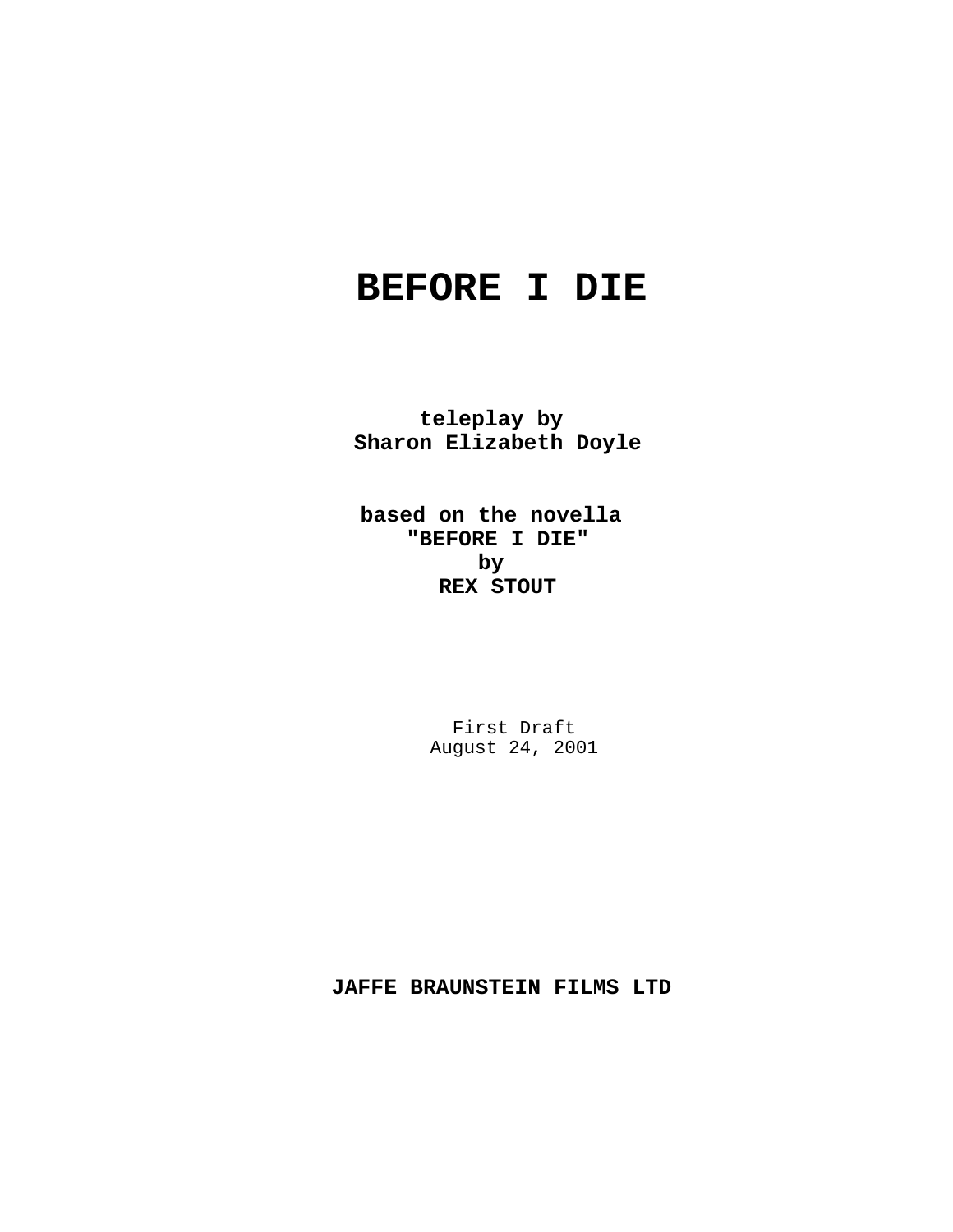FRITZ BRENNER, with imperturbable calm, stands above Wolfe with a decanters of oil and vinegar as Wolfe prepares the salad dressing. He has mashed a clove of garlic with fresh rosemary. He pours in the oil and beats it, adding vinegar and beats it. Then he dips a lettuce leaf in it, tastes it and scowls. Fritz sighs. Wolfe shoves the dressing away from him and starts on another bowl, this time with a different decanter of oil.

> ARCHIE (V.O.) That afternoon, I had had all of Nero Wolfe that I could stand for a while. Despite careful hoarding, his supply of olive oil from a certain grove in Montenegro was finally gone. And now the grove was behind the Iron Curtain and unavailable to loyal citizens of our great democracy.

WOLFE Take it away. I won't eat salad again.

ARCHIE Bring some here, Fritz. And a jar of good old American mayonnaise.

Wolfe glares at him and speaks, but we don't hear it.

ARCHIE (V.O.) (CONT'D) It would be best to skip his retort. As soon as lunch was over, I decided to avoid the office and go out.

INT. BROWNSTONE - HALLWAY - DAY

Archie steams out and goes to get his hat. The DOORBELL RINGS. Archie stops, goes to the door and opens it. Before him stands the quintessential MOBSTER HENCHMAN (ARCHIE2) his hat too small and his face very cold and motionless.

> ARCHIE2 Your name's Goodwin.

ARCHIE Thanks. How much do I weigh?

(CONTINUED)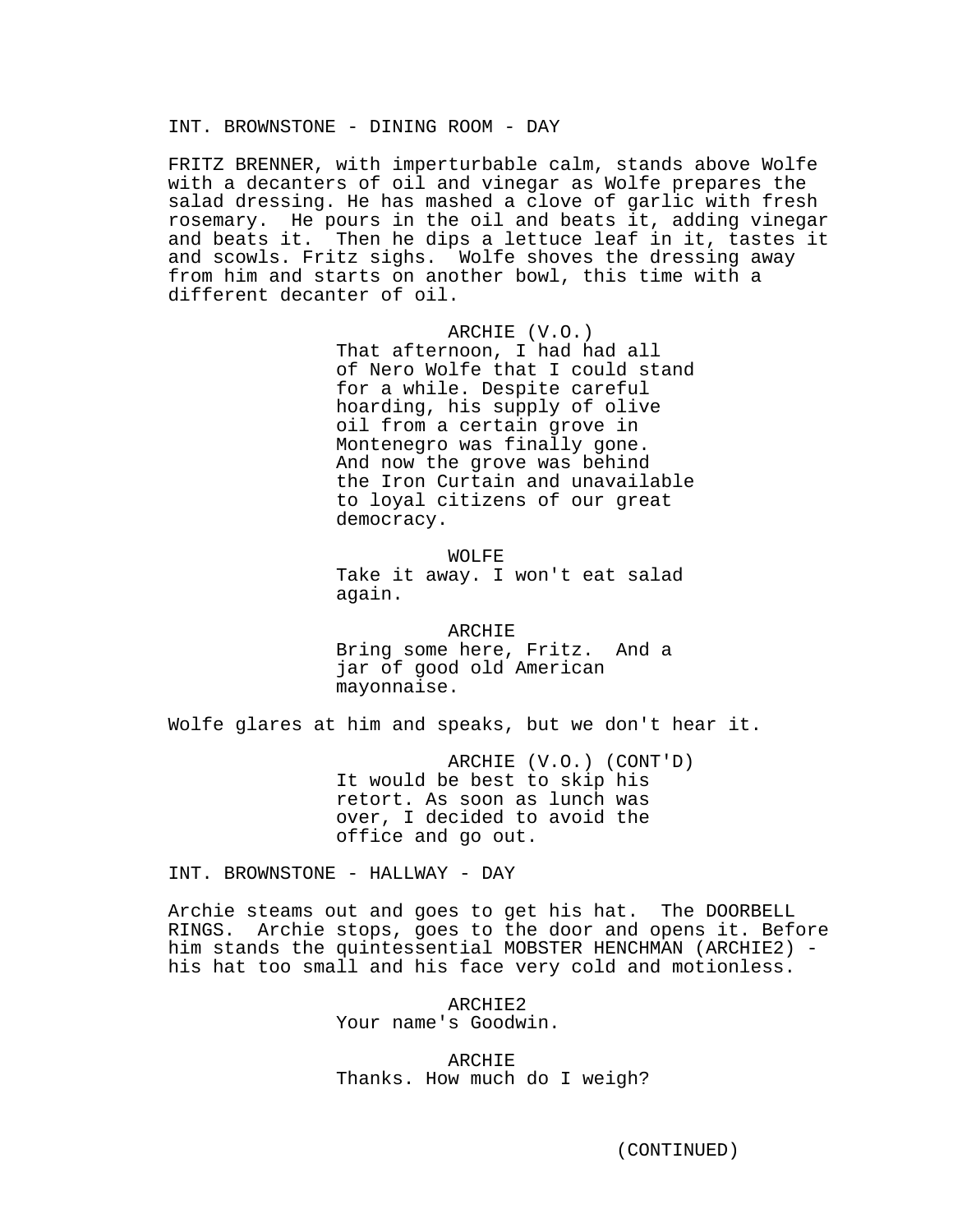# ARCHIE2 My boss is out here in a car and wants to see you.

Archie looks over his shoulder, does a double take.

# ARCHIE Hold it a minute.

He shuts the door and heads for the office.

INT. BROWNSTONE - OFFICE - DAY

He goes to his desk. Wolfe glares at him. He pulls out his gun.

WOLFE

What is it? A mouse?

Archie checks to see that it's loaded and puts it in his side coat pocket and leaves his hand there.

# ARCHIE

No, sir. I was asked to descend to the sidewalk and see a man in a car. I recognized the man as Dazy Perrit. Since he is one of our most famous citizens I suppose you have heard of him. His latest title is King of the Black Market.

Without giving Wolfe a chance to react he disappears.

EXT. STREET - DAY

Archie2 guides Archie to a big black SEDAN. Archie still holds his hand at his pocket to show what he has. The man inside cranks the window down.

> ARCHIE2 He's got his hand on a gun in his pocket.

DAZY Then he's damn silly to let you walk behind him.

**ARCHIE** Mr. Wolfe knows you're here. What do you want?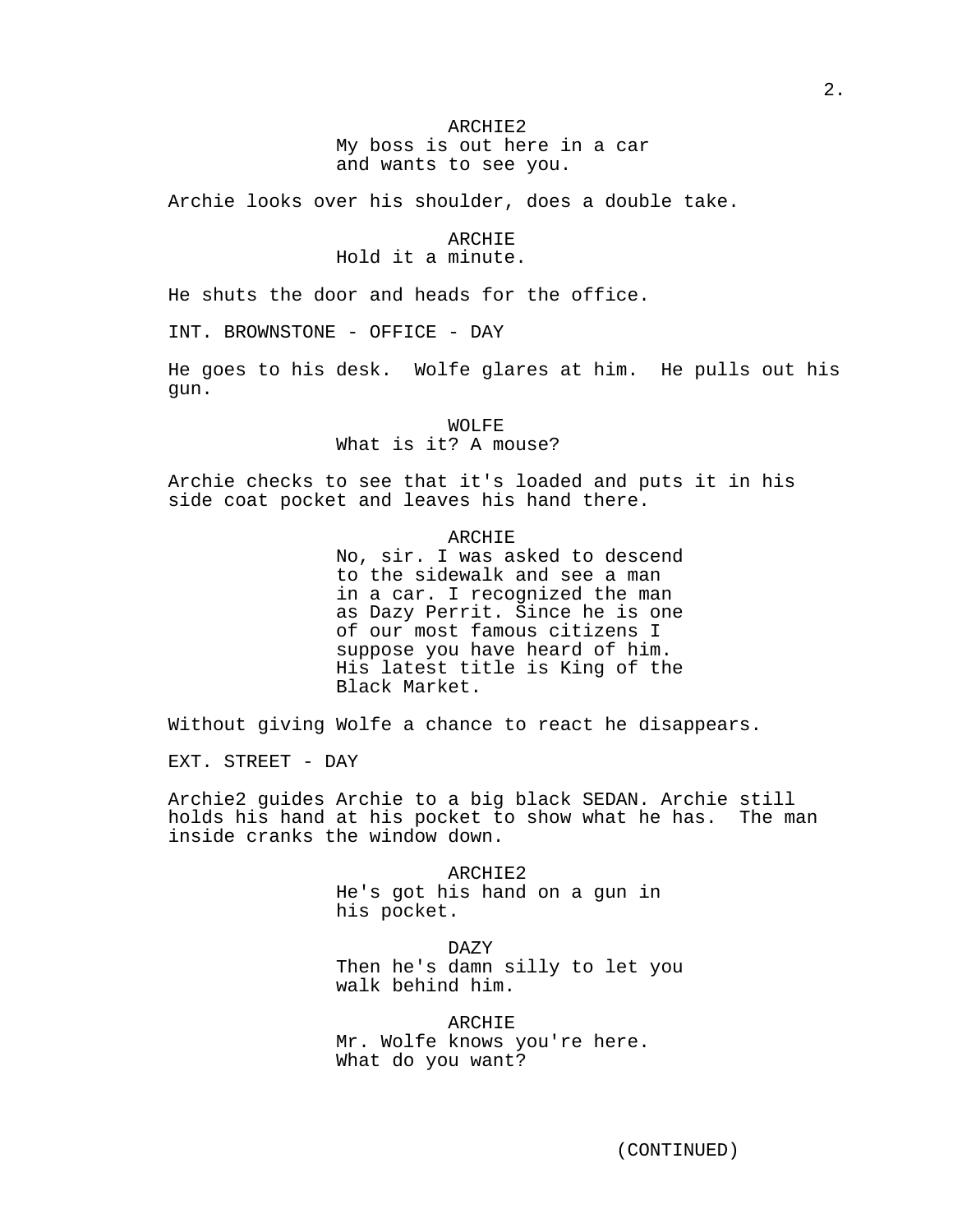DAZY I wanna see Wolfe.

ARCHIE

Nope.

Archie leans in the window.

ARCHIE (CONT'D) Lookit, mister. Don't think I'm laughing you off. People who laugh you off are apt to show up soon at a funeral, playing the lead. Whatever you have in mind, Mr. Wolfe wants no part of it.

WOLFE (O.S.)

Archie!

Archie straightens and wheels.

SHOT OF WOLFE

Standing at an open window.

WOLFE (CONT'D) Bring Mr. Perrit in here!

Then he disappears and slams the window.

Archie turns back and tries to regain his cool Archie2 gives what could be interpreted as a smile, looks searchingly up and down and across the street, then opens the door of the car, and Dazy Perrit climbs out. He turns to the henchman.

> DAZY Wait here, Archie.

> > ARCHIE

Archie? (neither of the men deny it) Archie. I have a namesake. Great. Just great.

INT. BROWNSTONE - OFFICE - DAY

Archie stalks in and flops at his desk, too sore at Wolfe to speak. Dazy Perrit surveys the premises like a general. Archie doesn't make introductions.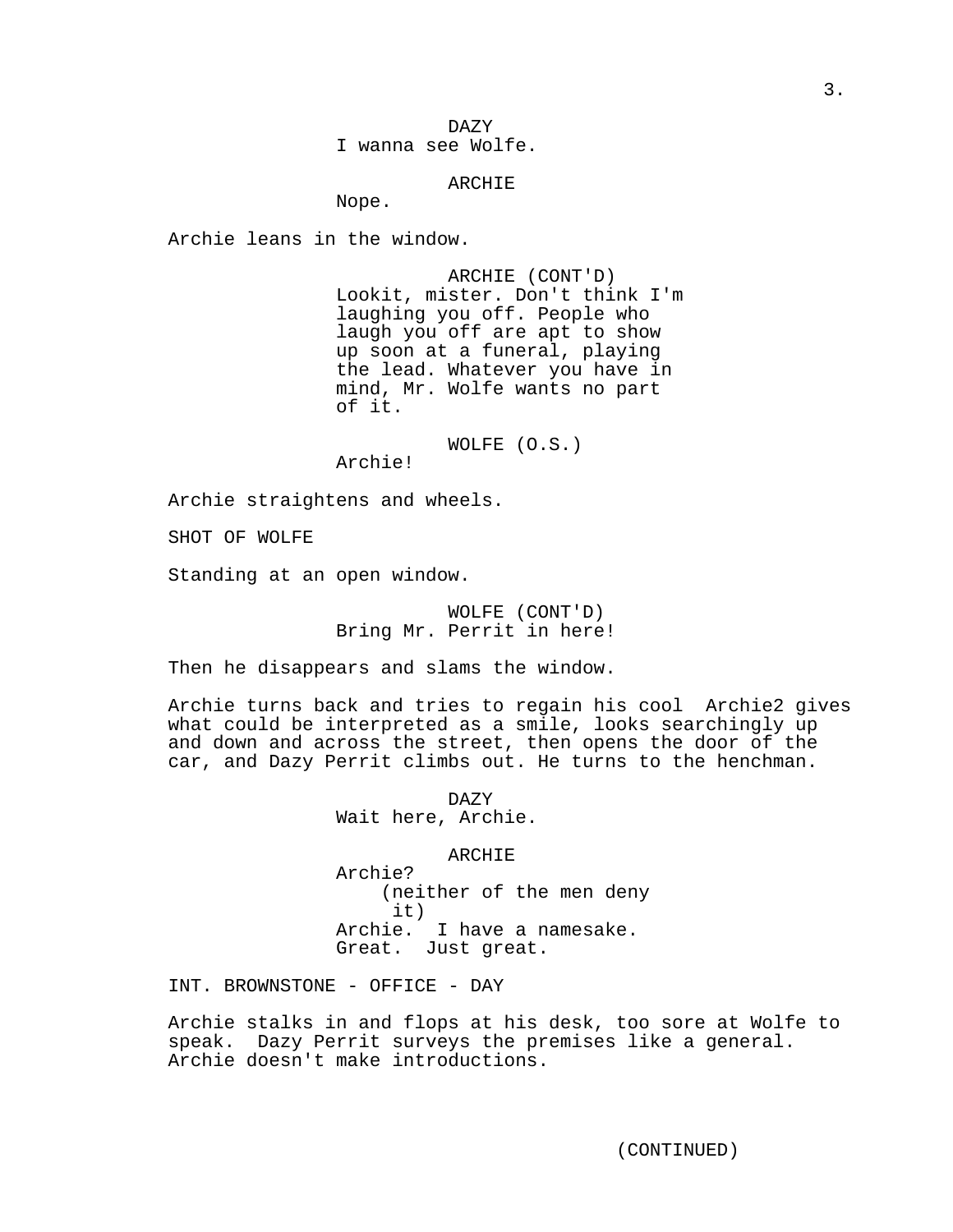# Be seated, Sir.

DAZY

I don't like it in here. Come out and sit in my car.

Archie starts getting nervous, hoping Wolfe won't get obnoxious. To his amazement Wolfe chuckles in a friendly manner.

WOLFE

My dear sir, I do like it here. I rarely leave my house. I would be an idiot to leave this chair, made to fit me--

DAZY

You might make exceptions. I might be a good exception to start with.

WOLFE

(soothingly) Sit down, Mr. Perrit. There's a little matter I'd like to discuss with you.

Dazy glances at him, steps to the chair and sits.

DAZY Whaddyou wannu discuss?

WOLFE

I understand that you are an expert...uh, in a certain field. Presumably you know where certain things are and how they may be got. I am on the whole a respectable and virtuous citizen, but like everyone else I have my smudges.

DAZY You want a slice of the rackets?

(CONTINUED)

WOLFE No. I want to be able to dress my salads. It's a kind of olive oil, grown only at one place,

behind the Iron Curtain.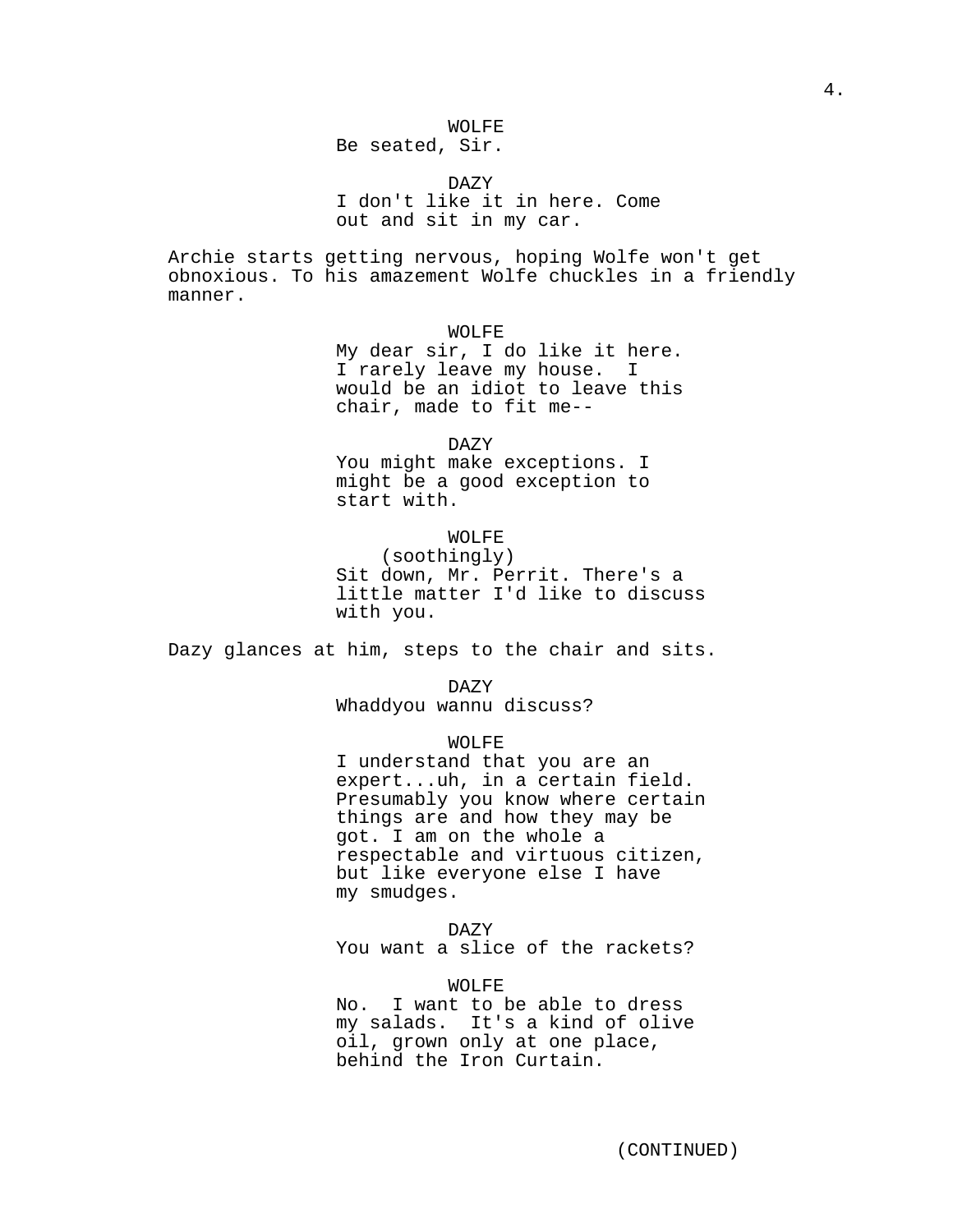DAZY Oh, you're just hungry.

## WOLFE

Yes, I am.

ARCHIE (V.O.) He had lost all sense of proportion. In a wild grab for

a bottle of olive oil, he had invited the most deadly specimen between the Battery and Yonkers into his house.

DAZY

That's too bad. I'm not an importer, but I'll see-- (to Archie) Ring Lincoln six three two three two, before ten in the morning, ask for Tom and use my name.

WOLFE

Thank you, sir. This is appreciated. Now for your own business. The occupational hazards are relatively high in the detective business and in any activity connected with you they are substantially higher. A combination of the two would be inadvisable.

DAZY

I need help.

WOLFE It would be foolish to entrust me with secrets when...

As if he hadn't spoken

DAZY I don't often need help. When I do I get the best there is.

He gets out a neat packet of bills and tosses it onto Wolfe's desk.

> DAZY (CONT'D) Fifty C's. Five grand. That will do for a start. (MORE)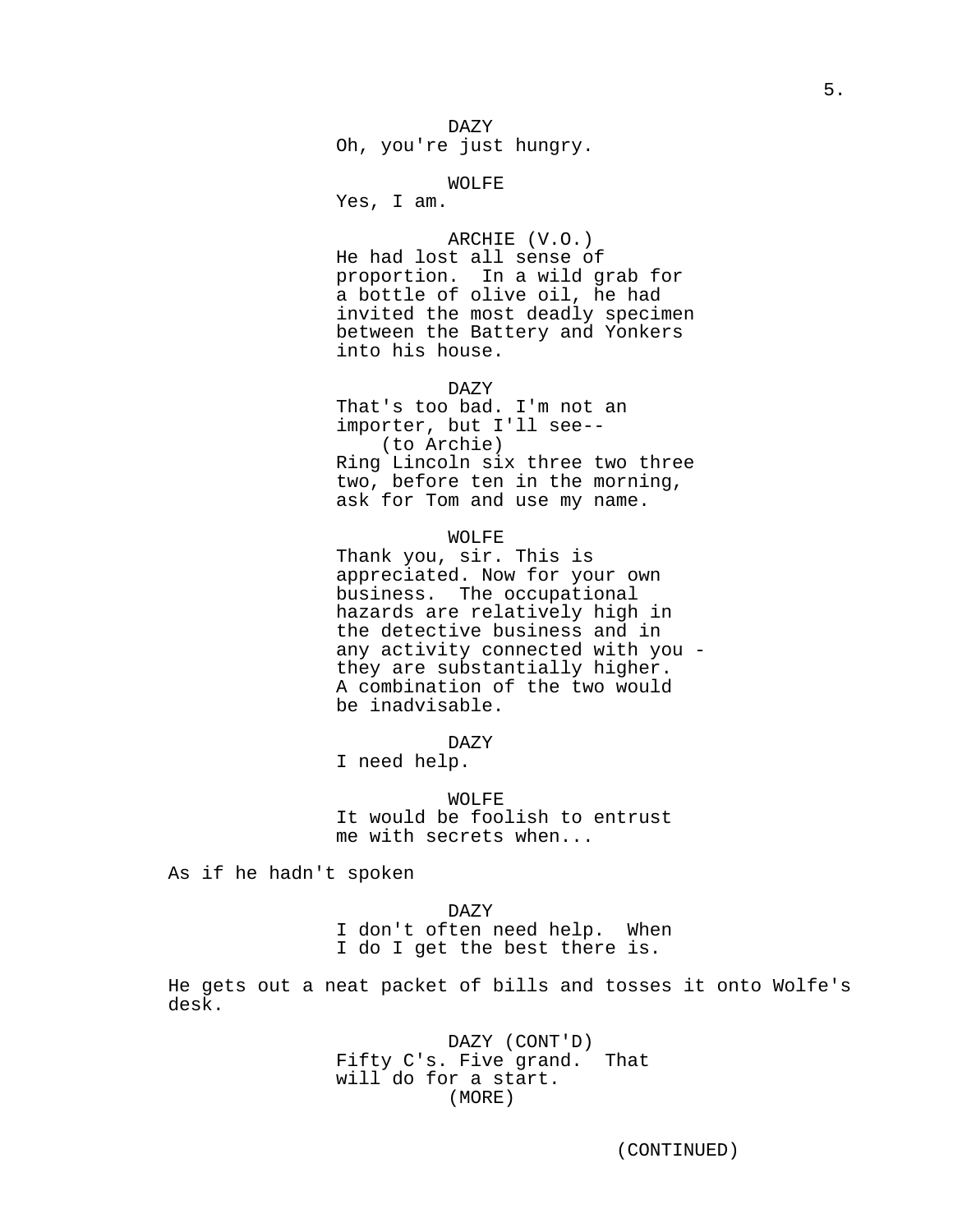DAZY (CONT'D) I'm being blackmailed and your job is to stop it.

Archie goggles at him. He can't help himself.

# ARCHIE

What?

DAZY You gotta problem?

ARCHIE

The idea of you being pestered by a blackmailer is about as likely as Billy Sunday being pestered by an evangelist trying to convert him.

Dazy doesn't smile. He turns back to wolfe.

DAZY I'm being blackmailed by my daughter.

WOLFE Sir, you must not speak...

DAZY

That's one thing nobody in the world knows except me, and now you and this man of yours. Here's another thing, I wouldn't tell it to my mother even if I still had one, but my daughter is...

ARCHIE

Hold it!

Archie is out of his chair and standing in from of him.

ARCHIE (CONT'D) I want to warn you that Mr. Wolfe is fully as stubborn as you are. This is damn dangerous for all concerned. He's told you he doesn't want to hear it, and neither do I! (to Wolfe) Good God, what's wrong with Hellmans?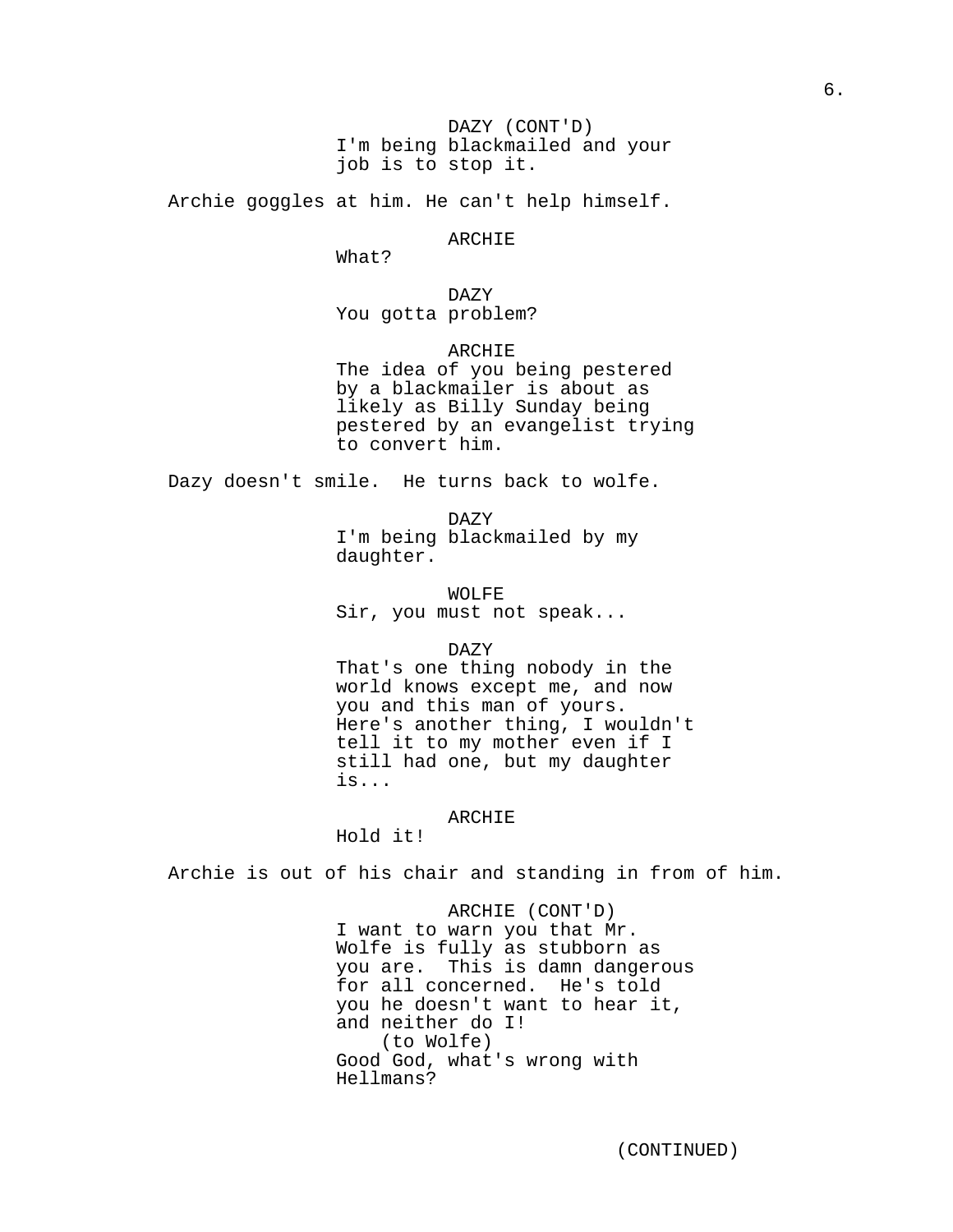He picks up the stack of bills and shoves them at Perrit. Dazy ignores him, his eyes are still on Wolfe. As if Archie had not spoken.

#### DAZY

The particular thing is that my daughter isn't really my daughter- the one that's blackmailing me, I mean. Now you know that too, you and this man. I have got a daughter, born twenty-one years ago. There's a job for you to do with her too. (Wolfe gets up) What's up?

Wolfe heads for the office door.

WOLFE You'll have to excuse me, Mr. Perrit. I always spend from four to six upstairs with my plants.

He stops because Perrit is suddenly standing square in his path

## DAZY

Sit back down.

Archie is now standing, with his gun drawn.

ARCHIE If you so much as poke a finger in his stomach, I'll drop you.

DAZY

What?

# ARCHIE

My reaction may strike you as corny, but as far as I know no serious argument with you has ever been settled with any tool but a gun.

# WOLFE

If you insist on confiding your troubles to me, tell Mr. Goodwin about it. I'll phone you this evening or in the morning.

Wolfe goes out and to the elevator.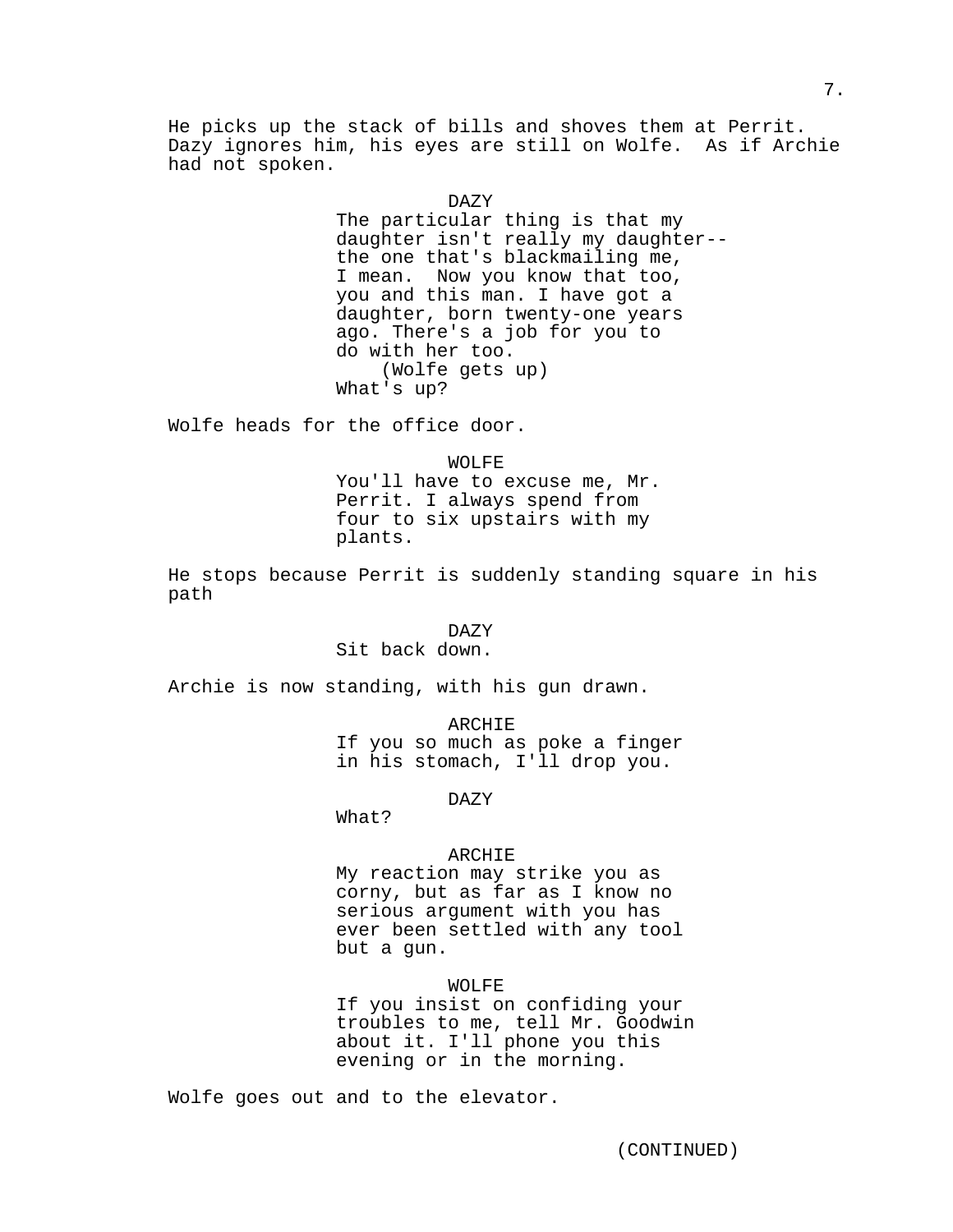DAZY You're crazy. Both of you. Crazy as bedbugs. What's that thing in your hand for?

Archie sinks into his chair, and puts the gun on the desk.

ARCHIE

(miserably) Okay. Tell me about it. (voice over) It wasn't really very complicated. In his early days in St. Louis, Perrit had got married and produced a daughter.

DAZY

Then three things happened in the same week: my daughter had her second birthday, my wife died, and I got three years in the hoosegow. But I got out and when I started getting prosperous, I went to look fro my daughter.

ARCHIE Does she know who she is?

DAZY

Nah. She thinks I'm just her father's friend, and her father is very wealthy and can't disclose himself.

ARCHIE

Sure. Maybe he's planning to get elected President of the United States or something.

DAZY

It was okay. It was working fine. I saw her about every three months and gave her money. Plenty. It was a break for me when she picked a school right here in town. Then Thumbs Meeker bitched it up.

INT. CAFE - DAY

Dazy and Archie2 are having a nice meal with FABIAN. THUMBS MEEKER makes an appearance with his HENCHMAN. They all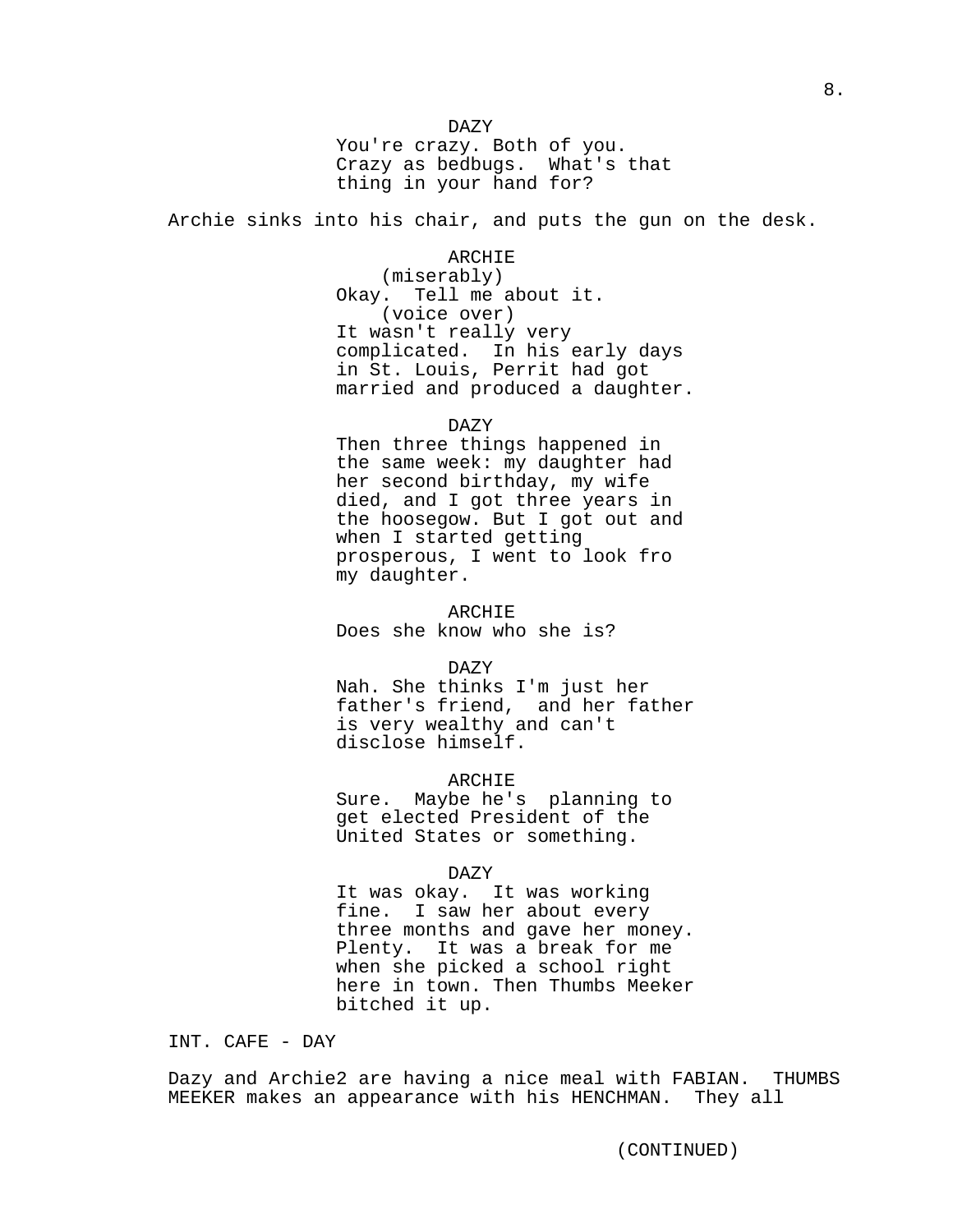posture. Fabian is out of his chair with his hand in pocket quicker than anyone. Then Meeker, laughs, leans down and grins at Dazy.

## ARCHIE (V.O.)

Mr. Meeker was the cave man on the other side of the mountain. He got the name Thumbs on account of his favorite method of getting information from reluctant persons.

#### THUMBS

So you tell me if there's any little favor I can do for your daughter. Huh? You just let me know. I never took you for a family man.

He and his cohort find that hysterical and they go off laughing.

INT. BROWNSTONE - OFFICE - DAY

# ARCHIE

Had Meeker tagged your daughter or just heard that you got one?

DAZY

He'd just heard. But that was enough. Suppose he found her and told her who her father was? It's ruined me, having a daughter. It's put water in my guts. You've heard I'm tough? You've heard that?

ARCHIE Yeah, I've heard it said.

#### DAZY

Okay, I'm tough. But there's plenty of tough ones. The point is I've got brains. I've got better brains than any man I've ever met. If I had got started on another track I could have been anything you care to name. (His voice wavers emotionally. Archie is horrified.) My little girl. (MORE)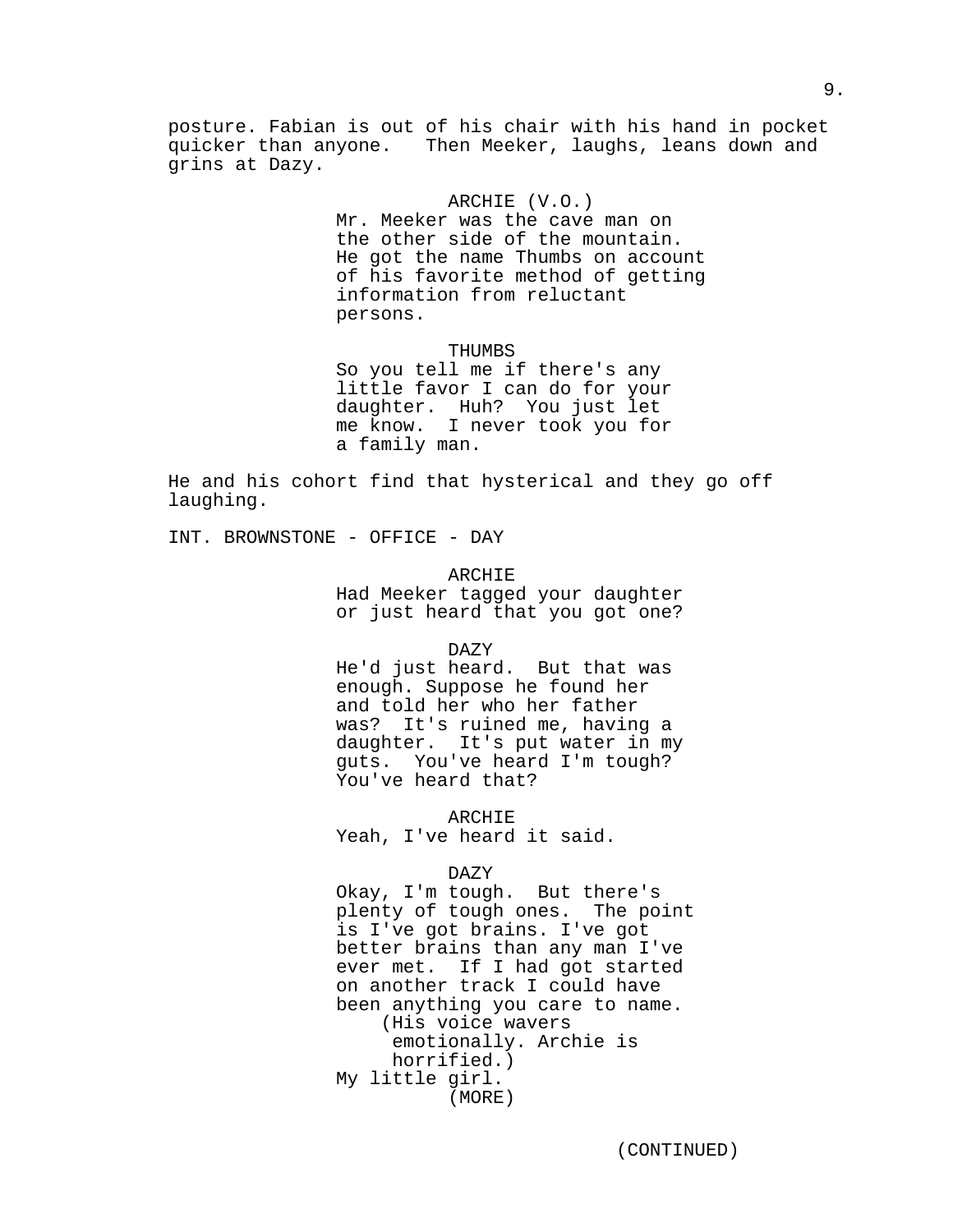# DAZY (CONT'D)

Did I tell you she's at Columbia? Wants to be a doctor? Wants to change the whole public health system. She's at the top of her class. They're all panting to keep up with her. And she's leaving them in a cloud of dust. (catching Archie's look, he shrugs) But where she's concerned my

brains don't work. Look at my coming here and spilling this. Worse yet, look at what I did a year ago April.

#### ARCHIE

Are we coming to the blackmail now?

## DAZY

Almost. I rented a penthouse off Fifth Avenue and brought a girl there as my daughter. Her name was Angelina Murphy. She was on the jump in Salt Lake from a rolling and cleaning charge under the name of Sally Smith. I figured I had enough on her to keep her mouth shut. Her name as my daughter was Violet Perrit.

INT. PENTHOUSE - DAY

Dazy introduces 2-3 people to his "daughter" Violet. They smile and nod and she hangs on him affectionately. But the look she gives him when she doesn't have to perform is anything but affectionate.

> DAZY (V.O.) I figured with if Thumbs saw my daughter living there, he wouldn't go looking for her in other places, like colleges. Then the little bitch used the pliers on me.

INT. BROWNSTONE - OFFICE - DAY

Dazy reaches into his pocket and pulls out a list of blackmail dates.

(CONTINUED)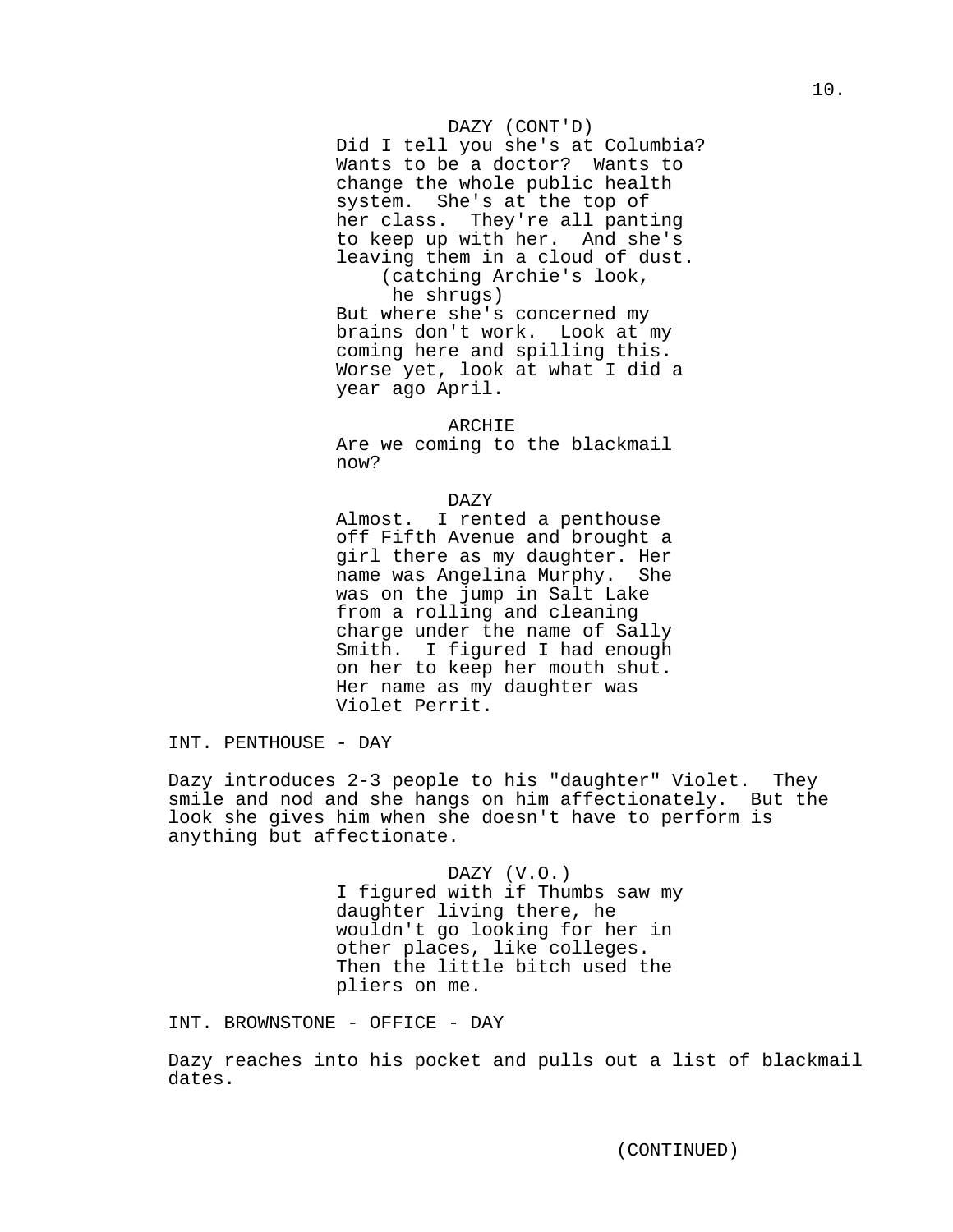DAZY

A week before Christmas she asks for a thousand bucks over and above her allowance. And then...well, look.

INSERT: A LIST: Jan: \$1500 Feb \$1000 April: \$5000 June: \$3000 July: 5000. September: \$8000.

ARCHIE

She has nicked you for nearly twenty-five grand. Why didn't she happen to have an accident, like getting in the way of flying pieces of metal?

DAZY

My daughter? My own daughter?

ARCHIE

She wasn't. She isn't.

DAZY

As far as anyone knows she is. How would Thumbs Meeker and others dope it if she disappeared? They'd be looking for trails again. I've looked at it from every angle and it's no go.

ARCHIE Then you're stuck with an expensive daughter.

DAZY

I'm stuck with a glutton and a damn fool. Last night she hit me for fifty grand.

ARCHIE Why don't you try something short of curtains?

DAZY Do you think I've shelled out with a smile?

**ARCHIE** No. I don't.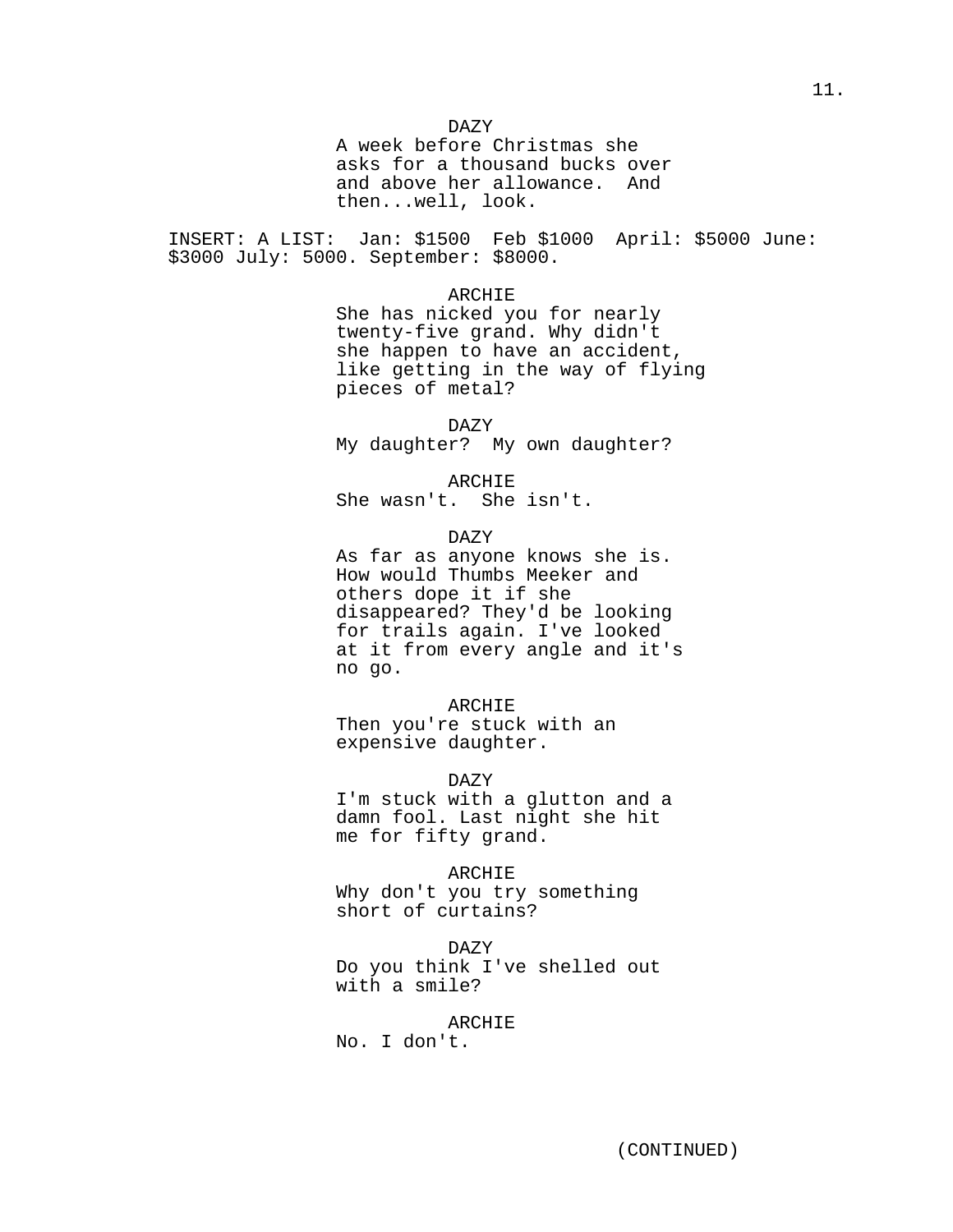Right. I haven't. But there are limits to that too, since I've got her there as my daughter. It didn't take her long to realize that I couldn't unload her. (points to the bills) That's just for a start. I'll pay what it's worth, and it's worth plenty.

ARCHIE He won't touch it.

All of a sudden, Dazy Perrit gets very cold. Dangerous.

DAZY You talk too much.

He starts talking and Archie starts writing.

ARCHIE (V.O.) By the time Dazy Perrit was ready to go, he had spent nearly an hour giving me information about Angelina Violet and Beulah Page, the name of his real daughter, that he thought might be helpful. And he made arrangements for Violet Angelina Sally to be in Wolfe's office at 11:30 that night.

# WIPE TO:

INT. BROWNSTONE - HALLWAY - DAY

Archie closes the door on Dazy Perrit. FRITZ BRENNER comes down the hall carrying flowers for the front room. He smiles at Archie innocently.

FRITZ

Ca va?

ARCHIE Boy, does it va. The only question left to answer is what color shrouds to we like.

WIPE TO: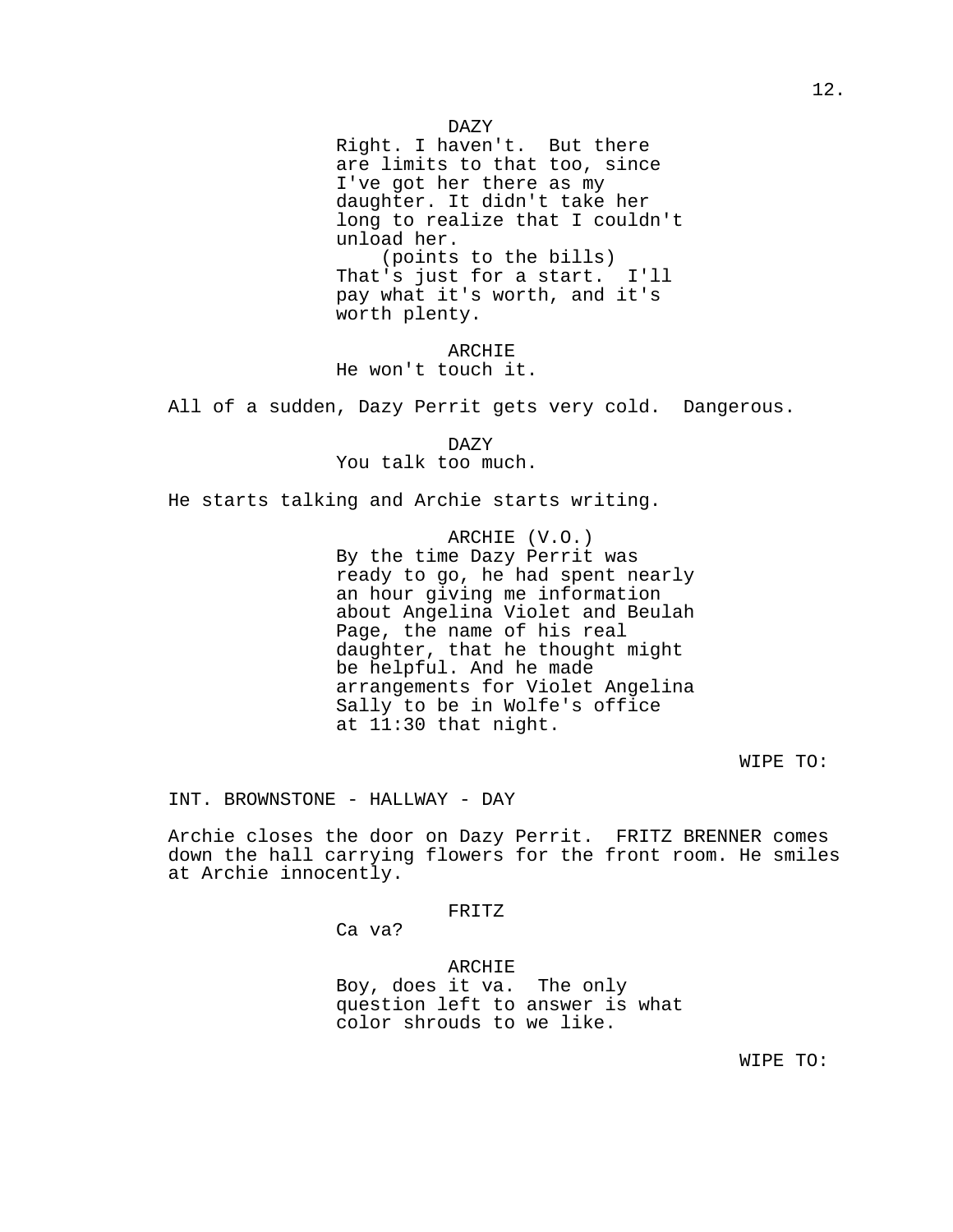INT. BROWNSTONE - OFFICE - DAY

Wolfe listens, eyes closed, while Archie finishes up.

ARCHIE (V.O.) When Wolfe came down from the plants rooms, I made a full and honest report, only because it no longer mattered. (out loud) Originally, I wanted you to lay off. But now, with me crammed to the gills with Dazy Perrit's secrets, any kind of a brushoff you can think of wouldn't be worth a damn. I am, if you want the facts, scared stiff. And of course it will be useless to ring this number to get your olive oil in the morning if we're not still in good with Dazy.

WOLFE Get the daughter.

ARCHIE Violet? Or Beulah?

WOLFE

Miss Page. We don't even know there is a daughter. I want to see her. At the very least, I want you to see her.

ARCHIE You going to introduce me to her?

WOLFE

Pfui. She is twenty-one years old. Flummox her.

Archie checks his notes, looks at the list of numbers he has gotten from Perrit and dials. He opens his mouth but Beulah gets there first.

> BEULAH (O.S.) Hello? Hello Hello Hello!

ARCHIE May I speak to Miss Beulah Page?

(CONTINUED)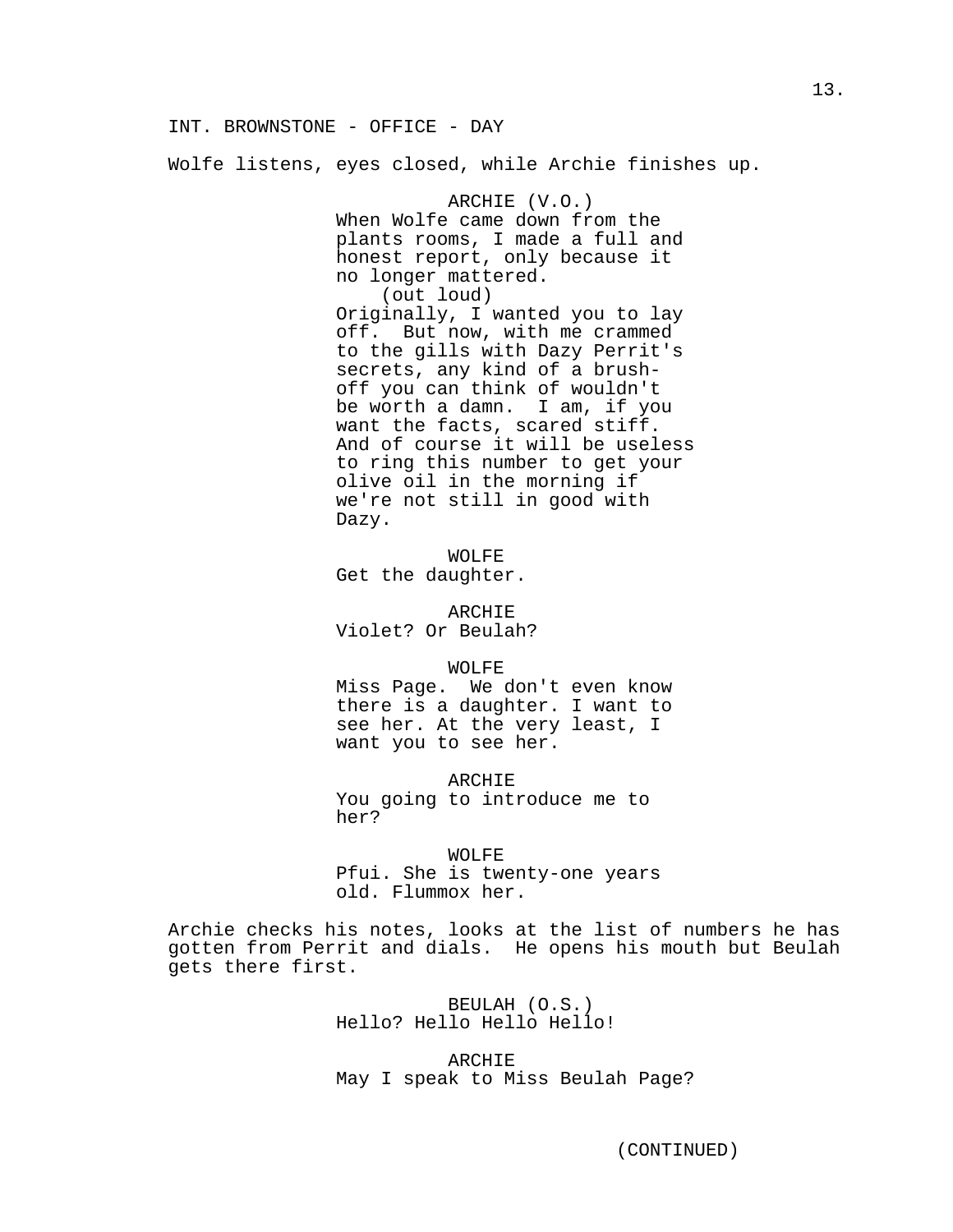# INTERCUT WITH BEULAH ON THE PHONE

BEULAH Sure. Talking. Are you a preacher?

ARCHIE

No, Miss Page, I'm not. My name is Stevens, Harold Stevens, from Dayton, Ohio. May I have a minute?

BEULAH Sure. Only it's too bad you're not a preacher. We're going to get married. We just decided.

MORTON SHANE joins the frame and puts his arms around Beulah.

ARCHIE

I see. Well, I'll be in the city only a short while, and I wanted to tell you about the wonderful work we're doing at Dayton Community Health Center.

BEULAH How did you know I was interested in health work.

ARCHIE You've been a generous donor to other...

BEAULAH That's all right. Come ahead. Come on and come ahead.

Archie covers the phone with his hand.

ARCHIE Lit. Not plastered, but lit. (into phone) I've got a better idea. Why not let me help you celebrate, in a mild sort of way? How about a betrothal dinner? I'm putting up with a friend down on Thirty-fifth Street, and he happens to be a famous man, with a famous chef.

Wolfe glares at him, but Archie turns his back.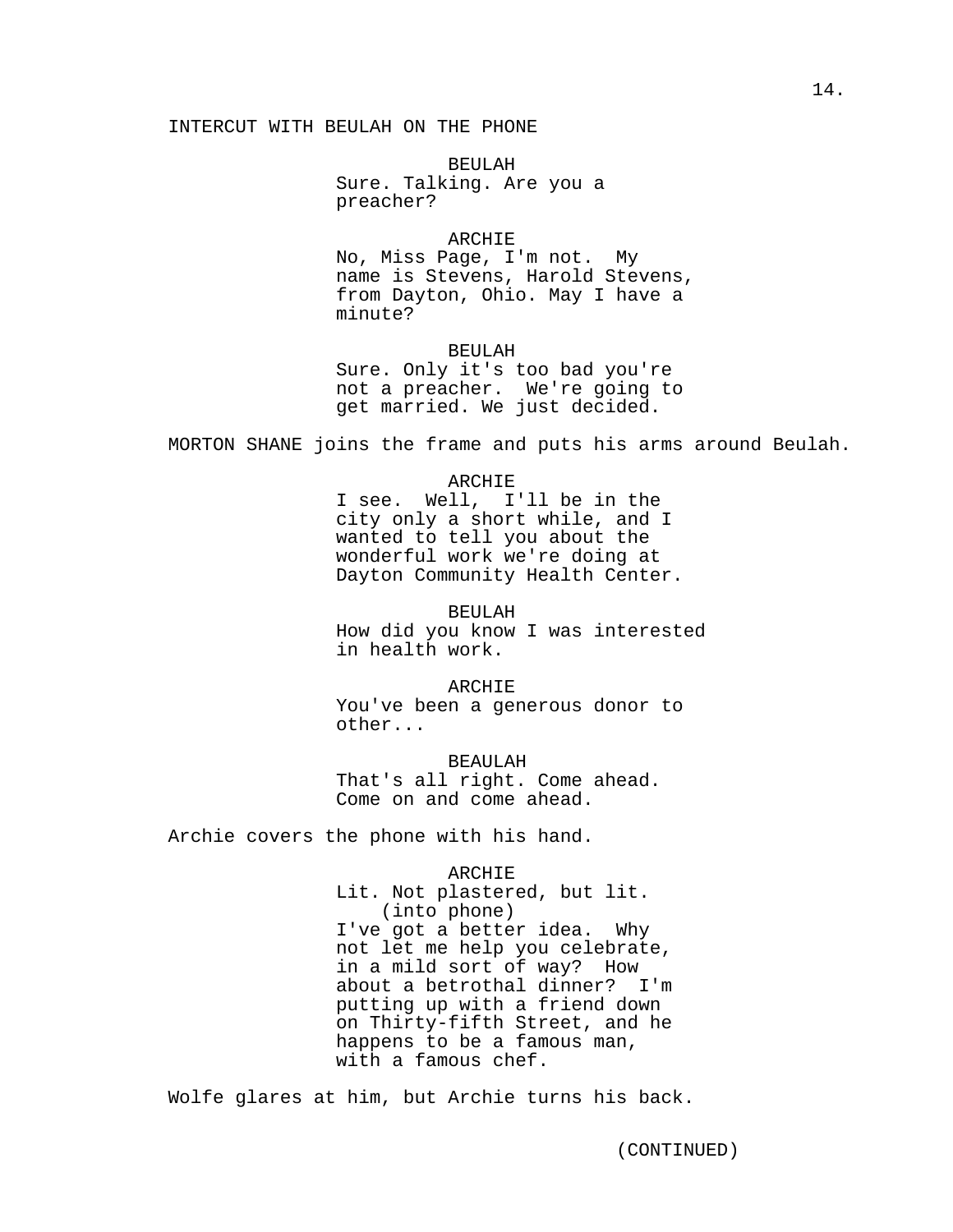BEULAH

What's he famous for? Who is he?

**ARCHIE** Nero Wolfe, the detective. He saved my life once, uh, on a

BEULAH Morton! We're going to eat dinner with Nero Wolfe!

murder charge.

WIPE TO:

INT. BROWNSTONE - HALLWAY - NIGHT

Fritz opens the door to reveal Beulah and Morton, her fiancée. Archie emerges from the front room.

> ARCHIE Thank you, Mr. Brenner. I can take it from here.

FRITZ My pleasure, Mr. Stevens.

They make introductions.

ARCHIE (V.O.) I had suspected that Dazy was just one more male parent with wool over his eyes, but everything about Beulah Page was in its proper place, with a face totally different from dad's. But her man was, in my opinion, a pain in the neck.

BEULAH He didn't want to come!

SCHANE I have to study for an exam.

BEULAH On the night we get engaged! He says I was maudlin on the phone. Maybe I was, but he shouldn't have got me drunk.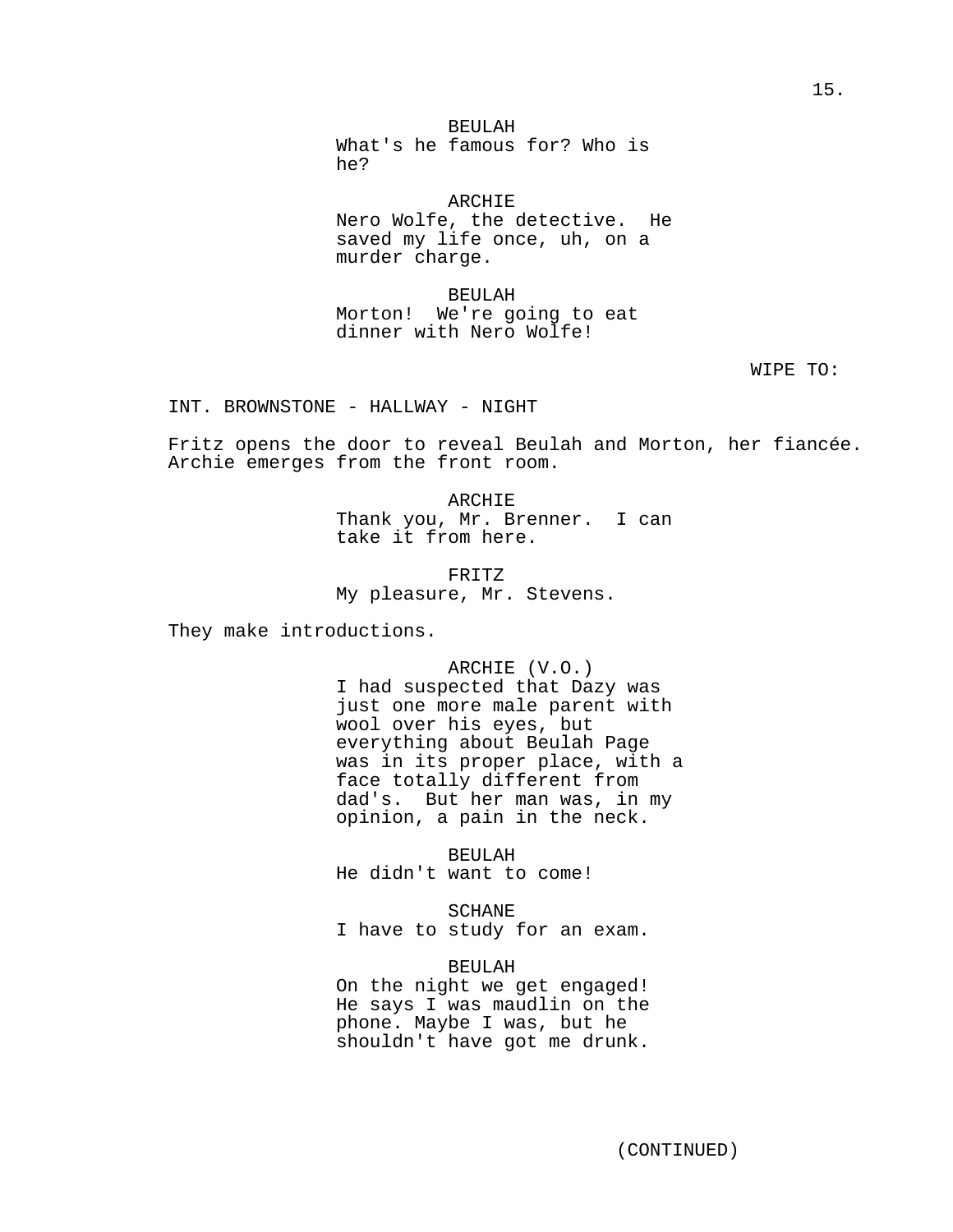MORTON

Now wait a minute. Who made the cocktails?

And somehow they are next to each other, attached like amoebas.

WIPE TO:

INT. BROWNSTONE - DINING ROOM - NIGHT

Introductions are made in the dining room and people are assigned to their seats. Wolfe is positively jovial.

> ARCHIE (V.O.) To my surprise, Wolfe was downright hospitable. Keeping up with Beulah and trying to draw Schane out. He even called him Morton in paternal tone.

#### WOLFE

I hope, Morton, that you are prepared to face the fact that very few people like lawyers. I don't. They think everything has two sides, which is nonsense.

MORTON

We only have to be able to argue both sides, there's a difference.

WOLFE

No there is not. Lawyers are inveterate hedgers. I had a lawyer draw up a tort for me once, a simple conveyance, and he made it eleven pages! Two would have done it. Have they taught you to draft torts?

MORTON

Naturally, sir, that's in the course. I try not to put in more words than necessary.

WOLFE Well, for heaven's sake, keep it brief.

WIPE TO: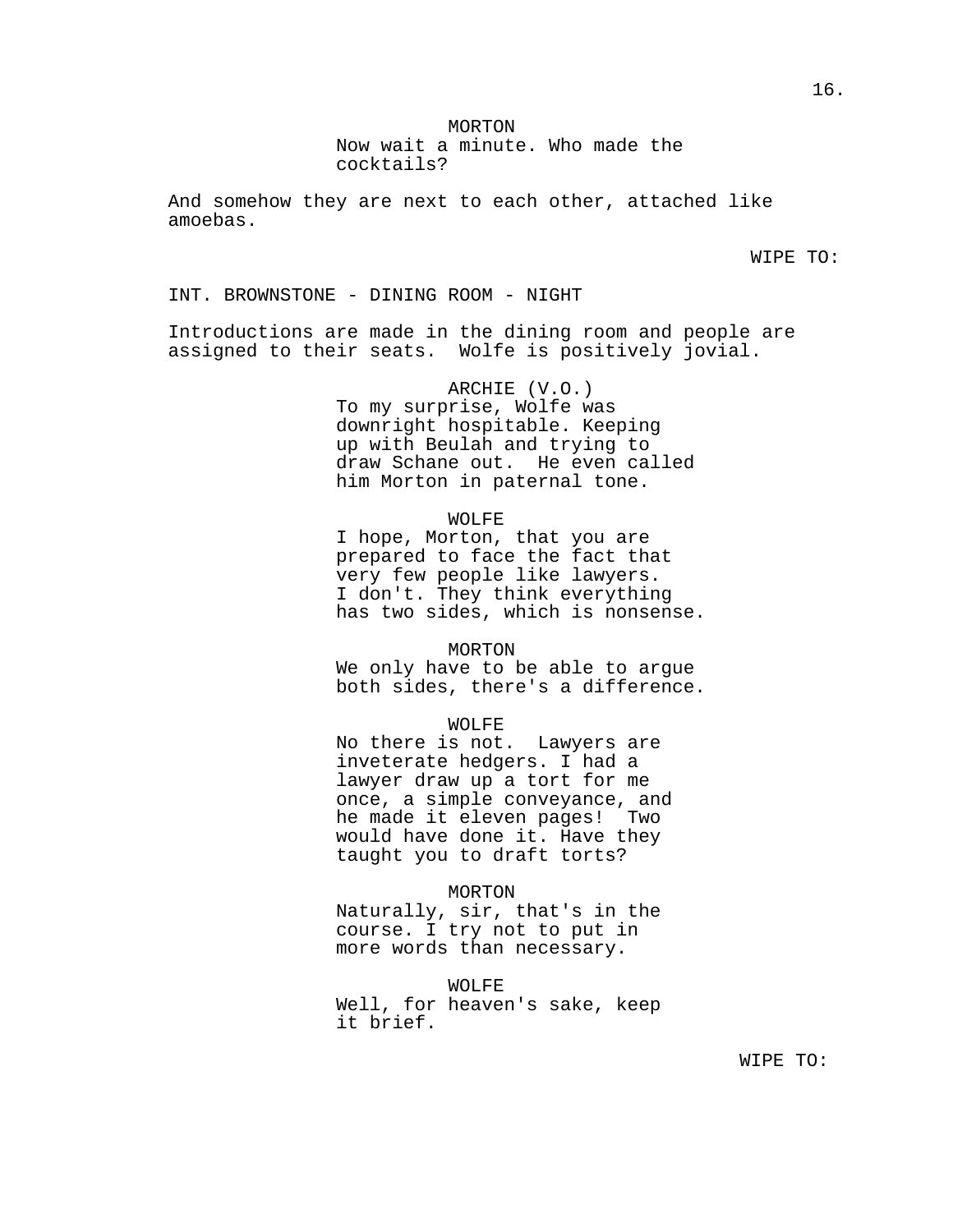As Fritz pours coffee, Beulah and Wolfe are singing a Middle European folk song. Well, Beulah is and Wolfe is nodding his head very slightly and humming. Archie stares.

# ARCHIE

Wolfe was evidently humming. For him that was drunken revelry, and I would have liked to have spent an hour observing this phenomena, but it was past ten o'clock, and the plan called for me to drive them home. I didn't want to miss Violet Angelina Sally.

She finishes and he gets up and gathers them to go.

ARCHIE (CONT'D) Well, I suppose you're anxious to get home and study.

WIPE TO:

INT. BROWNSTONE - HALLWAY - NIGHT

Archie escorts them to the door. Suddenly Morton claps him on the shoulder.

SCHANE

You know, you're a swell guy, Stevens. What do you think of this? Drive us down to Maryland, it will only take four hours, and we'll get married! How's that for an idea?

## BEULAH

It stinks.

# SCHANE

What? Why?

# BEULAH

Because it does. I may not have a father or mother, or aunts or uncles or cousins, but I don't have to sneak off to Maryland in the dead of night to get a husband. I'm going to have flowers and white things, and sunshine if I get a break.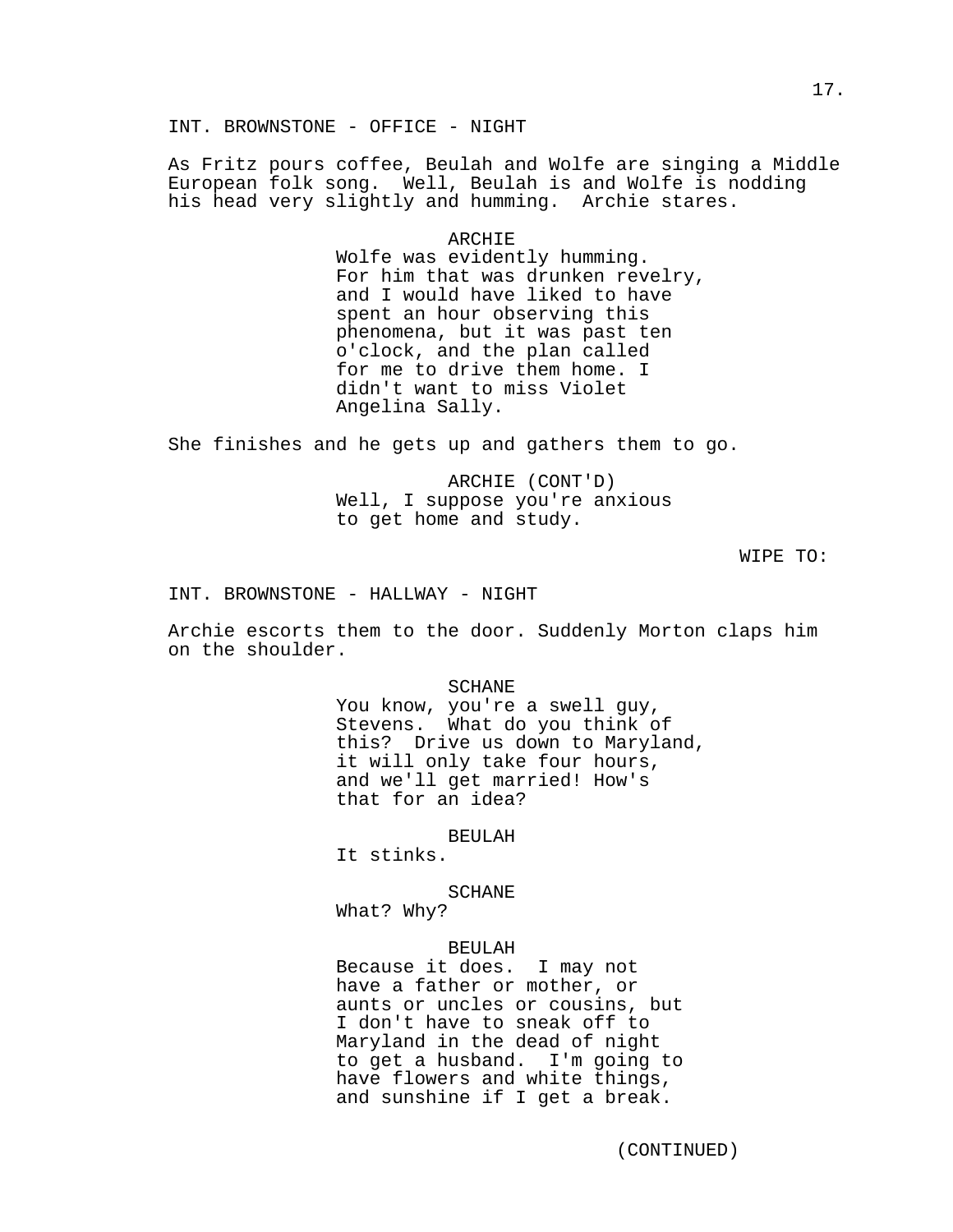# MORTON

Very well then. If you don't want to get married, I'll go study for my test.

## BEULAH

Fine. And in case it might compromise your future as a Justice of the Supreme Court to be seen riding with an orphan, take the subway home to your work, and Mr. Stevens and I will go somewhere and talk. Or go somewhere and dance.

Morton is not having that. He remonstrates.

ARCHIE (V.O.) For a minute it looked sticky, but the law student filed objections, motions, demurrers, and protestations, and it ended with us all piling in the convertible and heading uptown.

They all exit.

INT. BROWNSTONE - OFFICE - NIGHT

Wolfe is involved with germination records when Archie reenters.

> ARCHIE Did our client call?

## WOLFE

No.

## ARCHIE

It'd be nice to give him something. His daughter being engaged is nothing colossal but it's fresh. Of course now that she has met me she doesn't want Shane at all. I'll have to get out of it somehow. I can't very well explain to her that I don't want Dazy Perrit for a father-in-law.

WOLFE We have something for him better than that.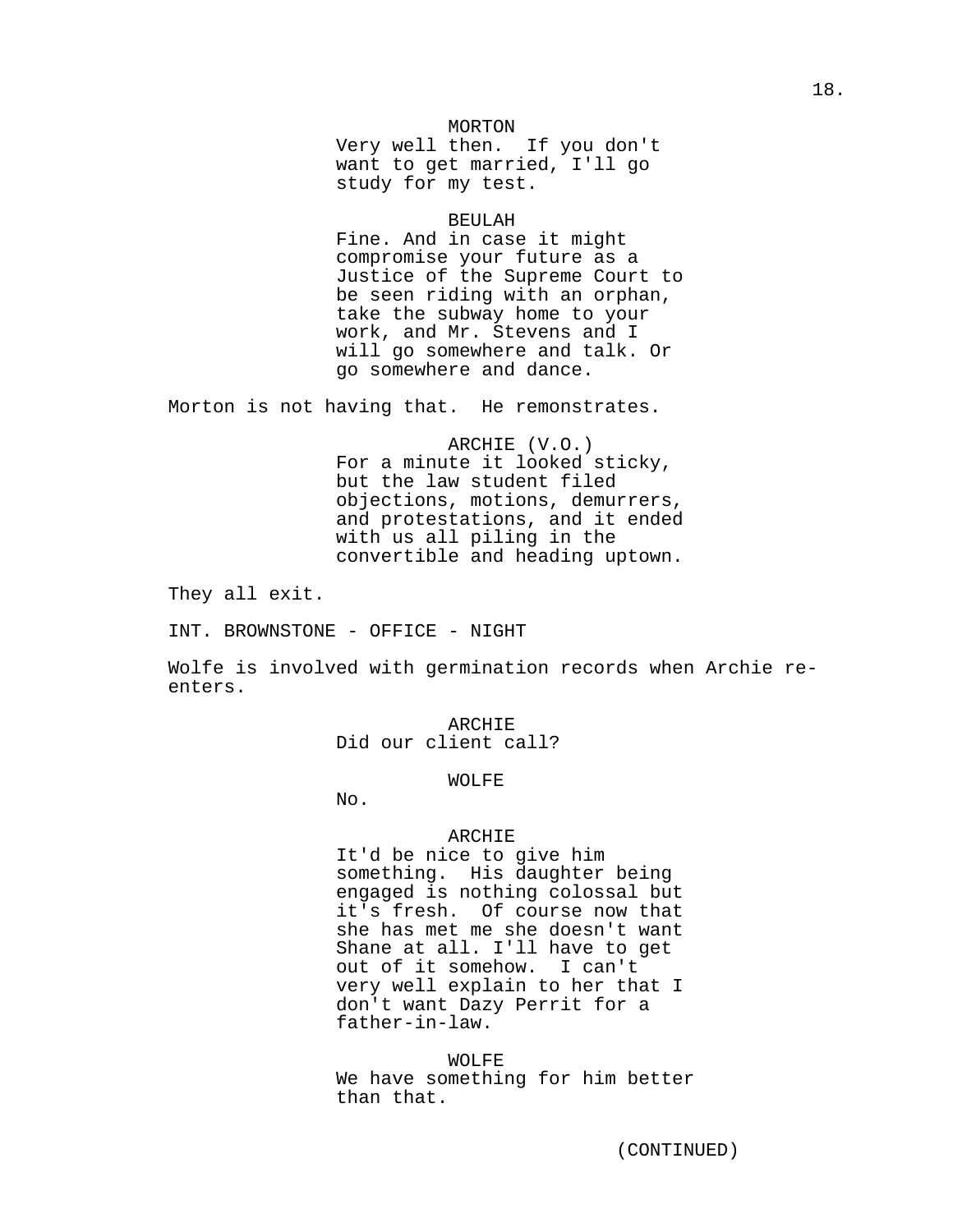ARCHIE

Oh? We have?

WOLFE

Yes indeed.

ARCHIE Something happened while I was out?

WOLFE No. While you were here. In your presence. Evidently you missed it.

**ARCHIE** (nonchalantly) Oh.

He opens his typewriter, and rifles the papers on his desk.

ARCHIE (CONT'D) I'll just get started on these then.

He starts typing. Wolfe smirks and goes back to his germination records. THE DOORBELL RINGS

> ARCHIE (CONT'D) Ah. Violet Angelina Sally. Dazy said we should call her Angelina. It'll upset her.

> > WIPE TO:

VIOLET ANGELINA SALLY sits in the red chair. She is a piece of work. She crosses her legs to give a better view and laughs. Wolfe stares at her, unblinking.

# VIOLET

Like it?

## WOLFE

I am trying to decide whether to let you keep the twenty-four thousand five hundred dollars you have gotten from Mr. Perrit or get that from you, too. At least most of it.

# VIOLET

Balls.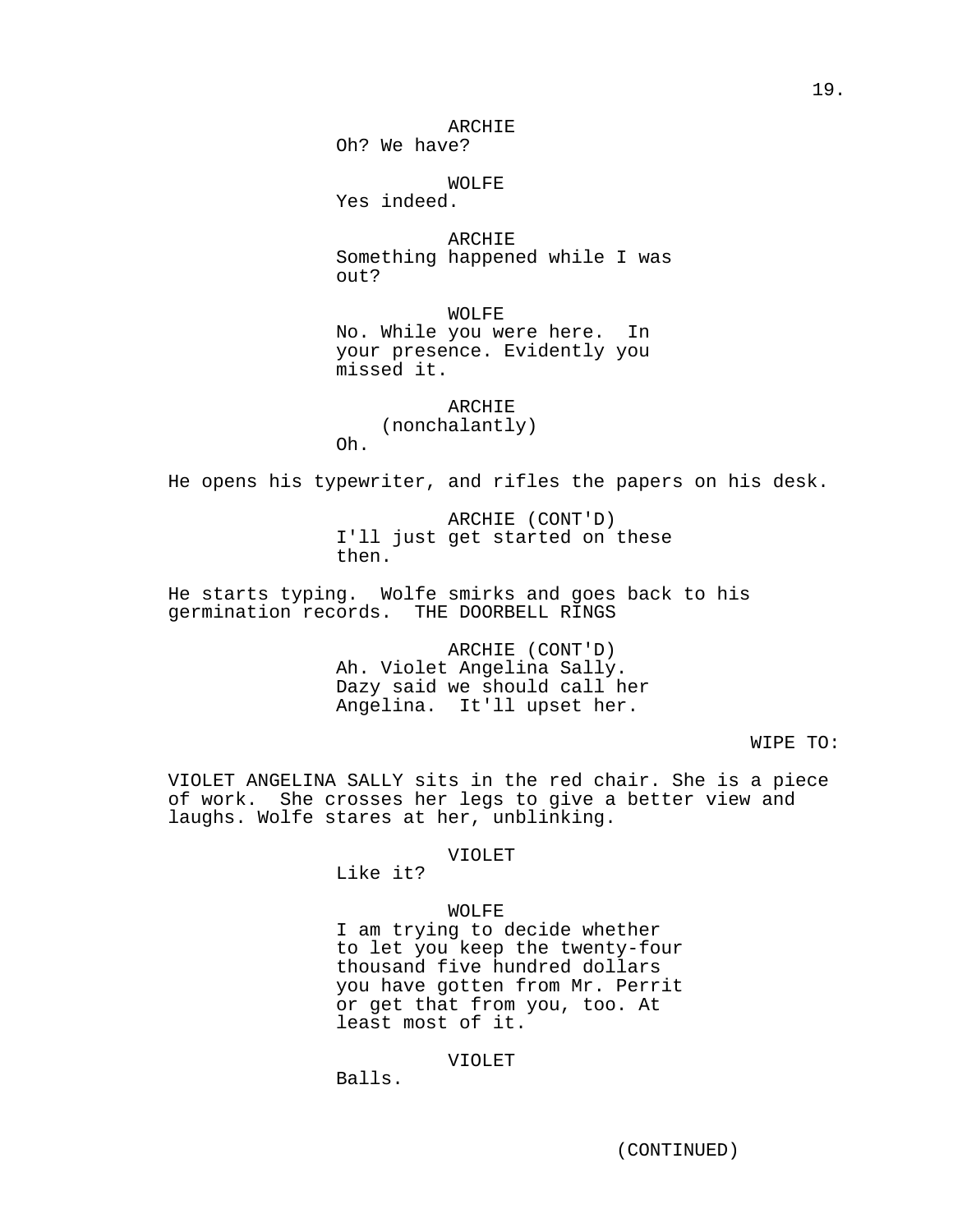Wolfe scowls. Profanity from a woman offends him.

# WOLFE

I do not intend to prolong this. Here's the situation. You are getting money from Mr. Perrit by threatening to disclose the existence of his real daughter. That, of course, is blackmail--

## VIOLET

What? I simply can't believe my ears! My father told you those lies? Holy Jesus, Dazy Perrit telling anyone I'm not his daughter! You think I believe that?

## WOLFE

I think you find it difficult to believe, Miss Murphy because you misjudged his character. His strongest feeling, stronger even than his feeling for his daughter, is his vanity. He can't stand to have you diddle him.

## VIOLET

So where do you come butting in?

## WOLFE

He has made the same mistake and misjudged my character. Henceforth, Miss Murphy, whenever you get money from Mr. Perrit, above your hundred dollars a week allowance, you will give me ninety percent from it, that's ninety dollars out of every hundred or the Salt Lake City authorities will come and get you

Violet stares at him.

VIOLET Aw, for the love of Christ, you think I'm that dumb? Dazy thinks I'm that dumb? (MORE)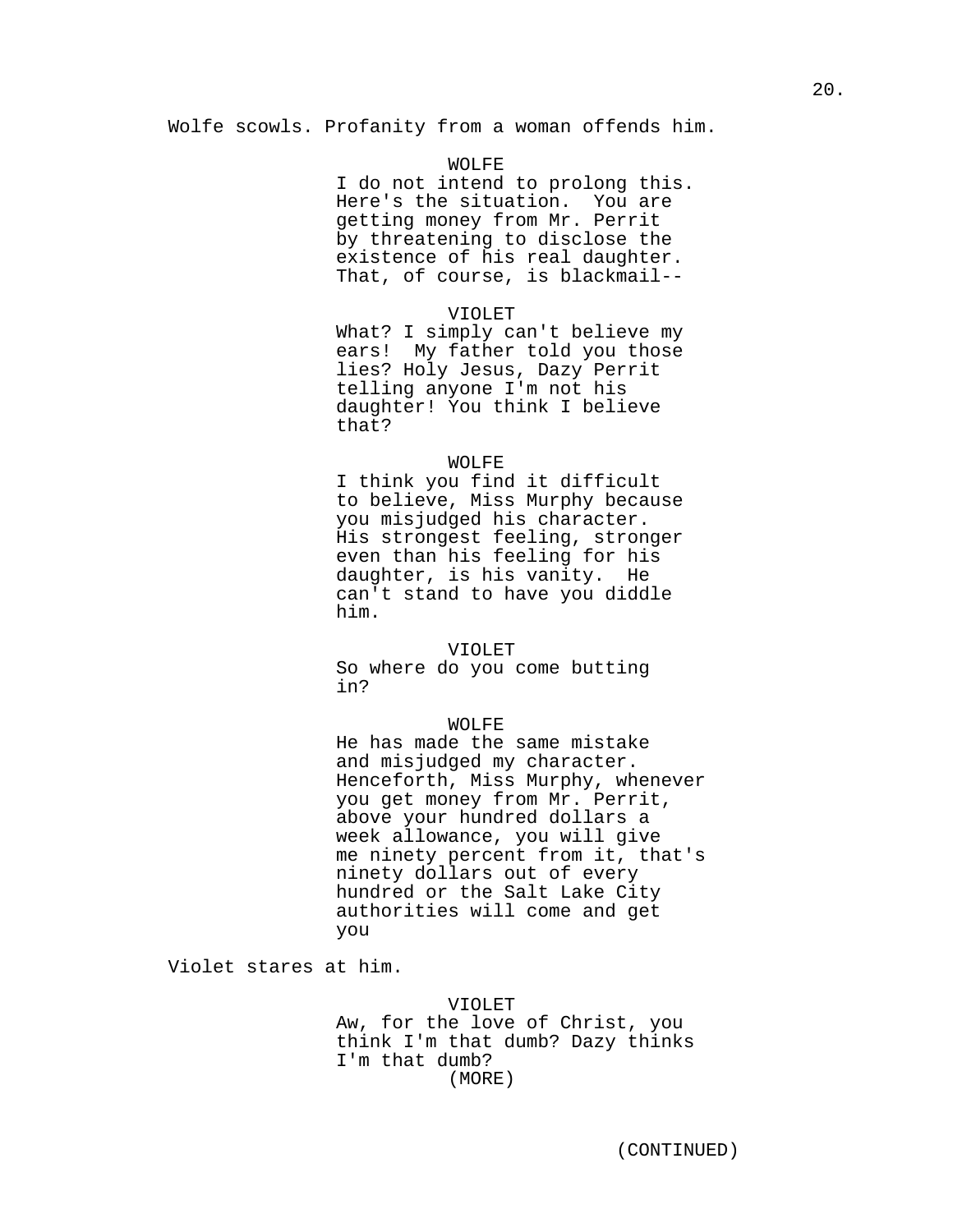VIOLET (CONT'D) I give it to you and you hand it to him and he gets off cheap, wouldn't that be sweet. You thought I would fall for that? It takes guts to face up to Dazy perrit and make him fork it over.

She starts unfastening her dress.

VIOLET (CONT'D) I was at the theater tonight, but you notice I'm wearing sleeves and I'll show you why.

She wriggles her dress down from her shoulders, revealing her underthings. Her arms above the elbow are covered in bruises. She shows them off like a prize.

> VIOLET (CONT'D) What do you think of that?

Archie gets up and stepped over for a close-up, and she obligingly holds her arm for him.

ARCHIE

I can't tell; it might have been fingers or fists, or he might have used something.

VIOLET

There's other places, but you'd have to pay to see them.

She gets the dress back over her shoulders and starts to fasten it.

> VIOLET (CONT'D) And I took it. I told him, listen, I said, if you hurt me enough, I'll spill it plenty where it will do the most good and then I'll clear out, and try and find me, you or anyone else. So you can let up, see? And now he thinks he can get away with this lousy runaround! Balls.

Wolfe makes another face. Very politely.

(CONTINUED)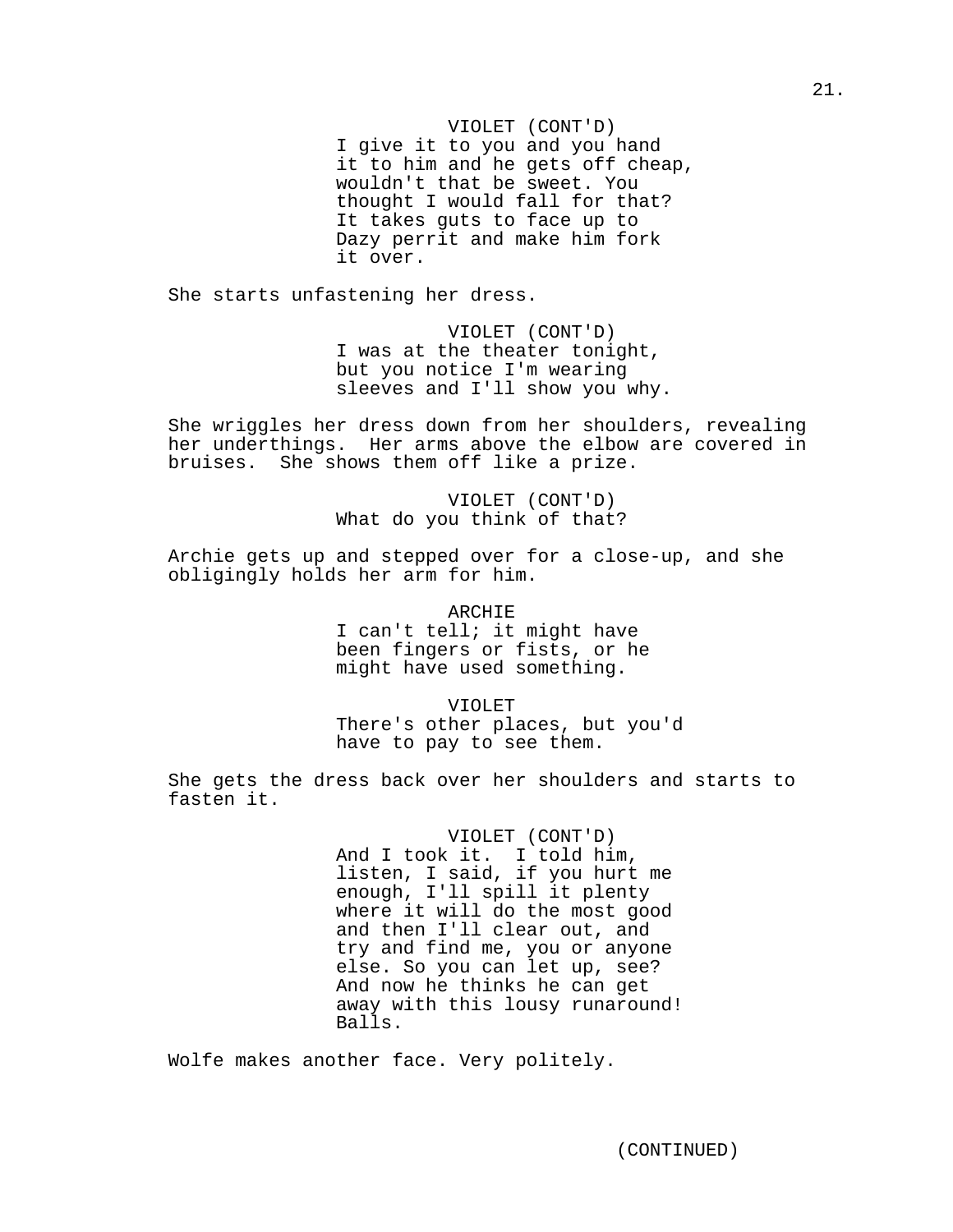But Miss Murphy. What if I'm acting on my own hook? You would discover it too late. To me you're no asset at all unless you get money from Mr. Perrit and give most of it to me.

VIOLET He told you to say that.

WOLFE No. He didn't.

Wolfe rise and walks past her to the door. Then he turns.

WOLFE (CONT'D) A word of caution, Miss Murphy. Your natural impulse will be to get all you can and disappear. Mr. Perrit might decide not to find you for obvious reasons. But I wouldn't. I would find you. I am fully as vain as Mr. Perrit. I will not be diddled.

He goes. Violet sits with her eyes on his chair as if he were still in it. Finally she turns her eyes to Archie, suddenly very friendly.

#### VIOLET

My God, he's fat.

## ARCHIE

You're a brave little woman and I admire you. Shall I take you home and tuck you in? (She smiles at him and he at her.) I don't offer to drive you home because you've got your own car. But I can go along just for the air.

VIOLET Air. Baby, do I need air!

ARCHIE We'll share it. Ninety percent for you and ten for me, Miss Murphy.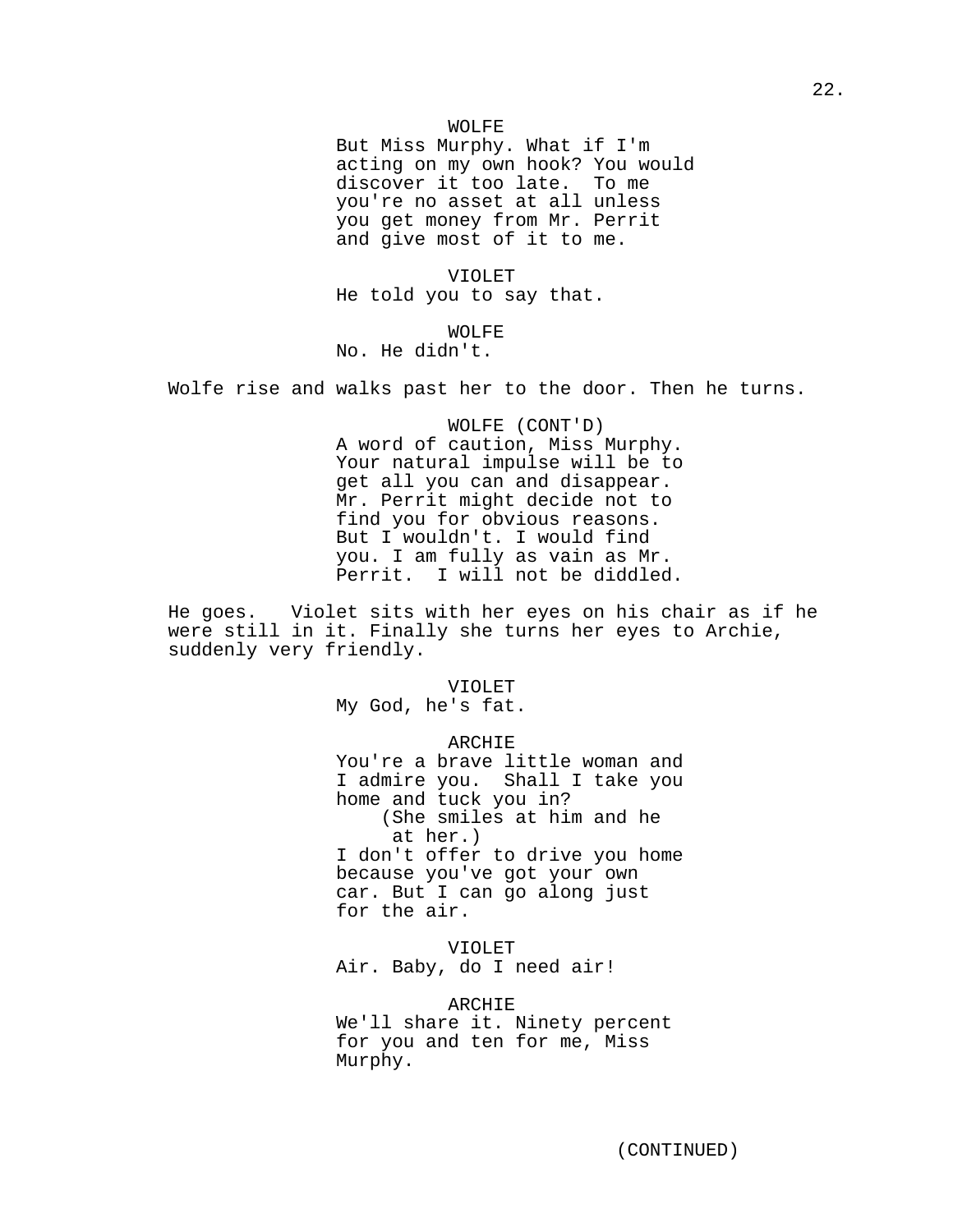She goes to him and puts put four fingers carefully and precisely at the top of his forehead, and runs them back over and down his scalp giving him a comb.

> VIOLET Cut out the Murphy. Call me Angel Food.

> > WIPE TO:

EXT. STREET - NIGHT

A small convertible streaks up the empty streets.

ARCHIE (V.O.) What I was actually after was not air, but insurance against bodily injury. I don't condemn Wolfe for not informing Dazy Perrit before he pulled that stunt, because he probably thought it up after she came, but if she bounced into the penthouse and blurted it out, there was no way of telling how Perrit might react.

EXT. APARTMENT BUILDING - NIGHT

The sports car zooms to a curb and Archie beats the doorman to Violet's door.

ARCHIE

Miss Murphy.

VIOLET Cut out the Murphy. (she gets tangled up in his arms) I'm Angel Food.

ARCHIE

I don't like Angel Food, though. How about Maple Delight? It doesn't matter cause you're sunk. Wolfe is a hyena, a vulture, and a jackal.

VIOLET Your voice goes right through me. I won't even want a drink first.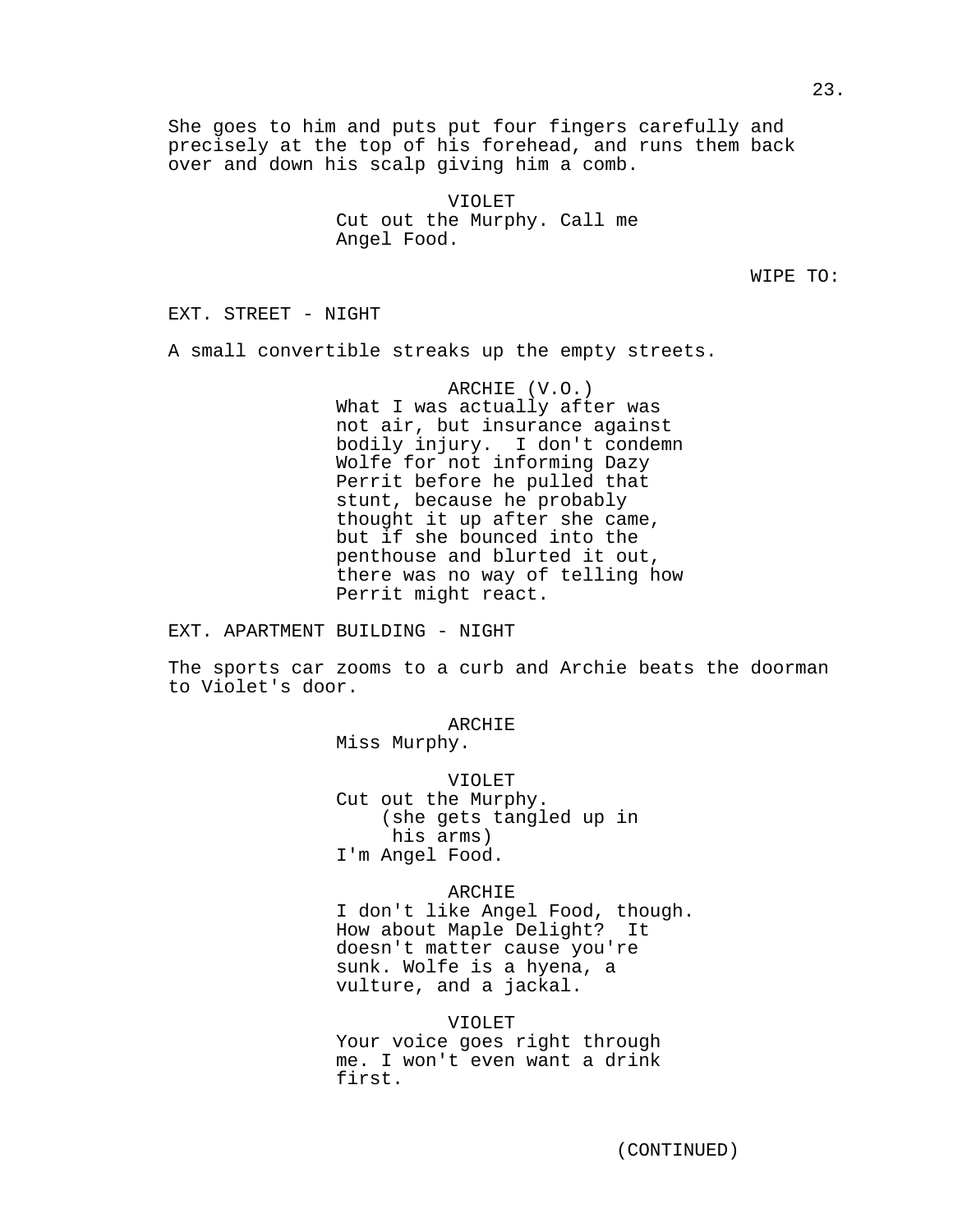Archie's in a wrestling match now.

ARCHIE How about not being greedy. Tell him that the gyp is out. You are merely his loving and obedient daughter but it would be nice if the century he hands you once a week got upped to three.

## VIOLET

We'll leave the car here and then later I'll come down and drive you home.

Suddenly, the SOUND OF A CAR ACCELERATING towards them. They look. The car slows down, screeching. Violet hides behind Archie as Archie spins around to see, and she spins out and is exposed. A RAIN OF BULLETS in the headlights and VIOLET'S SPINNING BODY getting hit. SHE SPINS AND SETTLES SOFTLY on the sidewalk. Archie drops, rolls and comes up firing as the car screeches away. He fires after it until the gun in empty. Then there is silence.

He turns to see Violet trying to get up. She collapses under the weight of her hands. He comes up and gingerly cradles her.

> ARCHIE Easy, Angel Food. Quiet.

VIOLET Uh-uh-it's...it's...uh uh shame. Uh uh Shame!

## ARCHIE

It sure is.

Then she gives up and flops. Gradually we become aware that a hub-bub is surrounding Archie. A UNIFORM COP is running towards him. People are leaning out of windows. THE DOORMAN is coming out. Archie stands and dives at him.

> ARCHIE (CONT'D) We've gotta get a doctor.

And he dashes inside.

(A&E: END HALF HOUR}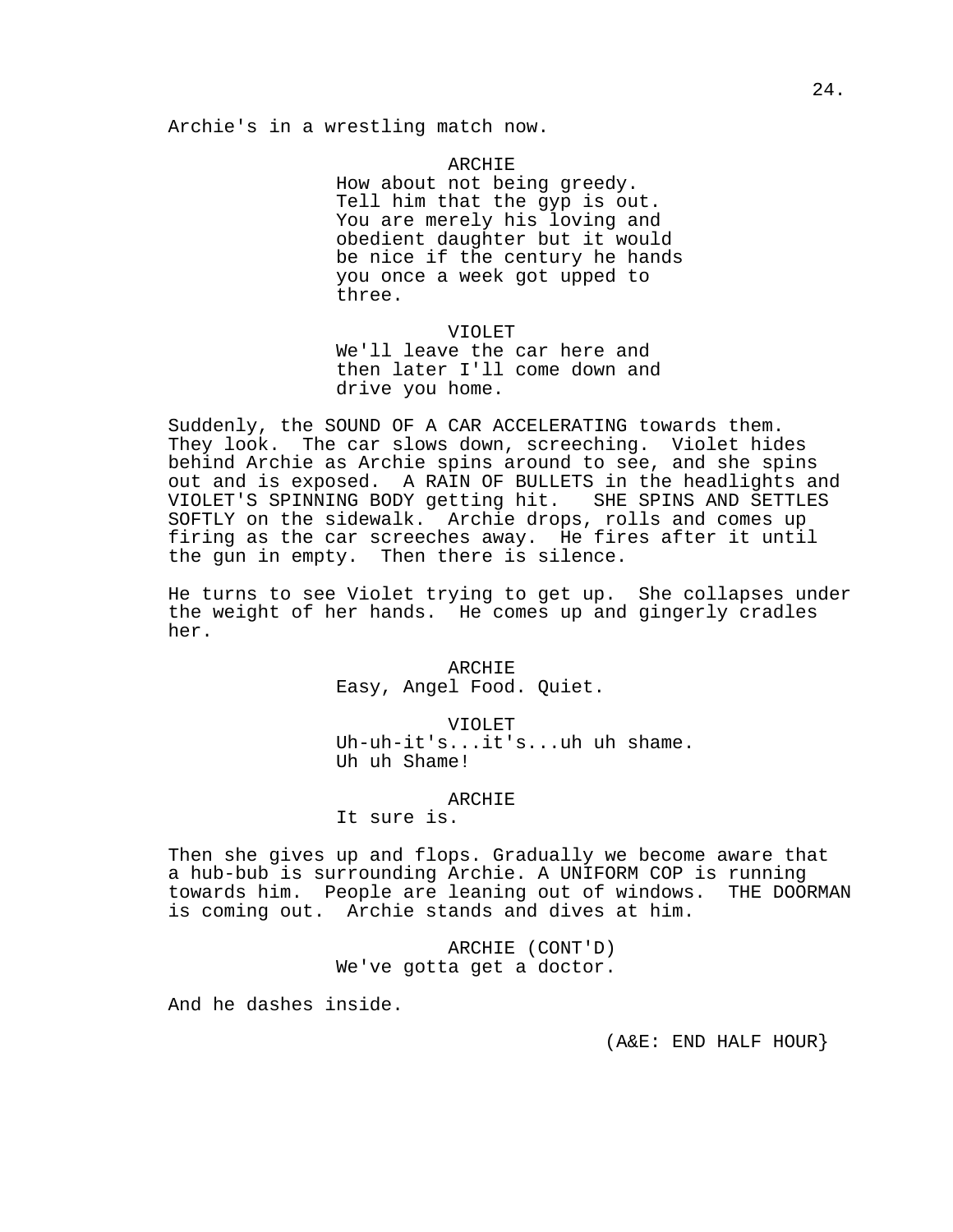Archie gets himself behind the old-fashioned switchboard and puts in plugs until he gets a dial tone. Then he dials his favorite number.

> WOLFE (V.O.) Nero Wolfe. What is it?

#### ARCHIE

Archie. I took her home. A guy came along in a car and started shooting, and then got way. She is dead. Tell Fritz--

WOLFE.

Are you hurt?

#### ARCHIE

That bastard Perrit decided to get her and to use us for proof of something, and you can figure out what while I spend the night as a quiz kid. Tell Fritz--

A voice from behind.

ROWCLIFFE (O.S.) Get offa that phone! Now!

Archie turns to see Lt. ROWCLIFFE. Of all the dumb luck. They glare at each other. Rowcliffe tries to steer Archie towards the street, Archie shrugs him off with more vehemence than is strictly necessary.

> ARCHIE (V.O.) Lieutenant Rowcliff is one of the reasons I doubt the world will ever reach universal brotherhood. It just doesn't seem feasible, as long as opinions like mine about Rowcliff are still loose.

> > WIPE TO:

INT. 19TH PRECINCT POLICE STATION - INTERROGATION ROOM - DAY

Rowcliffe leans into Archie.

ROWCLIFFE Very well. We'll lock you up.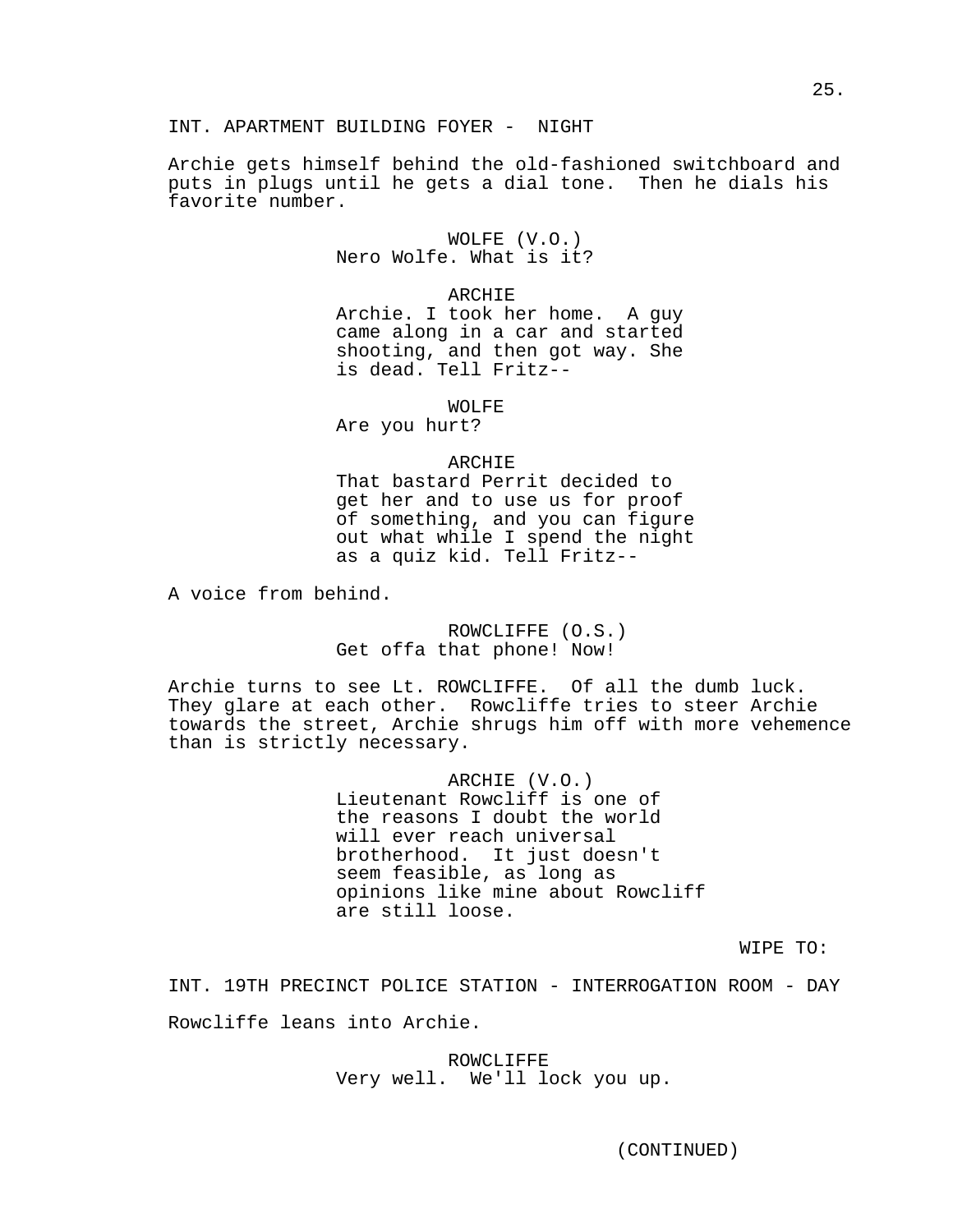Archie yawns a wide yawn. He turns it so Rowcliffe can participate.

> ARCHIE I don't like the idea, and neither will Mr. Wolfe, but I prefer it to more of this. Proceed.

Rowcliffe just scowls. Looking at Archie's statement.

ROWCLIFFE You said the shooter wore a white handkerchief. How do you know it was a handkerchief?

## ARCHIE

Oh, my God, we're off again. Something white then, possibly torn from his shirt tail, which is why I wouldn't know him from Adam. There was a license plate on the car but I couldn't make it out, which is unimportant since you tell me it was hot, having been liberated less than a mile away. I would like to know if any of my bullets-

ROWCLIFFE Where's Dazy Perrit?

ARCHIE I have no idea.

ROWCLIFFE Is he holed up in Wolfe's house?

ARCHIE

Good lord, no. It makes my teeth chatter just to think of it.

ROWCLIFFE Did your teeth chatter yesterday, when he was there arranging things with Wolfe?

ARCHIE Look, Lieutenant. It will soon be dawn and I am now going to clam up. (MORE)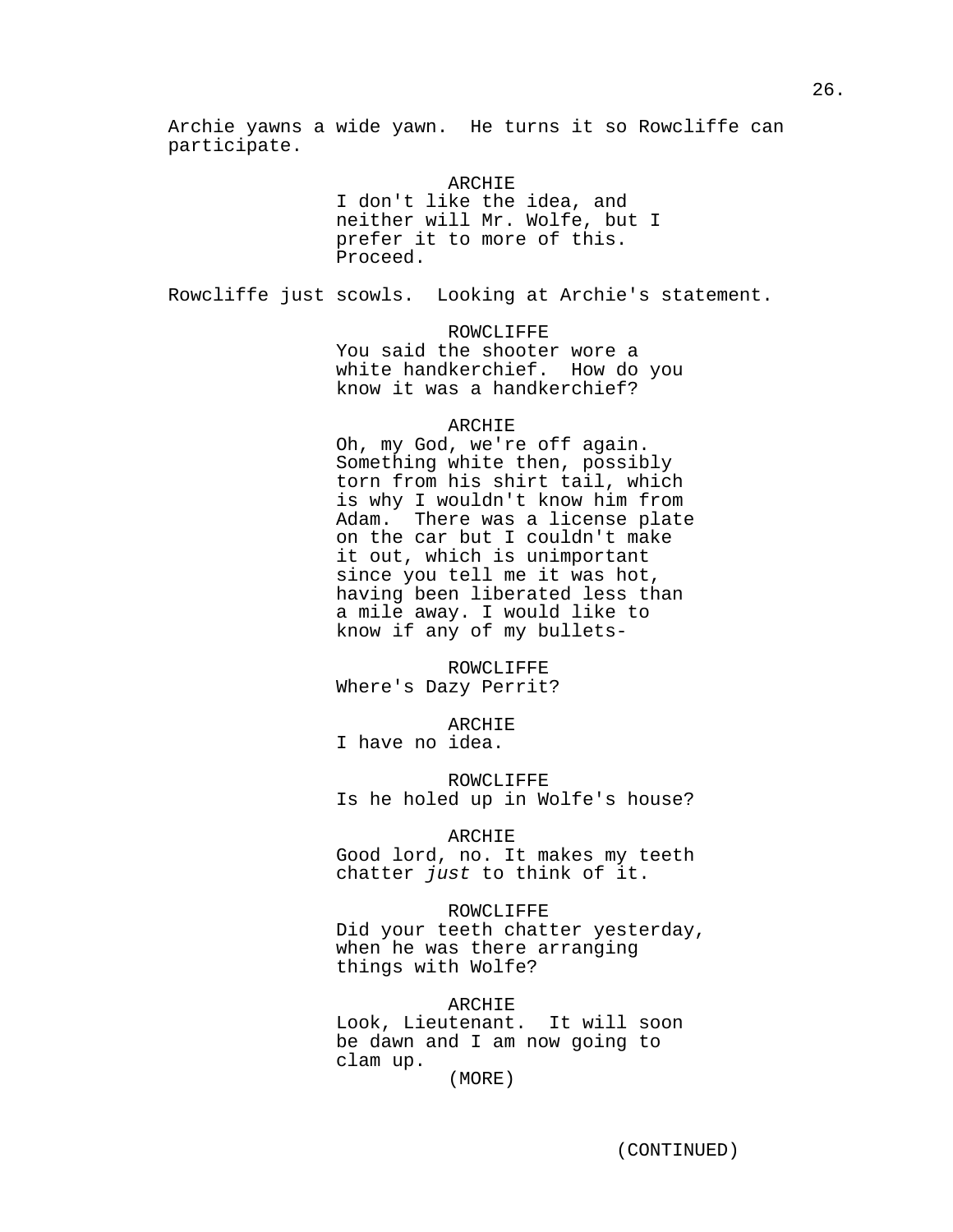## ARCHIE (CONT'D)

I knew a man once who insisted on hunting ducks with a shotgun with a recoil that knocked him flat on his prat every time he pulled the trigger. He seemed to love it. In a way you remind me of him.

Rowcliffe snorts, presses a button on the phone.

ROWCLIFFE Goodwin's good to go.

Archie gets his things.

WIPE TO:

EXT. 19TH PRECINCT POLICE STATION - NIGHT

Archie comes out onto the street and starts walking.

ARCHIE (V.O.) It was too late for a taxi and I voted against walking alone on the streets, so I headed for the subway and did some useless wondering.

INT. SUBWAY - NIGHT

Archie rides, watching the lights flash by.

ARCHIE

It was a cinch that Dazy Perrit had decided to erase Violet without delay. But then what was the big idea of dragging Wolfe in, not to mention me? I am no one-man pestilence; the only times I have shot people has been purely ad lib, but I decided I would have to shoot Dazy Perrit the next time I saw him.

EXT. STREET - NIGHT

Archie comes out the subway.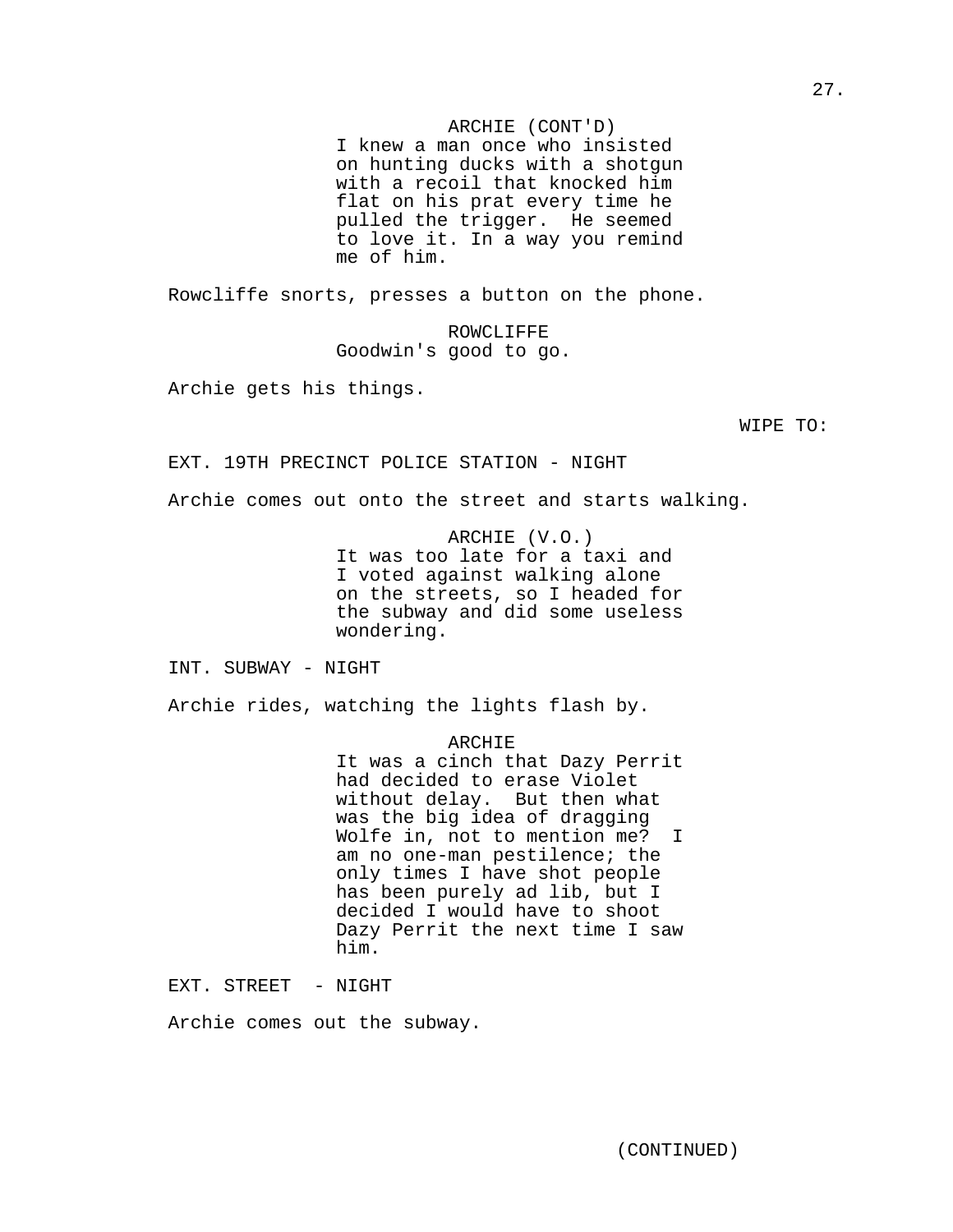Four minutes later, I decided the guy I really wanted to shoot was Wolfe, for having opened that window and yelled to me to bring Perrit in, in a frantic snatch at a proper vinaigrette.

He passes the corner of 34th and 9th and turns. He passes a car and slows, recognizing it. Then two men emerge from the shadows of a stoop. It's Dazy Perrit and Archie2.

Archie2 has a gun showing, in his hand. Perrit's hands were in his coat pockets.

> **PERRIT** I want to ask you about tonight. My car's right there.

ARCHIE We can talk here. I often talk to people here.

DAZY

Get going.

ARCHIE I like it here.

The SOUND OF A CAR coming up the block. Archie turns and looks at it. It's a cab.

> ARCHIE (CONT'D) Even if I had ideas, which I haven't, my gun's empty, so relax. I emptied it--

Then all of a sudden he looks back. In the cab...

A WHITE FACE

with no features - because it's covered with a handkerchief.

Archie drops, flat on the sidewalk and starts rolling as GUN SHOTS ring out. MORE GUNS REPLY

He looks up as Archie2 and Dazy fall, their guns still shooting. Then the noise stops and there is only the sound of the cab speeding away. Silence. Archie gets up and goes to the two forms. One of them twitches. He kicks its gun away and kneels for a brief inspection. Dazy Perrit and Archie2 will not be dangerous to turn your back on ever again.

(CONTINUED)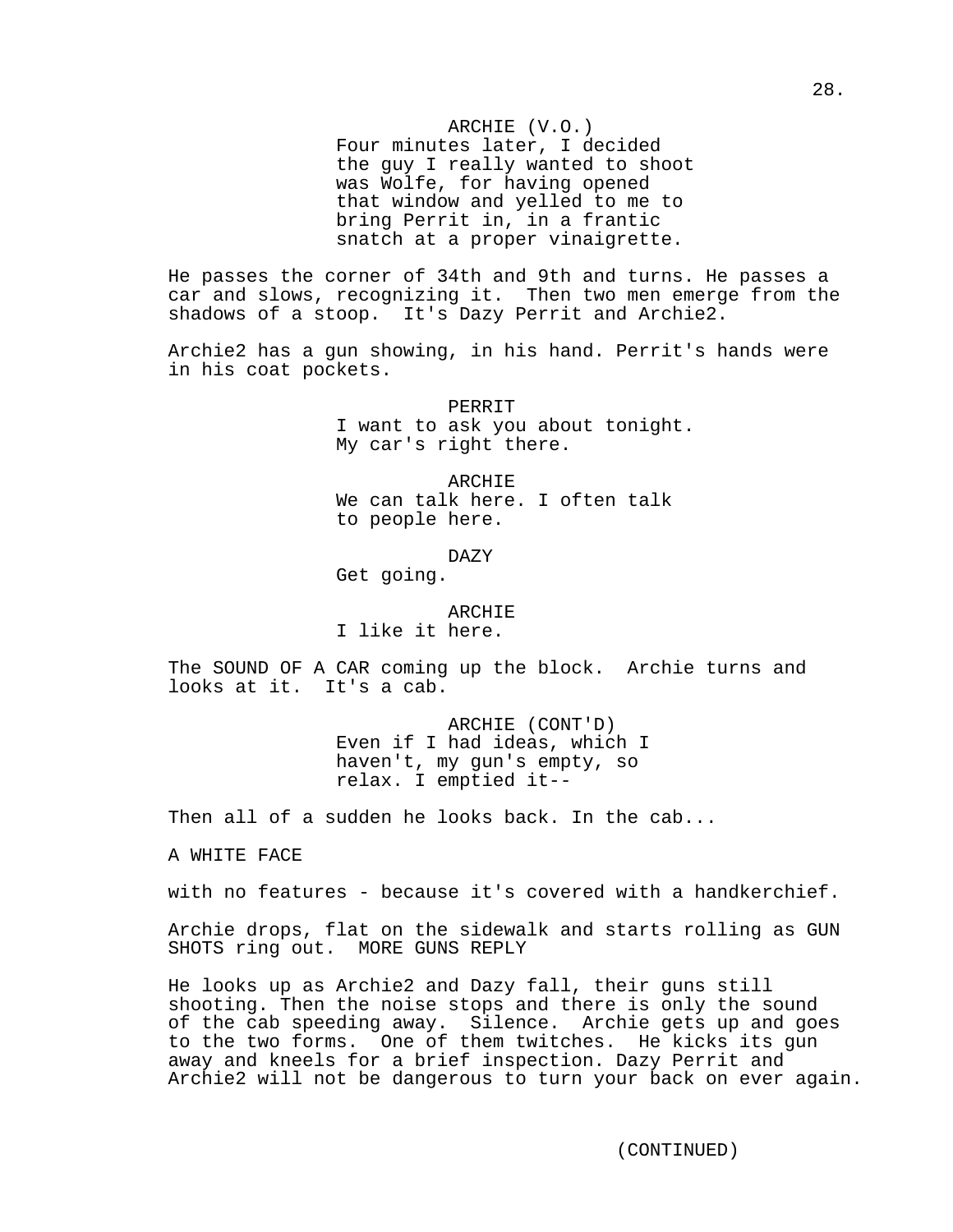INT. BROWNSTONE - HALLWAY - NIGHT

The doorbell is ringing. Fritz comes to the door and opens it a crack.

FRITZ

Archie?

# ARCHIE Me, Fritz. Open...

Fritz finishes with the bolt and Archie comes in. Fritz looks at Archie's face.

FRITZ

Did you kill somebody?

From upstairs comes Wolfe's bellow.

WOLFE Archie! What the devil is it now?

## ARCHIE

I suppose you expect me to apologize for interfering with your sleep. But there are corpses on the sidewalk on the corner and it might have been me. I'm calling the 19th Precinct Station House.

INT. BROWNSTONE - WOLFE'S BEDROOM - (DAY TWO) - DAY

It's 4:30 AM as Fritz ushers Rowcliffe and a sergeant. Wolfe sits up in his bed. Rowcliffe works hard at staying composed.

ROWCLIFFE

This is a hell of a thing. Why can't we meet downstairs?

# WOLFE

Because a relentless committee of your men are already interviewing Mr. Goodwin there. Why you wish to see me at all an exercise in faulty logic. If hoodlums are gunned down a block from where I am sleeping, does that mean I am associated with the event?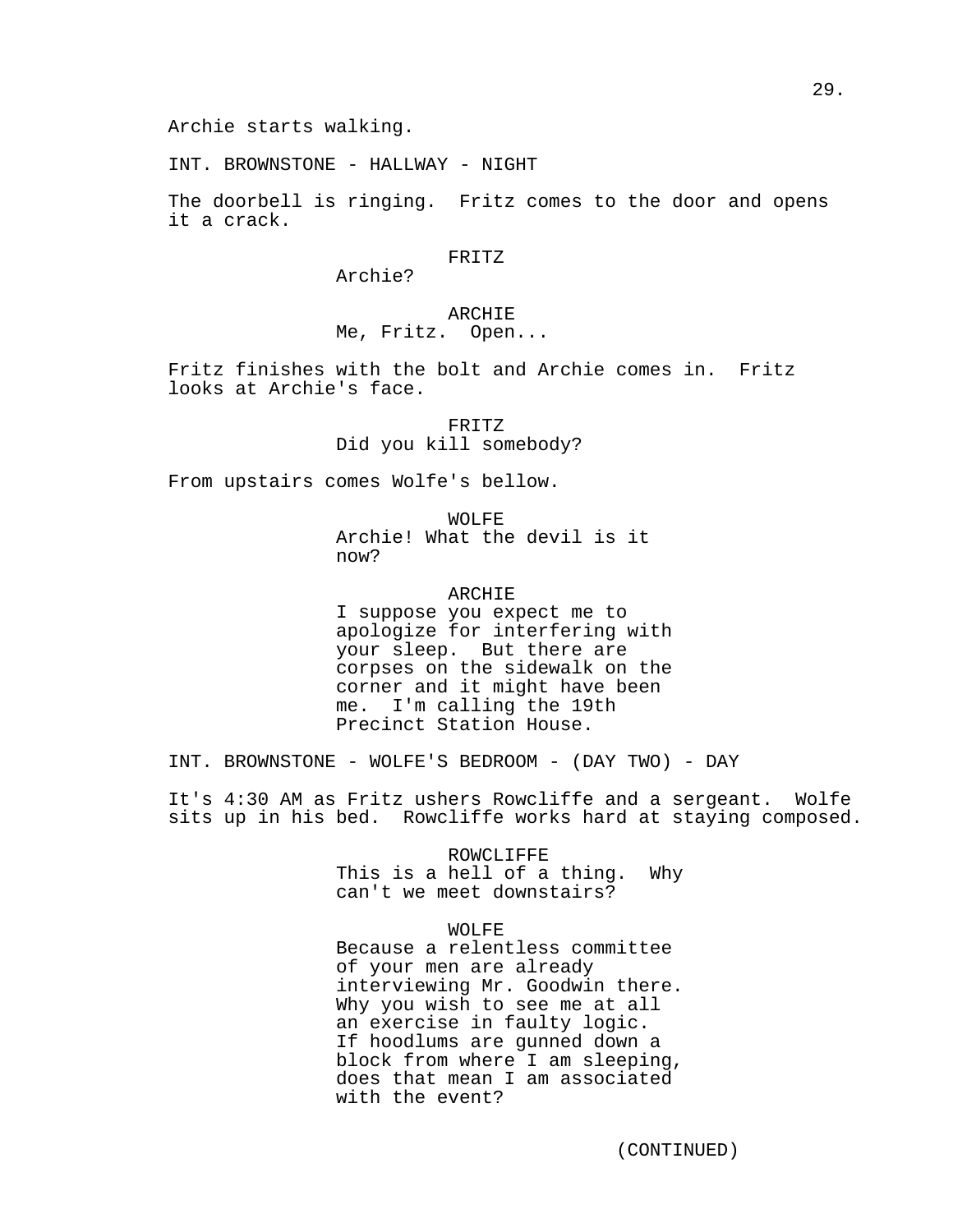ROWCLIFFE Wolfe, don't try any of your tricks.

WOLFE. I don't need to. Get your notebook.

ARCHIE (V.O.) Wolfe proceeded to tell him everything about Violet Perrit and the blackmail and nothing about Beulah Page. And Rowcliffe just took notes. I got the same thing from the boys downstairs. From the way they acted it wasn't hard to tell why. They were sorry for me. As soon as they were all gone, I mounted one flight to Wolfe's bedroom.

INT. BROWNSTONE - WOLFE'S BEDROOM - DAY

Wolfe, in yellow silk pajamas and yellow slippers with turnedup toes, is coming out of the bathroom.

> ARCHIE Well, I suppose you want it all.

WOLFE Not particularly.

The yellow phone rings. Archie goes to answer it.

ARCHIE Nero Wolfe's office.

SAUL (V.O.) Archie? Saul. I want the boss.

ARCHIE

Saul Panzer.

WOLFE Good. Go up to your room and look at your face. It needs washing.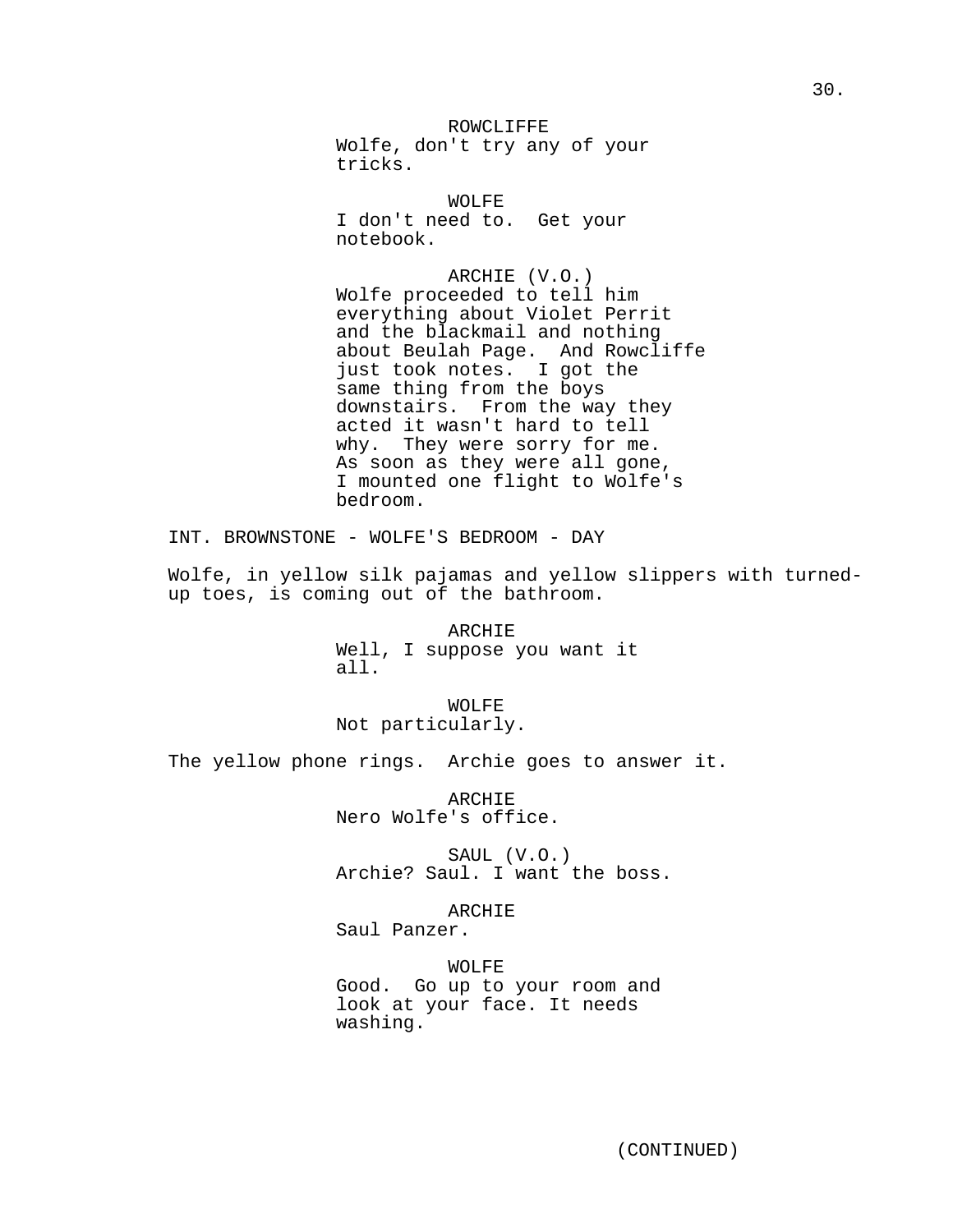## ARCHIE

So would yours if you had spent the night rolling around on sidewalks. (he gets it)

You mean you have private business with Saul? Have you got him working on this?

#### WOLFE

I phoned him last evening while you were taking Miss Page home. Go and wash your face.

### ARCHIE

Am I out of it.

# WOLFE

At the moment there is nothing to discuss. If you want something to do....I suppose it would be futile to call that number, Lincoln six-three two three two, now that Mr. Perrit is dead?

Archie is furious.

ARCHIE Don't ask me. I'm out of it.

INT. BROWNSTONE - OFFICE - DAY

Archie dusts, rearranges, and answers the phone.

ARCHIE (V.O.) My breakfast was interrupted four times by phone calls. Only one of which was interesting. A man said his name is L. A. Schwartz and he was Dazy Perrit's lawyer. I told him to come right over and he was waiting when Wolfe came down.

WIPE TO:

L.A. SCHWARTZ, wearing an old fashioned pince-nez, is sixtyish, and skinny. He sits nervously in the red leather chair. Wolfe eyes him with half-closed eyes.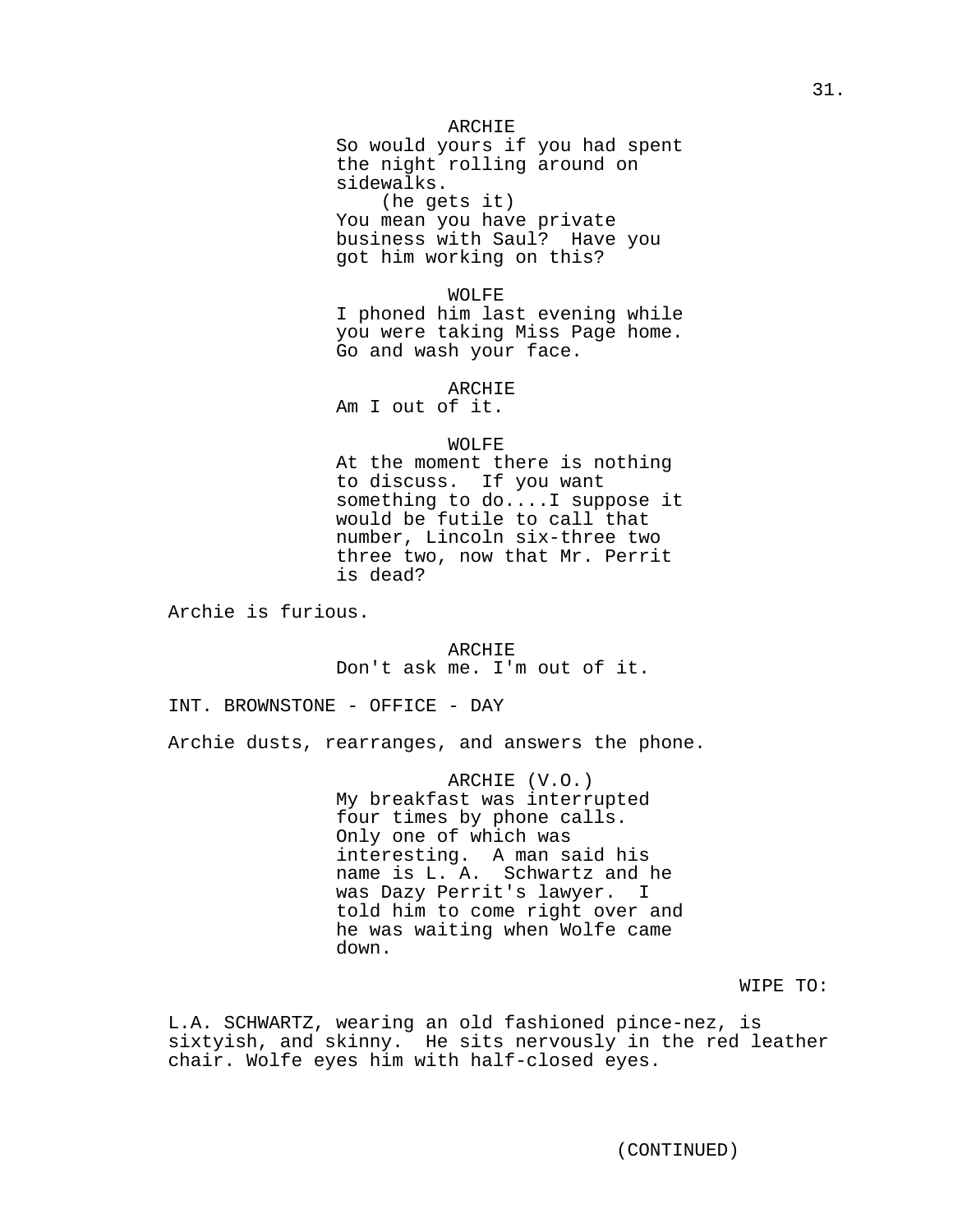Well, sir?

# SCHWARTZ

I uhm...I gathered from Mr. Perrit last evening that you had not explicitly given your assent, and therefore—

#### WOLFE

My assent? My assent to what?

## SCHWARTZ

To your appointment as executor of his estate and in effect the guardian of his daughter. Did you?

# WOLFE

Utterly preposterous.

#### SCHWARTZ

I was afraid of that. It will complicate matters. There is a question whether the fifty thousand dollars provided for that purpose will go to the executor if the executor is not you.

Ah. Wolfe eyes open and then half close again.

WOLFE

Tell me about it.

# SCHWARTZ

Last evening he asked me to draw up a will and related papers at once, for which I was to be paid when he died, through the executor of his estate, fifty thousand dollars. It took a long while, it's extremely difficult to convey property to a daughter without naming her.

## WOLFE

Let me see the documents.

Schwartz hands over the documents and Wolfe starts to go through. Archie comes and looks over his shoulder.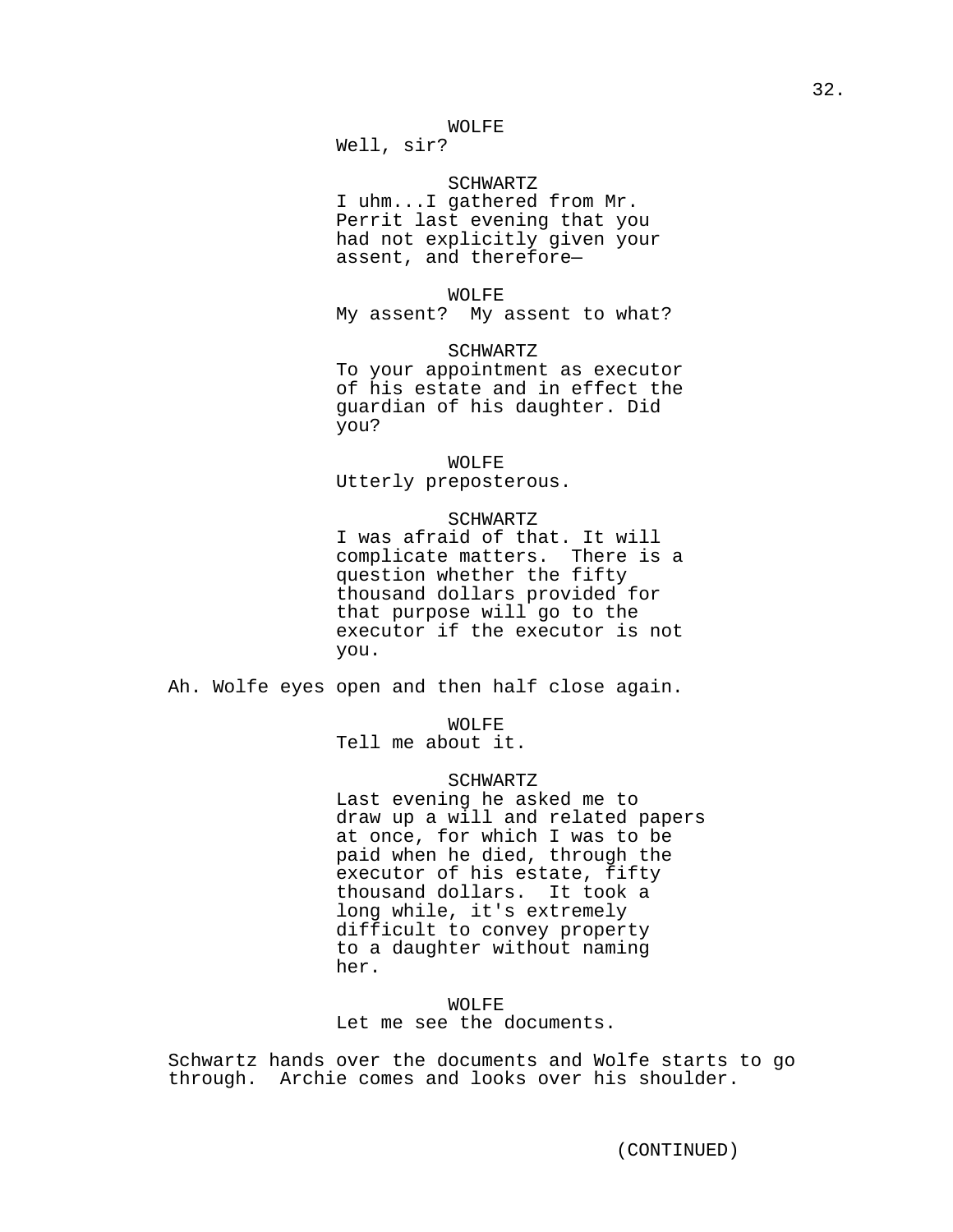# ARCHIE (V.O.)

There was a will, a birth certificate, a marriage license and letter from Dazy expounding on his personal philosophy. All it amounted to was that for fifty thousand bucks, Wolfe was to see that Beulah got one million dollars of Daddy's stocks and bonds. It was also up to him how much Beulah should ever be told about her father, and, if so, when.

# WOLFE

Put them in the safe.

# SCHWARTZ

I understand there might be some reluctance about handling money accumulated by the methods used by Mr. Perrit, but...

## WOLFE

Bah. If a Wall Street steel bandit gets respect for his wishes regarding the disposal of his loot, why shouldn't Mr. Perrit?

SCHWARTZ Then you accept the--ah--office?

# WOLFE

I do.

## SCHWARTZ

In that case, there is a detail which concerns me. With the daughter dead, how do you propose to perform the functions of your office?

WOLFE That, sir, is my affair.

SCHWARTZ I see. I hope you'll forgive me if I mention another detail. I have a personal interest. (MORE)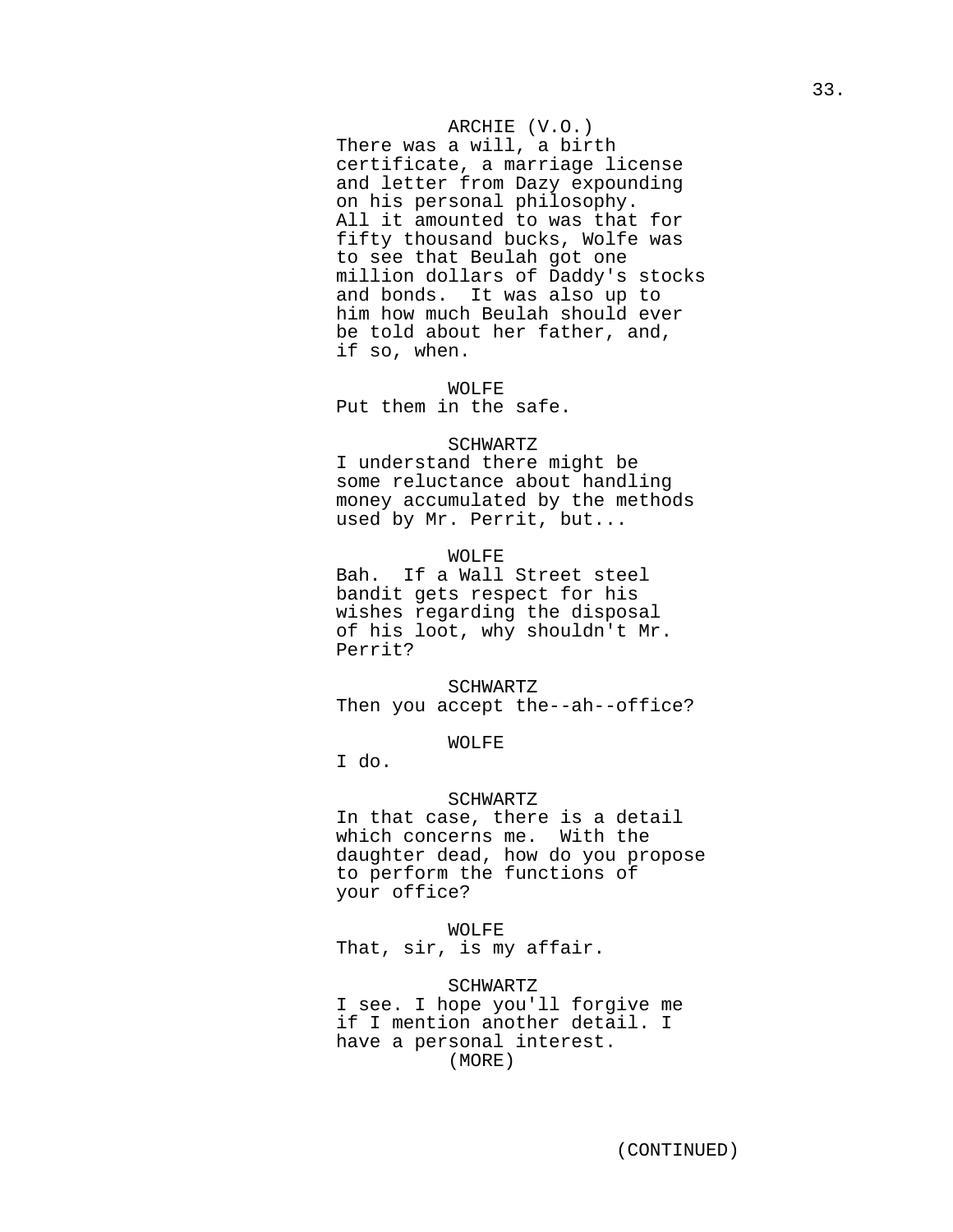SCHWARTZ (CONT'D) If I don't get my fifty thousand through you, I will not get it at all. Your assistant was present both when Miss Perrit and Mr. Perrit were killed, and was not injured. When it becomes public knowledge that over a million dollars has been entrusted to your hands, Mr. Perrit's former associates...

The phone rings. Archie picks up.

ARCHIE Nero Wolfe's office.

An incredibly hoarse voice speaks.

FABIAN (O.S.) I wanna talk to Wolfe.

Archie nods to Wolfe, who picks up. Archie showily hangs up.

WOLFE Nero Wolfe speaking...Your name, please?...I'm sorry, sir, I never speak to people without a name. (to Schwartz) Have you ever heard of a man named Fabian? F-A-B-I-A-N.

Schwartz and Archie look at each other, startled.

SCHWARTZ Oh my. Yes.

ARCHIE

So have I.

## WOLFE

Yes, Mr. Fabian? I never make appointments outside my house...No, no indeed, I assure you I'm not frightened at all. Why don't you come to my office, say at two o'clock today?...Good.

He hangs up.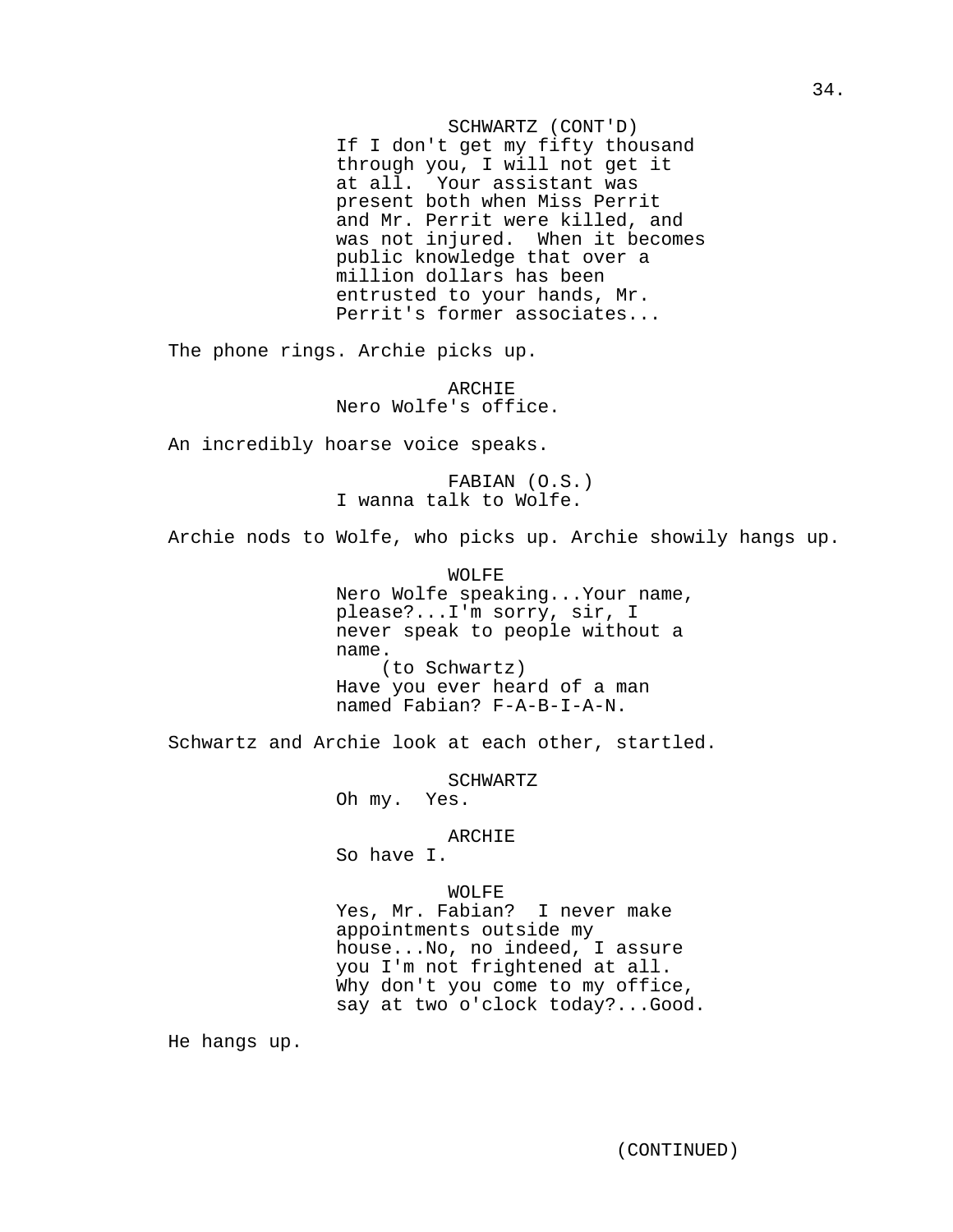#### SCHWARTZ

I was about to say when the phone rang that Mr. Perrit's associates will draw inevitable conclusions. To put it baldly, they will kill both you and your assistant the first chance they get. They are men of action and Mr. Fabian is one of the most deadly of them.

WOLFE

Mr. Fabian says he wants to ask me something.

#### SCHWARTZ

But great heavens! He's the most notorious--to invite him- to let him in--

WOLFE

He is a friend of Dazy Perrit's?

SCHWARTZ

He would say so.

Wolfe sits back, thinking.

WOLFE

If he is really dangerous,and if he has drawn the sort of inferences you fear, my own office is the only safe place to meet him. This business has to be settled sooner--

The phone rings again.

ARCHIE Nero Wolfe's office, Archie Goodwin speaking.

The reply is a screech that could be heard in the kitchen.

BEULAH (O.S.) You said your name was Harold Stevens! I saw you in the paper and that man who was killed I know him, I...

ARCHIE Hold it a second. Stay on. (MORE)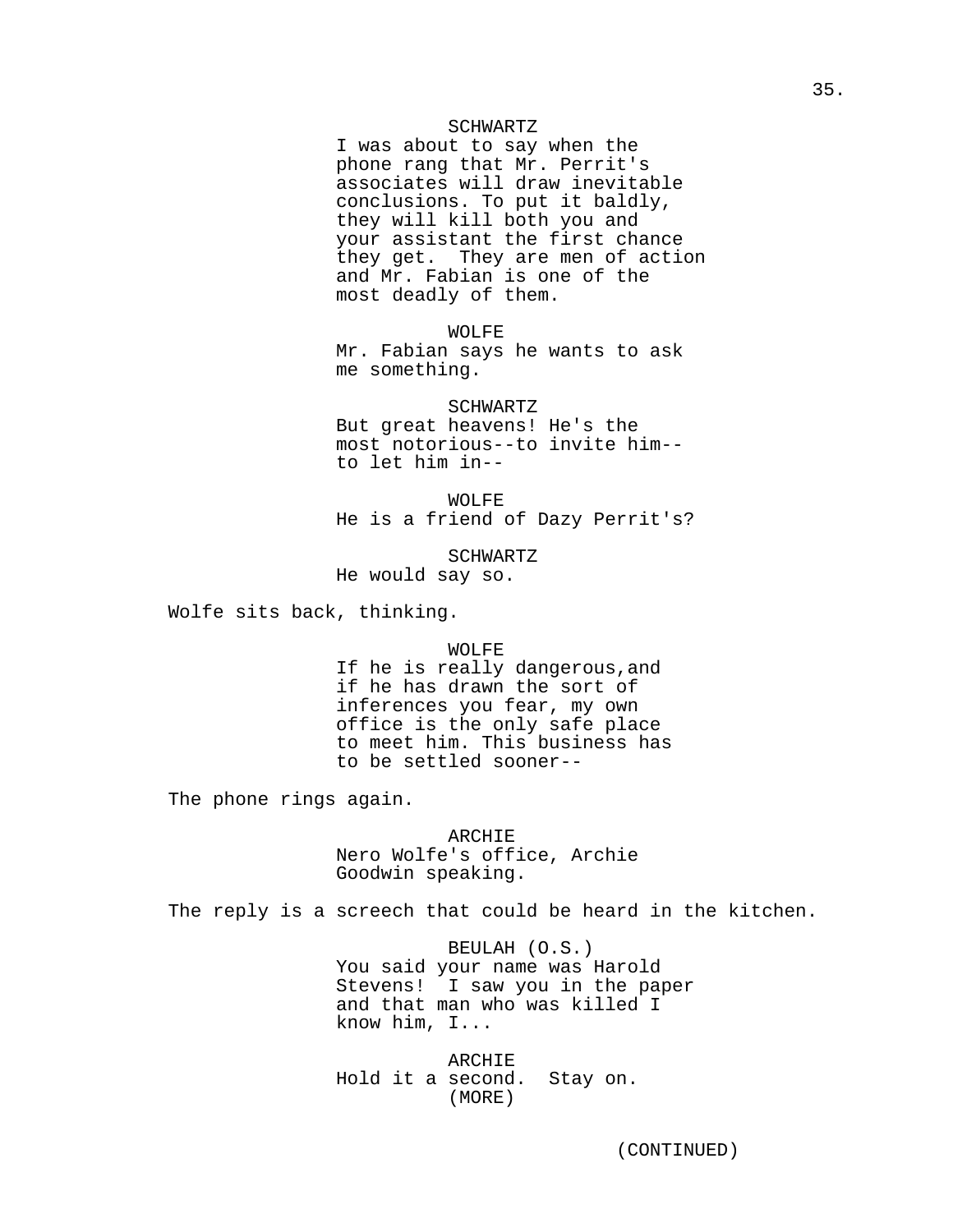ARCHIE (CONT'D) (to Wolfe) It's the friend of that law student.

WOLFE Yes. We might as well get it over with. She can come any time. Arrange it properly.

Archie talks to Beulah and Wolfe talks to Schwartz.

ARCHIE (V.O.) Apparently I was back in. I arranged for Beulah to come in the back way and avoid the police, the reporters and any gangsters lurking at the front. While I talked with her, Wolfe convinced Mr. Schwartz that the only way to get his money was to return at 2 pm to meet with Mr. Fabian. You'll have to ask him how he did that.

WIPE TO:

INT. BROWNSTONE - KITCHEN - DAY

Archie opens the door to reveal Morton and behind him Beulah.

BEULAH It's all right that Morton came along, isn't it? He wouldn't let me come alone.

ARCHIE

(not pleased) Well, he's here. Hello. For reasons of state, we're meeting in the plant rooms, a distinct honor since Wolfe never does business up there. But not you Mr. Schane. You will wait in the front room. There are some magazines and...

MORTON I'm afraid I must insist...

ARCHIE Don't even try. Fritz, there be two luncheon guests.

36.

(CONTINUED)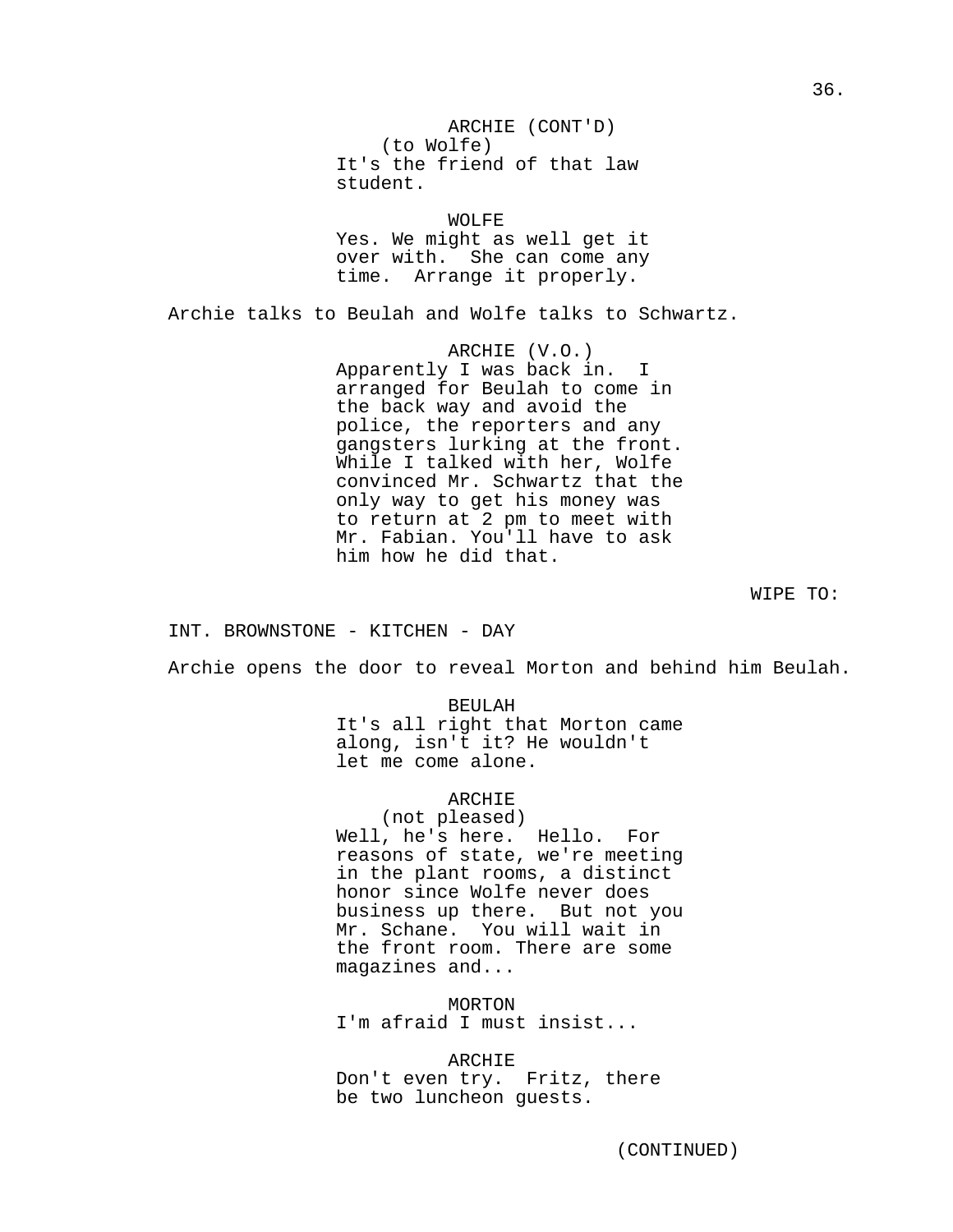Of course. And more singing?

ARCHIE If the occasion calls for it.

# INT. BROWNSTONE - PLANT ROOMS - DAY

Archie and Wolfe show an amazed Beulah around. She pauses by a particularly splendid array and her mouth just drops open. Wolfe is excessively nonchalant. He takes a stool.

## WOLFE

Someday, you must spend an hour up here. Or two hours. Now I'm afraid we haven't time. You're not an infant, Miss Page. You're nineteen years old.

BEULAH

In Georgia I could vote.

WOLFE

So you could. Then I won't have to use a nipple for this. We'll ignore non-essentials; such as Mr. Goodwin's real name. Do you know what a hypothetical question is?

BEULAH

Certainly.

# WOLFE

Then I'll put one to you. Suppose these things: that with me as intermediary, your father has made available to you a considerable sum of money; that he cannot ever disclose himself to you; and that he has put it wholly within my discretion whether you shall be told his name. Supposing all that, here's something for you to think over. (Wolfe points a finger at her.)

Do you want me to tell you his name or not?

## BEULAH

I don't need to think that over. I want you to tell me.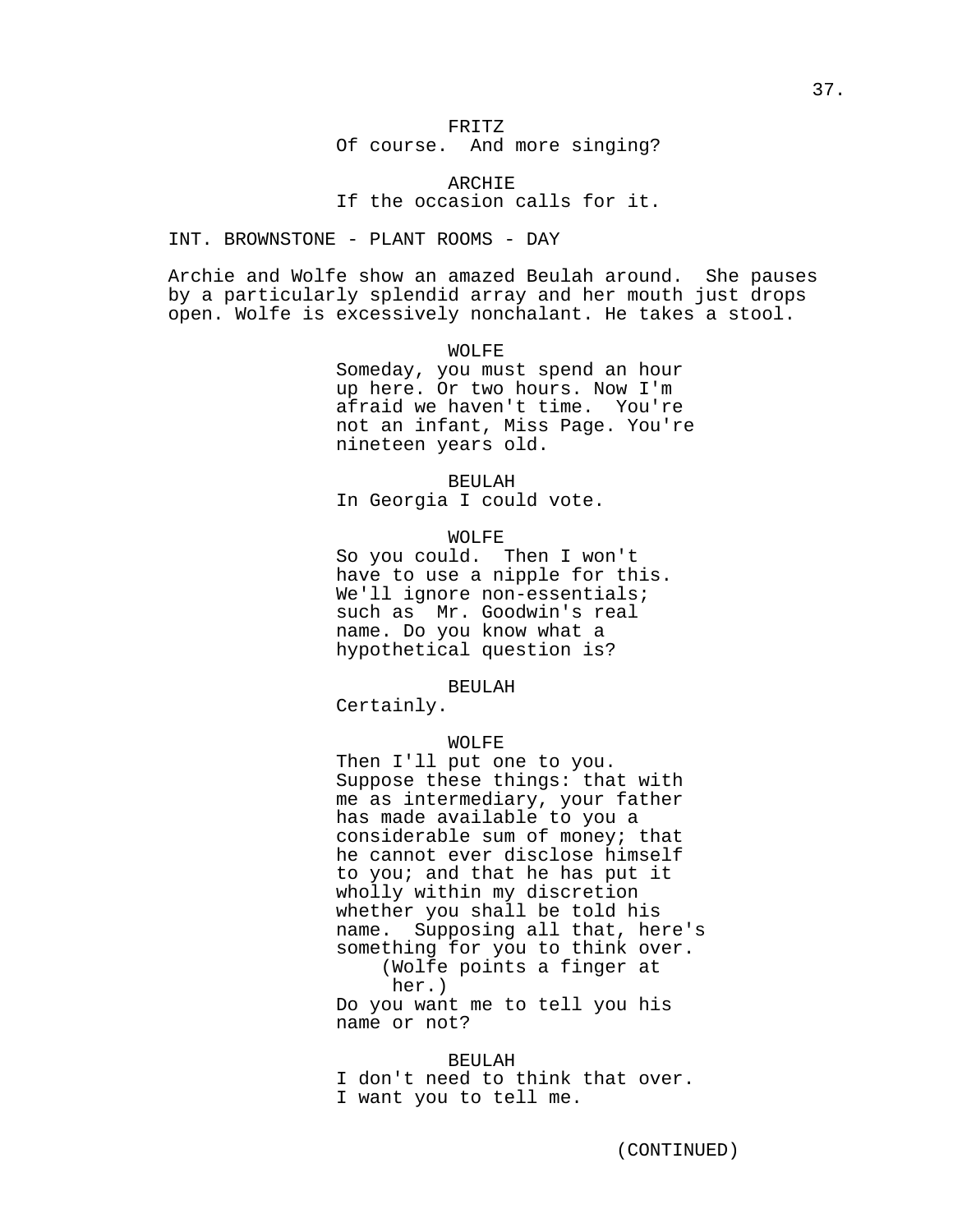That's an impulse.

BEULAH

It is not an impulse. Good Lord, an impulse? If you only knew what I--for years--I want to know.

WOLFE What if your father is-say, a convicted pickpocket?

BEULAH I don't care what he is! I want to know!

WOLFE Then you should. Mr. Dazy Perrit, your father, died last night.

BEULAH I knew it.

WOLFE The devil you did!

BEULAH

I knew it!

Beulah sits down, trying to hold on. But she's going to blow soon, because she's started a swallowing marathon. Her shoulders start going up and down. Then she covers her face with her hands and a sob comes.

WOLFE

Good god.

He makes a speedy exit. Archie goes to stand close. He waits a second and then touches her shoulder.

> BEULAH Why don't you have the sense to leave like he did?

ARCHIE I have but I was waiting to tell you that the room at the front on the second floor is mine, is unlocked, and has a bathroom with a mirror.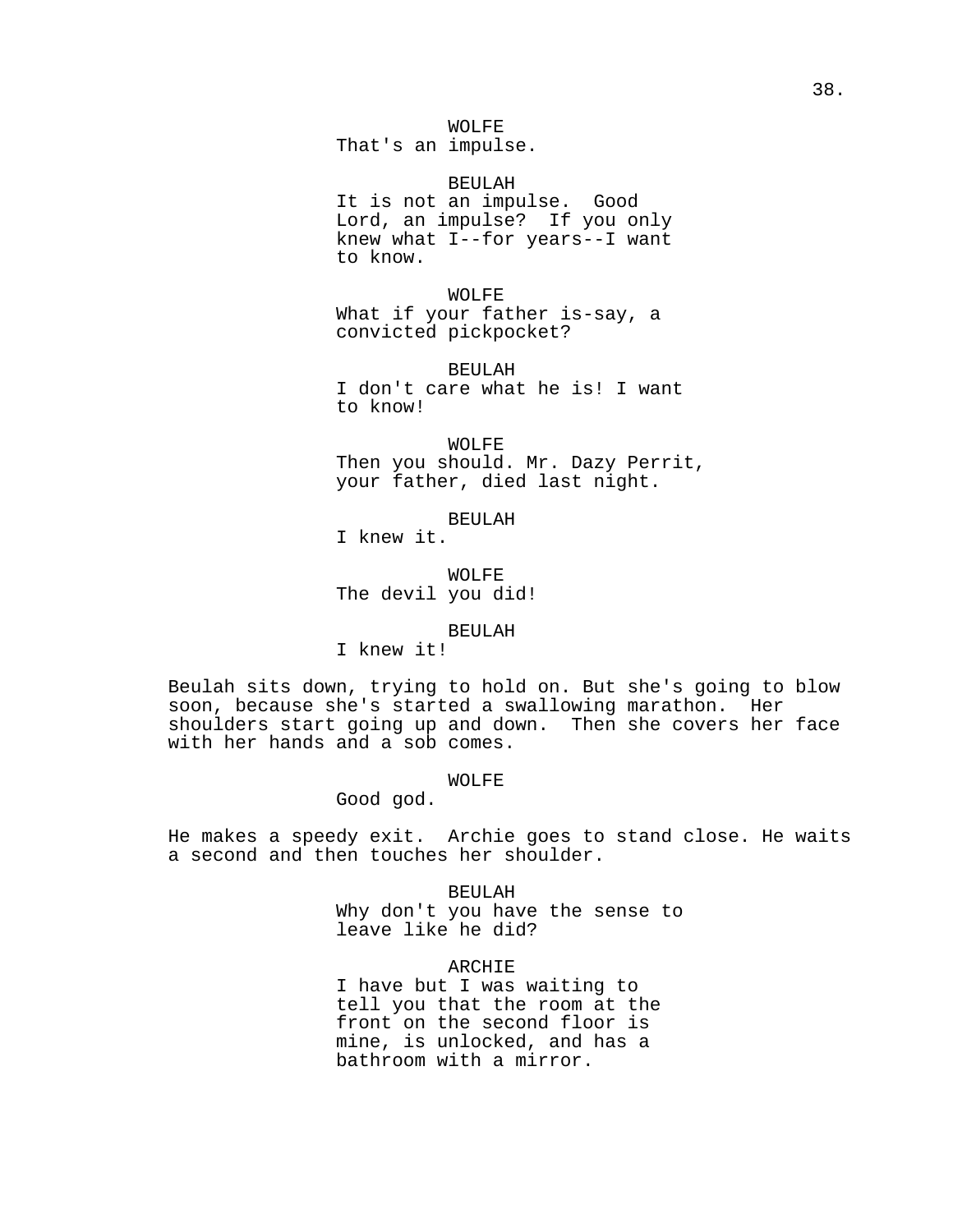Wolfe is at his desk, INSPECTOR CRAMER is just sitting down opposite. Archie enters.

> ARCHIE Why Inspector. We've been expecting to hear from you all day.

CRAMER Yeah, well this is just a friendly call. (to Wolfe) How are you?

WOLFE

The way I always am just before lunch. Hungry.

CRAMER

Well, enjoy it. (Archie registers this) I wanted to let you know you were right as usual when you decided to tell Rowcliff only one thing that was worth a damn, about Perrit's daughter being wanted in Salt Lake. I don't think she was his daughter at all. She had about ten years coming. I just wanted to tell you that, but I suppose I might as well ask if you have anything to add.

WOLFE No--no. I think not.

CRAMER Nothing at all? About the job you took on for Perrit?

WOLFE

Nothing.

CRAMER Okay. I didn't expect it. Enjoy your lunch. Don't bother, Goodwin. I know the way.

He exits. Archie looks at Wolfe.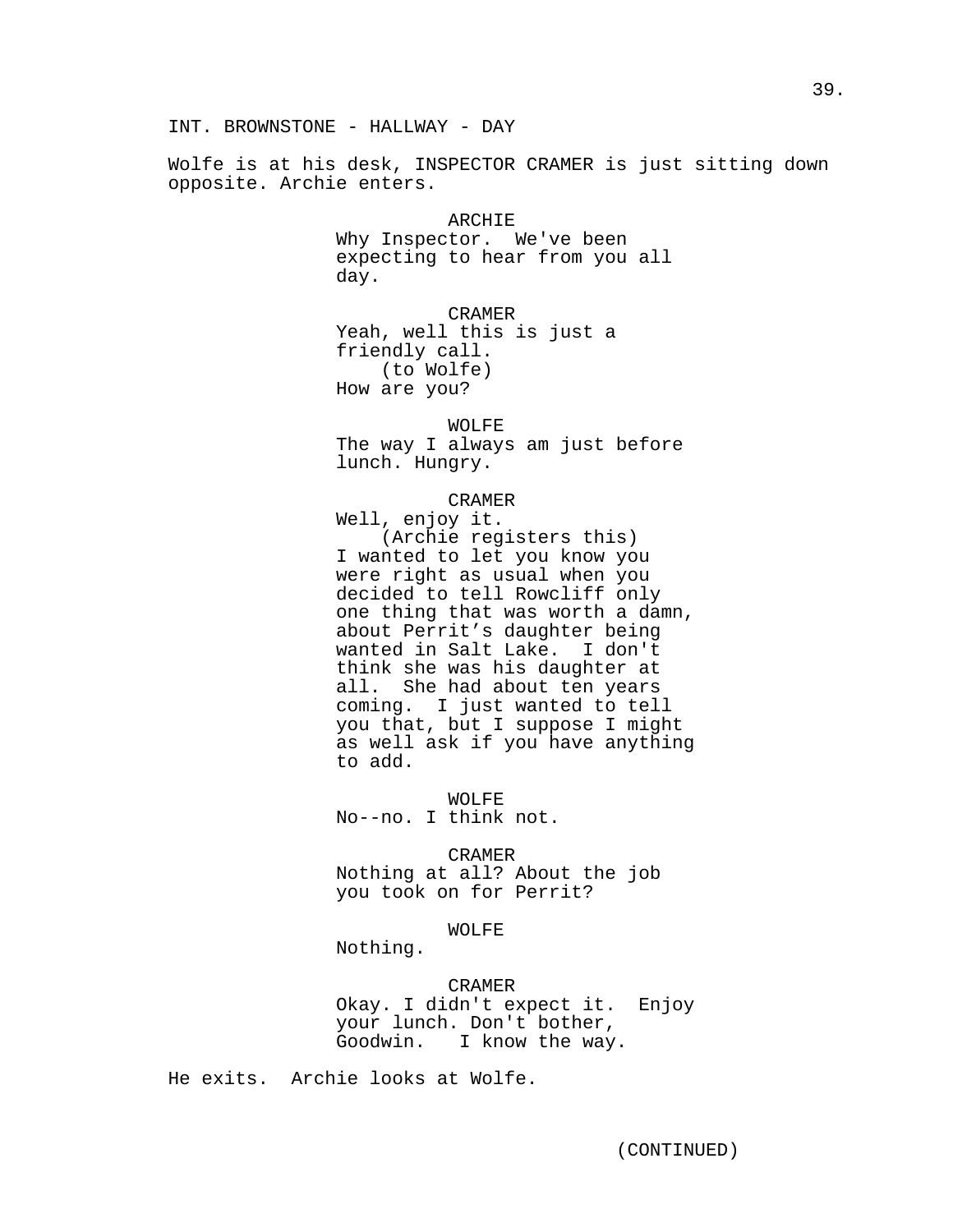### ARCHIE

At least I heard that before I died. Cramer knowing you've got things he could use and merely telling you to enjoy your lunch! And you know why? He thinks the only guy that you should talk to is a priest for the last rites!

WOLFE Quite right. It was in effect an obituary. He thinks I haven't long to live.

ARCHIE

Including me.

WOLFE Yes, you too, of course. If I were a sentimentalist I would be touched.

ARCHIE And what do you think?

WOLFE I haven't given it--

#### ARCHIE

Baloney. No one who likes eating as much as you do would want to see it stop. I don't want you to think I mind dying. It's all part of my line of work. But dying for the sake of salad dressing...

The phone rings again. Archie picks it up, listens. To Wolfe

ARCHIE (CONT'D) Saul Panzer.

He waits for Wolfe to pick up and then hangs up.

WOLFE Saul? I need you earlier than expected. Come and join us at luncheon.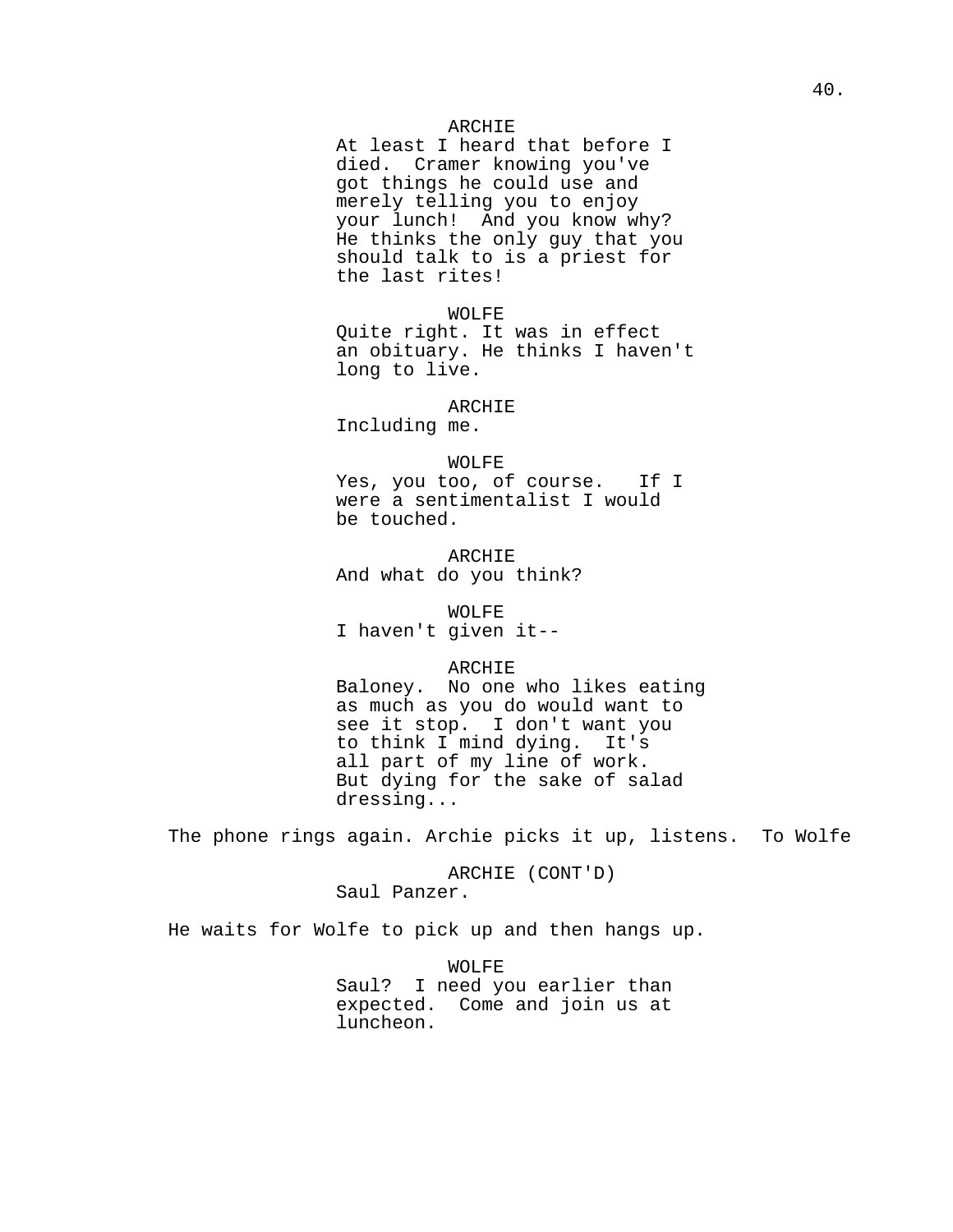INT. BROWNSTONE - DINING ROOM - DAY

It is a glum lunch. Morton glowers into his food, Beulah's mind is elsewhere, Archie doesn't feel like eating.

> ARCHIE (V.O.) Whether Wolfe enjoyed his lunch or not, I didn't. I had to grit my teeth to stay in my chair and you can't chew very well with your teeth gritted.

Fritz comes to clear the dessert, Wolfe pushes back his chair.

WOLFE We are expecting visitors at two. You two may either leave...

BEULAH No. I'm not leaving yet. I have too many questions.

WOLFE Perhaps you would like to visit the plant rooms again and wait.

MORTON

Beulah can. But I don't like the way things look here. Her interests are soon to be my interests and after last night, I want to know who these callers are.

WOLFE One of them is a man named Fabian. The other is a lawyer, L.A. Schwartz.

MORTON

I want to be there.

BEULAH

No! I don't want you...

WOLFE

Your name will not appear in the conversation, Miss Page, so there is no reason why Morton shouldn't be there if he feels compelled to.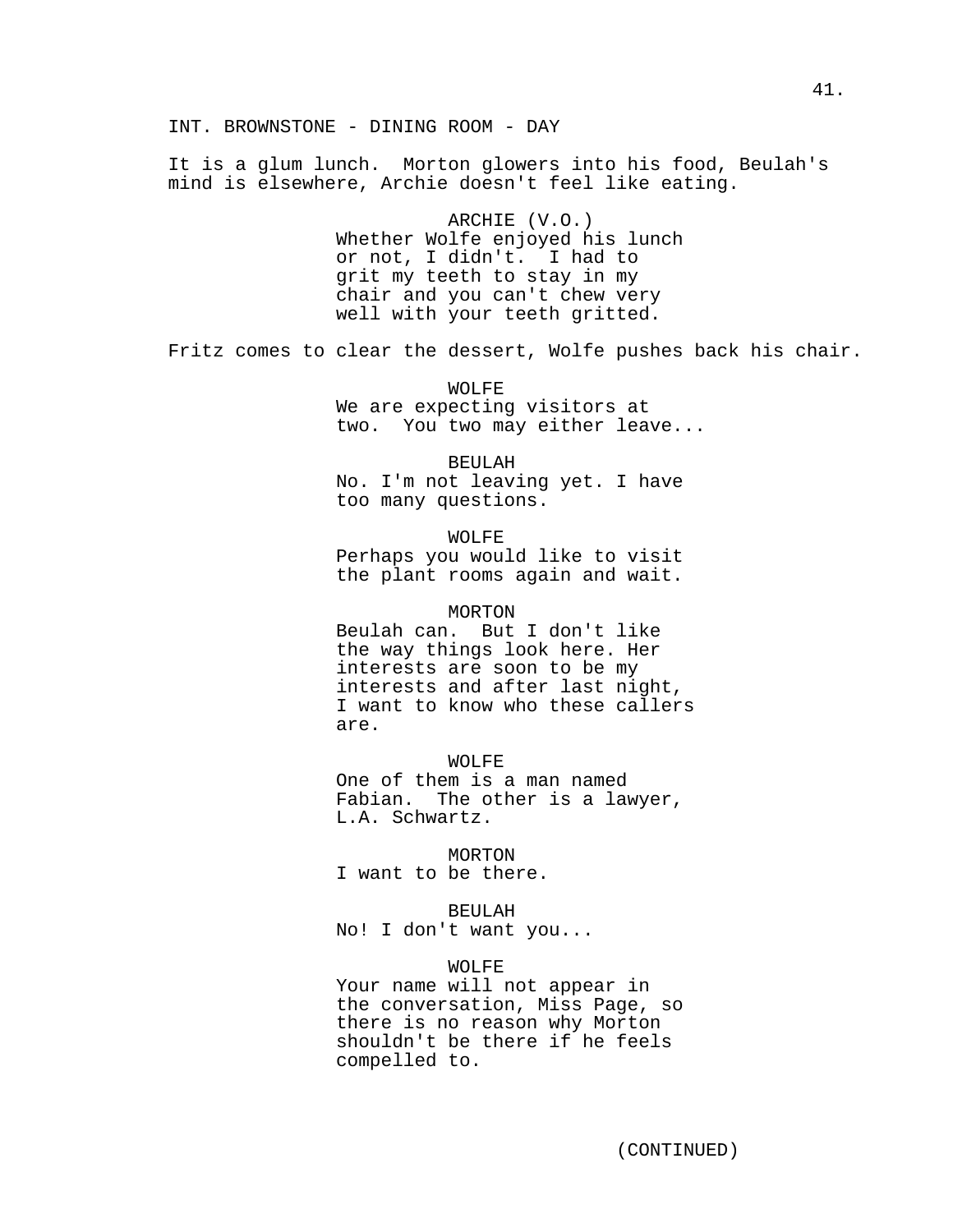Archie blinks; he has no idea what Wolfe is up to. The DOORBELL RINGS.

#### ARCHIE

It's show time.

They all get up to go to their various posts.

WIPE TO:

INT. BROWNSTONE - HALLWAY - DAY

Archie pulls open the door to reveal Mr. Schwartz, a couple of sheets to the wind.

> **ARCHIE** Well, I see you've been fortifying your courage.

Just as Archie starts to close the door, Fabian appears. He is a square scary man, whose nose seems to disappear into his face. He constantly sounds like he needs to clear his throat.

> ARCHIE (CONT'D) Mr. Fabian. Do you two know each other.

FABIAN Yeah, yeah. You're Perrit's shyster. Which way?

To Archie's immense surprise, Wolfe emerges from the office.

WOLFE Good afternoon, Mr. Fabian. I'm Nero Wolfe. How do you do? (he holds out his hand. Fabian takes it) Mr. Schwartz, if you'll go to the office and make yourself comfortable, we'll join you shortly.

Schwartz takes his cue, scuttles up the hallway. The big bad Wolfe looks at the big bad Fabian.

> WOLFE (CONT'D) It is part of your legend, sir, that you go nowhere unarmed. Are you armed now?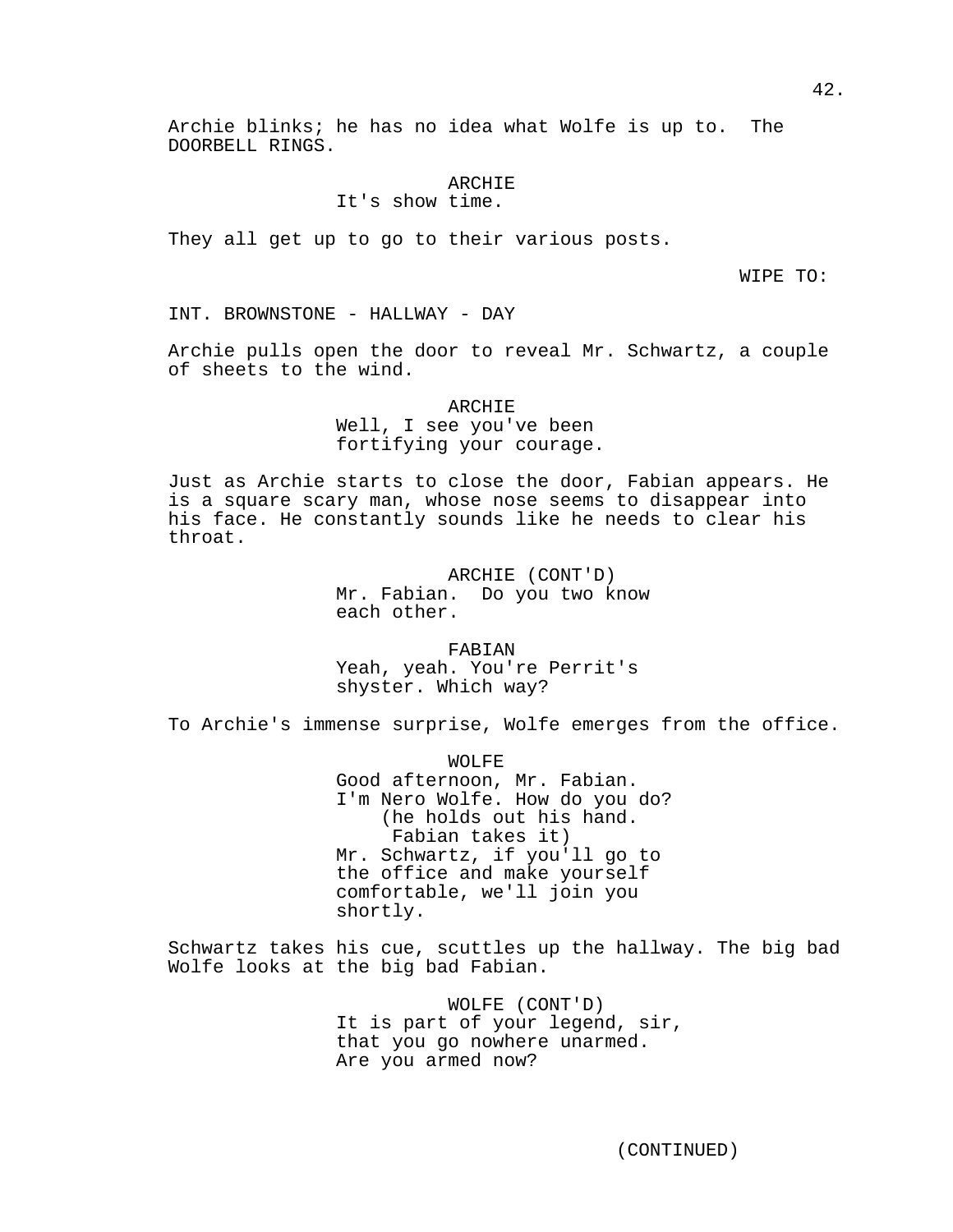# FABIAN Yeah? Any objections?

WOLFE None at all. Let's go in the office and sit down. This way, sir.

WIPE TO:

INT. BROWNSTONE - OFFICE - DAY

Wolfe, Archie, Saul and Morton are seated. Fabian cases the joint and picks a chair backed up against the bookshelves. Saul also sits with his back to the wall, across the room.

> WOLFE I must apologize, sir, for first appropriating a few moments of your time.

The DOORBELL RINGS. Wolfe continues, darting a glance at Archie, who shrugs. The SOUNDS of FRITZ answering.

> WOLFE (CONT'D) You should have first say. But this will only take me...

Unwelcome noises came from the hall, including raised voices.

FRITZ (O.S.) Archie! ARCHIE!

Archie jumps to his feet and goes, but as he gets to the door it blows open and there is THUMBS MEEKER, who is over six feet and weighs two twenty or so. Archie screeches to a halt and whirls around. Fabian has jumped to his feet, his gun in his hand. Schwartz slides behind the red leather chair and kneels behind it.

MEEKER AND FABIAN are only aware of each other.

FABIAN You'd better lift 'em.

MEEKER Not here and now.

FABIAN Who gave you the steer?

MEEKER Nobody. I came on business.

(CONTINUED)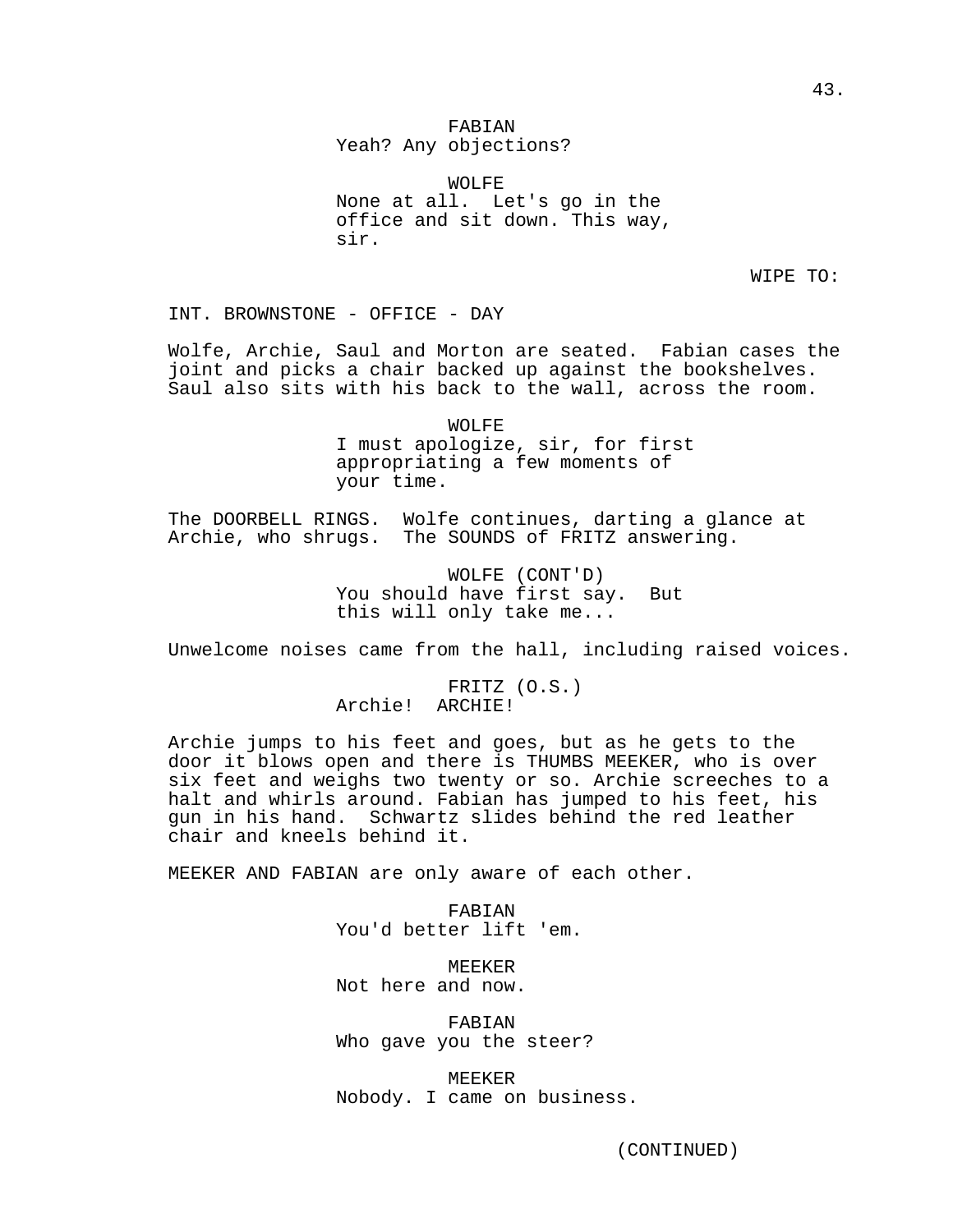Lift 'em up.

## WOLFE

Tommyrot! (but nobody looks at him but Archie) This is preposterous! Besides you two, there are five people here. If you shoot him, Mr. Fabian, what do you expect to do, shoot all of us? Nonsense. (to Meeker) Who the devil are you, sir? What do you mean, bounding into my house like this?

Archie sniggers and then hides it.

ARCHIE That's Mr. Thumbs Meeker, Mr. Wolfe. Mr. Meeker, this is Nero Wolfe.

The men nod at each other. At a look from Wolfe, Fabian doesn't say anything but somehow both hand and gun slide into his side coat-pocket and stay there.

> ARCHIE (V.O.) (CONT'D) That relaxed me. I thought to myself, okay, before I die at least I get to hear Wolfe bawling hell out of Thumbs Meeker for dashing in without being announced.

WOLFE Confound it. What do you want?

**MEEKER** I want to know if it's true that you told the cops that your punk put a finger on Perrit and his daughter for me.

WOLFE

It isn't true.

MEEKER Oh, so I'm a liar?

(CONTINUED)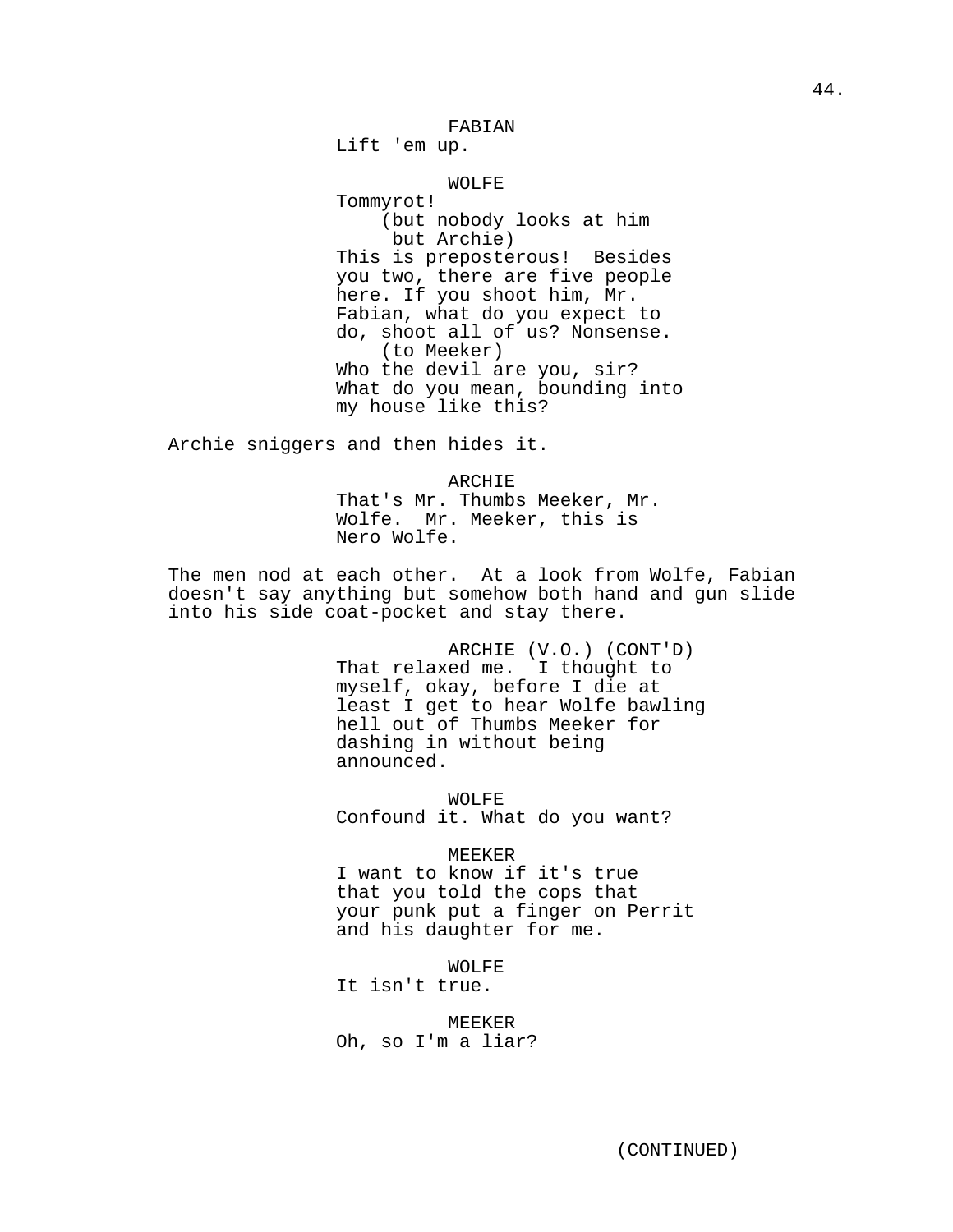I don't know whether you're a liar or not. But I would have expected you to be sufficiently familiar with police methods not to come running to me with anything as silly as that.

**MEEKER** 

(to Archie) Did you tell them that?

ARCHIE

Am I a half-wit?

# WOLFE

Mr. Meeker. Now that you're here, I suggest that you stay. You will find it interesting. When you entered I was about to tell these people who killed Mr. Perrit and his daughter. It will be doubly interesting because the man who did it is present.

Total silence.

ARCHIE (V.O.) You could have heard a cockroach stomping.

Schwartz slinks back into the leather chair. Morton sits forward. Thumbs Meeker grabs a chair from the middle and drags it to the wall and plops down opposite Fabian. With that settled, Fabian sits down, too. Wolfe leans back and his fingertips meet at the summit of his magnificent middle.

#### WOLFE

First, about Mr. Perrit's daughter. The police know that the young woman who was killed last night was not his daughter, but they do not know that he actually has a daughter. I do, and I know who and where she is.

## FABIAN

Go slow.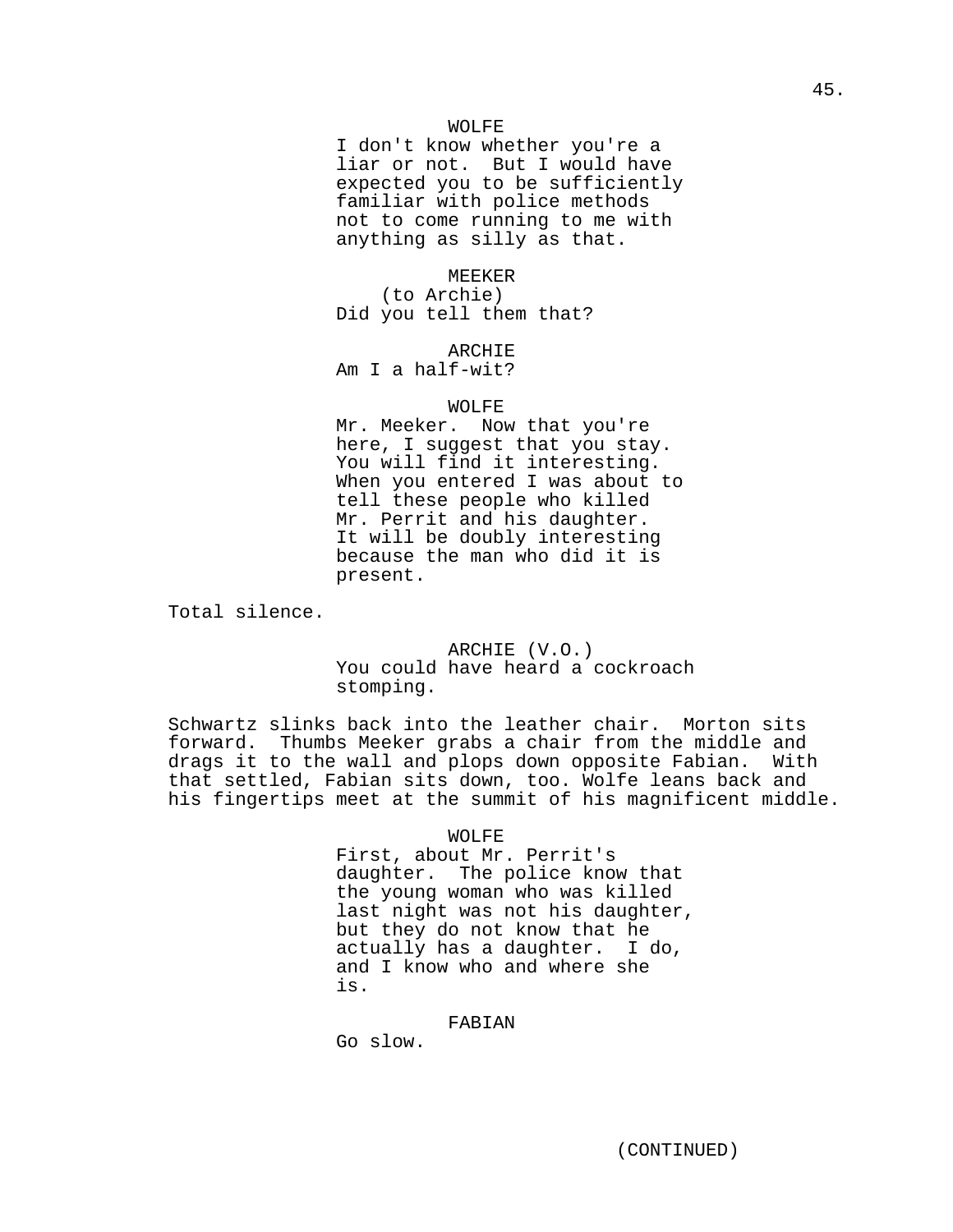If you please, sir. No power on earth will keep me from telling this properly. Dazy Perrit's daughter is at this moment in this house. She--

MORTON

That's a lie!

WOLFE

She doesn't think so.

## MORTON

You've got your hands on a pile of money and want to eliminate anyone who understands the law well enough to...

#### WOLFE

Shut up. Dazy Perrit came to me for help. He told me many things but he did not tell me that a young man who had been attached to the woman he'd hired to play his daughter had come to New York. It may be surmised that he came about the time Miss Murphy began demanding money from Mr. Perrit.

## FABIAN

Go slow.

## WOLFE

Don't be absurd, Mr.Fabian. I assume it was from Miss Murphy, the young man learned the identity of Mr. Perrit's daughter and calculated that the highest expectations, in the long run, would be realized through the real daughter and not the counterfeit one. So he masqueraded as a law student named Morton Schane and got himself engaged to her.

#### MORTON

That's a lie. An utter lie. I'll sue you for slander, as soon as I've passed the bar, I'll file...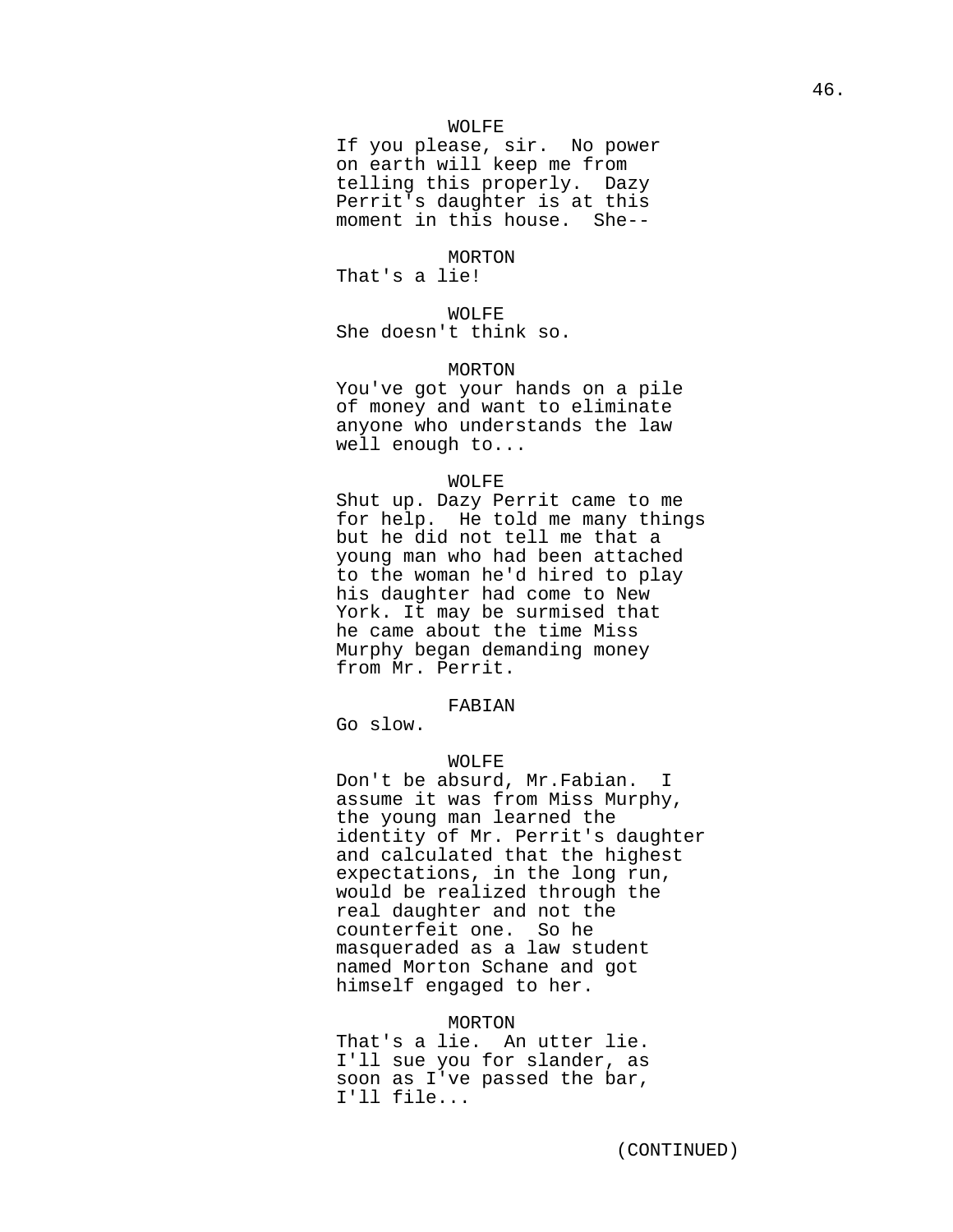Really? And when you do so, will you write a tort to go along with it?

## MORTON

What?

# FABIAN

What have you got on him?

# WOLFE

Last evening this young man dined with us. One or two remarks he made stirred a faint breath of suspicion in me and I asked him if he had learned to draft torts, and he said he had. A tort is an act, not a document, as any law student would know. You can't draft a tort any more than you can draft a burglary.

# MORTON

This is ridiculous. How can you sit there and say...

# WOLFE

The real question is why? Why did you shoot and kill Miss Murphy and Mr. Perrit? Merely to get them out of the way, since the daughter was now betrothed to you? Possibly, but more probably, you had become aware that Dazy Perrit was on to you. That he was planning to take care of you...

MORTON You'll eat all this, you fat, lying, son-of-a-bitch! I'm going!

Morton jumps to his feet. Fabian stands up. Meeker stands up. Morton freezes.

# FABIAN You got anything else?

# WOLFE

Yes.

(MORE)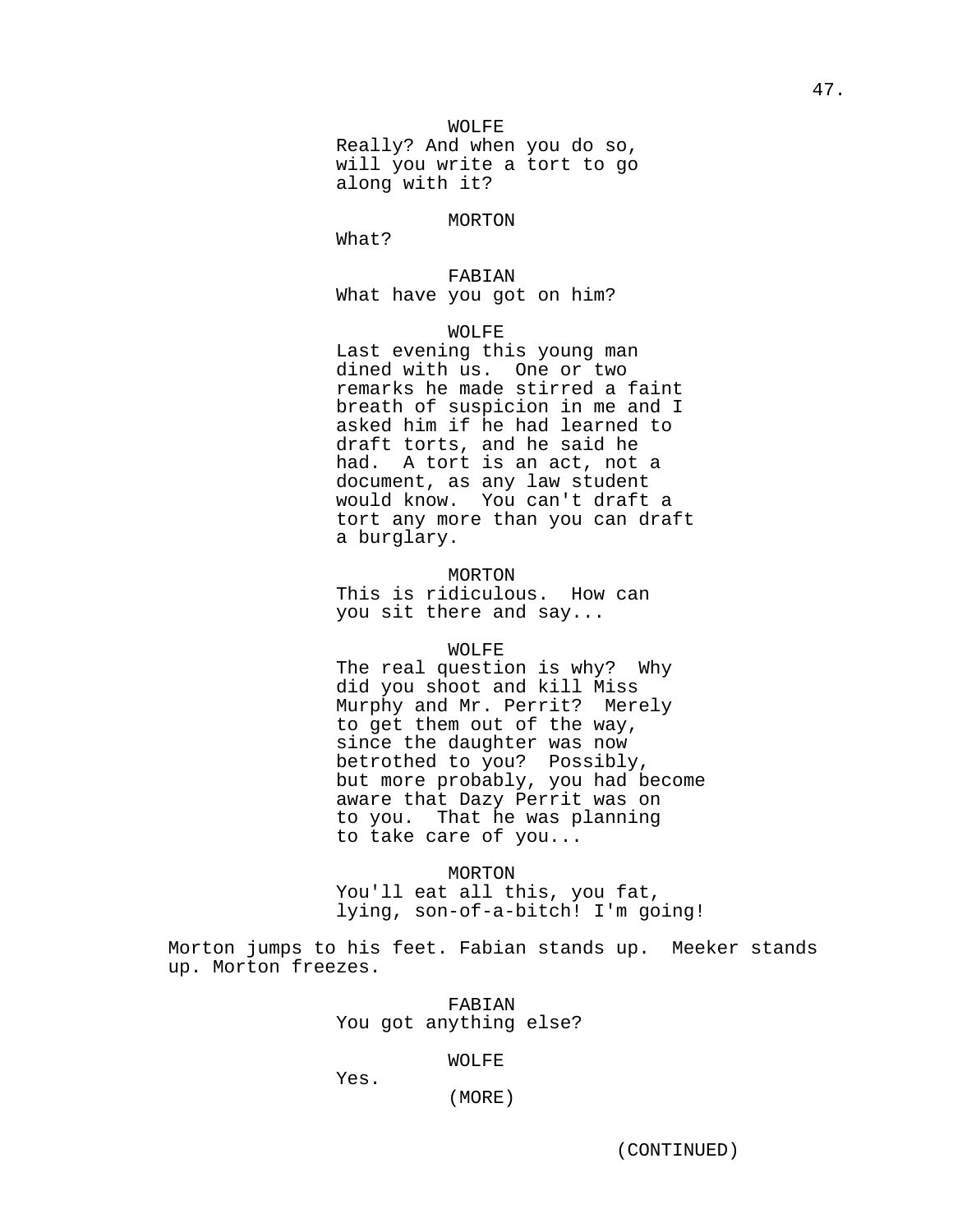WOLFE (CONT'D) Because he clearly was not who he said he was, I had my chef save his wineglass, and I confirmed, through the FBI, Mr. Schane's criminal association with Angelina Murphy in Salt Lake.

Morton goes for his gun. He gets it out and pulls the trigger, but that's all. Fabian's first bullet hits plaster, but Saul's gets Morton. Fabian's second bullet and Meeker's bullets hit him and he slams back into the couch. Fabian and Thumbs Meeker step forward together, side by side, blazing away at the same target. Morton slithers off of the couch onto the floor. Silence.

WIPE TO:

INT. BROWNSTONE - OFFICE - DAY (DAY THREE - SIX DAYS LATER)

Archie is reading the paper as Wolfe takes his beer from the tray.

> ARCHIE (V.O.) Six days later, Wolfe came down from the plant rooms at six o'clock and rang for beer. (out loud) The evening paper says that the District Attorney has decided not to charge Meeker or Fabian because all the witnesses agree that Schane shot first.

WOLFE Perfectly sound.

# ARCHIE

I like it, but so far you have refused to loosen up. So I would like to make it clear that I think you made Schwartz come at two o'clock because you wanted a witness to what you said to Fabian. You intended to tell Fabian about Schane, but do it in such away that you couldn't be charged with incitement to crime. (MORE)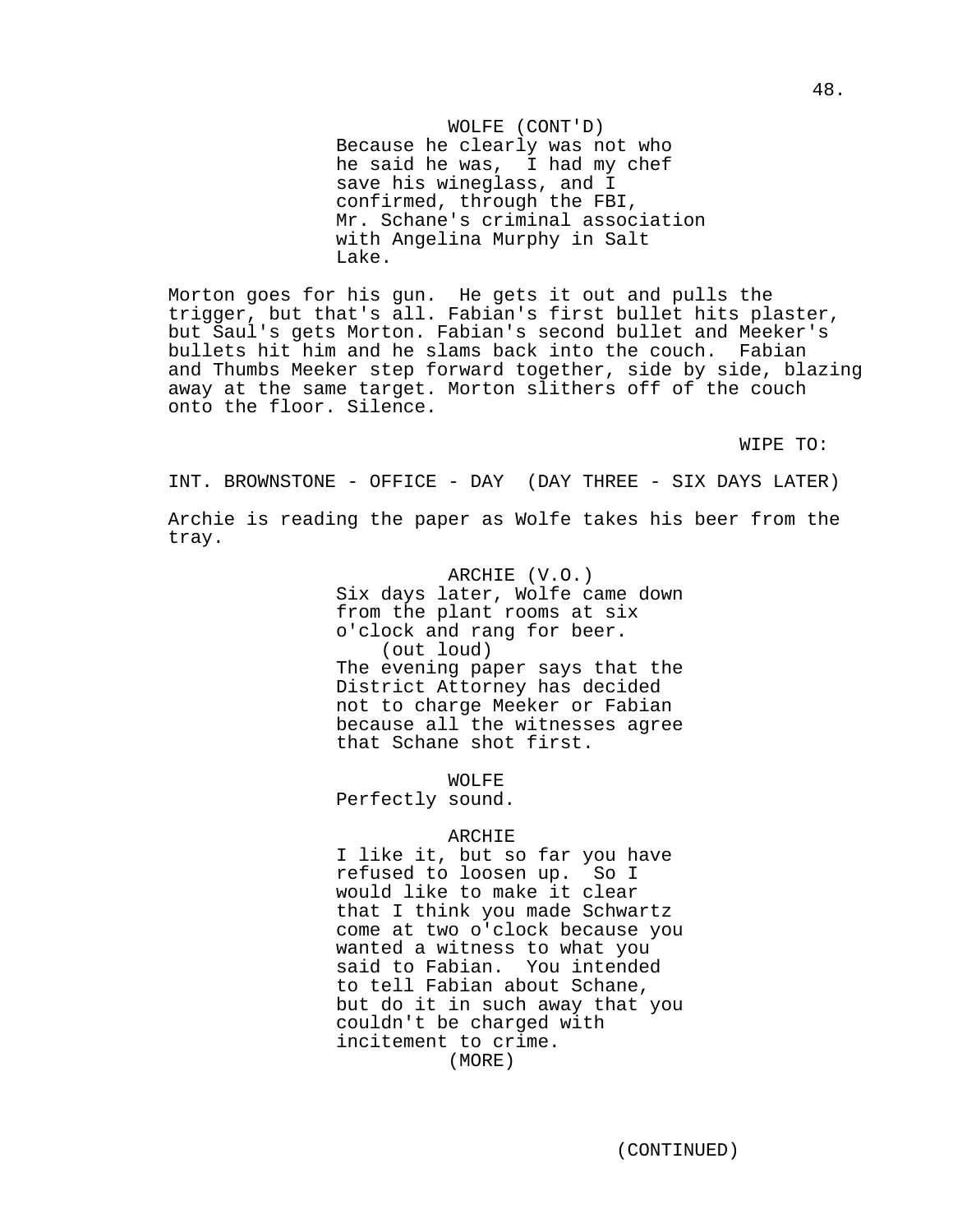# ARCHIE (CONT'D)

You knew Fabian would get Schane, and so your ward wouldn't marry him, which you didn't approve of. Very noble. Most fathers wouldn't go that far.

# WOLFE

Shut up. I want to read.

## ARCHIE

Yes, sir. In an hour or so. When Schane came here with her right away you began to ad lib. You figured that with Fabian and Saul and me all here, one of us was bound to plug him before he plugged you.

WOLFE

I suppose you have to get it out of your system.

## ARCHIE

I do, but I want to be fair. I got one on me, too. You remember I told you that just before Violet quit for good, she said, 'It's a shame. Shame!' (on Wolfe's look) Of course what she said was, 'It's Schane. Schane!' I fumbled that one, and hereafter I'll wash my ears better. Now I suppose you'll tell me...

The phone rings.

ARCHIE (CONT'D) Nero Wolfe's office.

BEULAH May I speak to Mr. Harold Stevens?

ARCHIE He's not in. Gone to Central Park for his health. Will anyone else do?

# BEULAH

You might. (MORE)